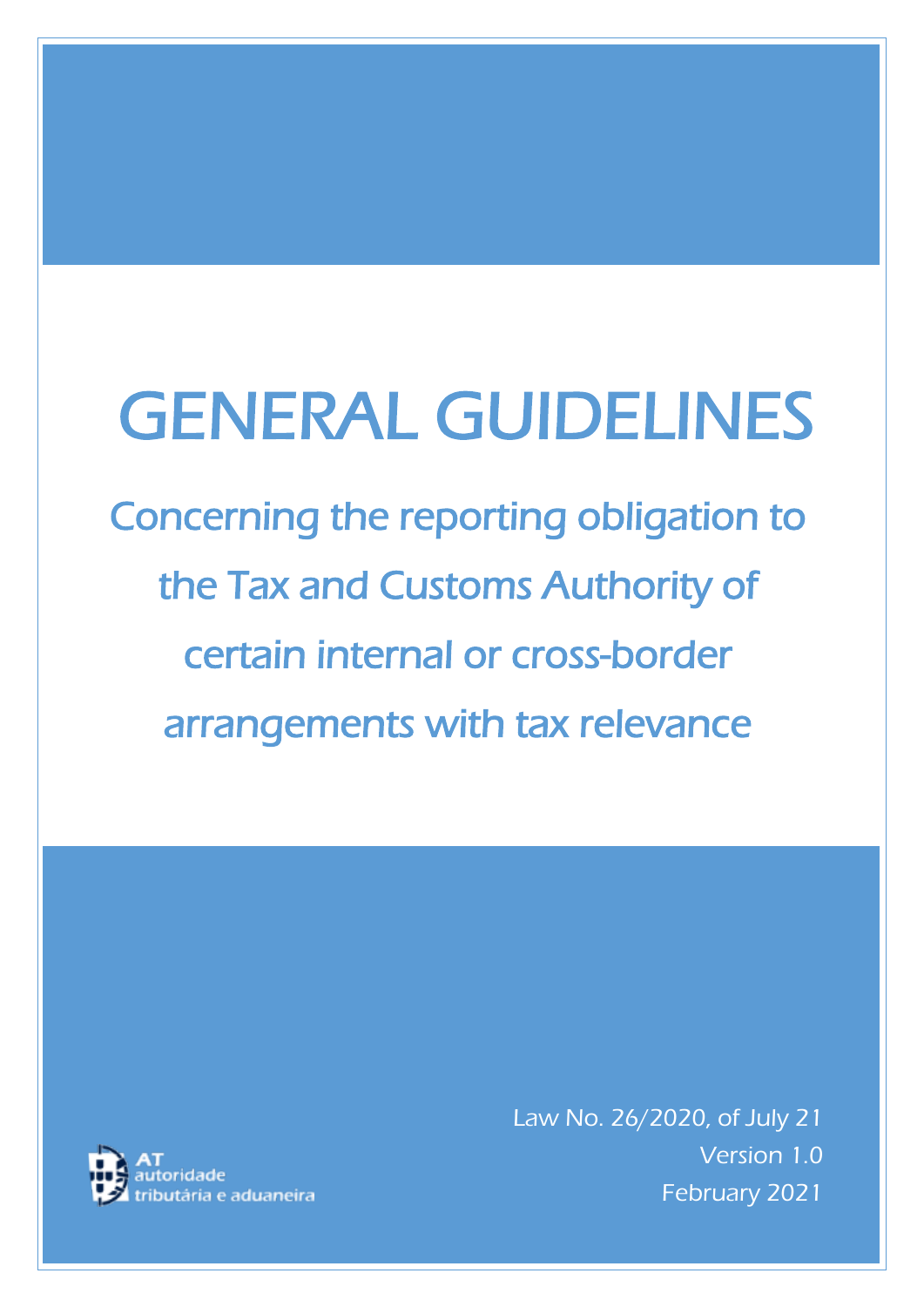

**General Guidelines**

# **INDEX**

| I.                                                         |                                                                                             |  |  |  |
|------------------------------------------------------------|---------------------------------------------------------------------------------------------|--|--|--|
| 1.                                                         |                                                                                             |  |  |  |
| 2.                                                         |                                                                                             |  |  |  |
| 3.                                                         |                                                                                             |  |  |  |
|                                                            | II. SUBJECTS OF THE COMMUNICATION OBLIGATION TO THE AT OF                                   |  |  |  |
| INTERNAL OR CROSS-BORDER ARRANGEMENT WITH TAX RELEVANCE  6 |                                                                                             |  |  |  |
| 1.                                                         |                                                                                             |  |  |  |
| 2.                                                         |                                                                                             |  |  |  |
| 2.1.                                                       |                                                                                             |  |  |  |
| 2.2.                                                       |                                                                                             |  |  |  |
| 2.3.                                                       |                                                                                             |  |  |  |
| 3.                                                         |                                                                                             |  |  |  |
| 3.1.                                                       | Qualification of relevant taxpayer; associated enterprise and other entities17              |  |  |  |
| 3.2.                                                       |                                                                                             |  |  |  |
| 3.3.                                                       |                                                                                             |  |  |  |
| 4.                                                         | Invocation by the intermediary of a legal or contractual duty of secrecy in relation to the |  |  |  |
|                                                            |                                                                                             |  |  |  |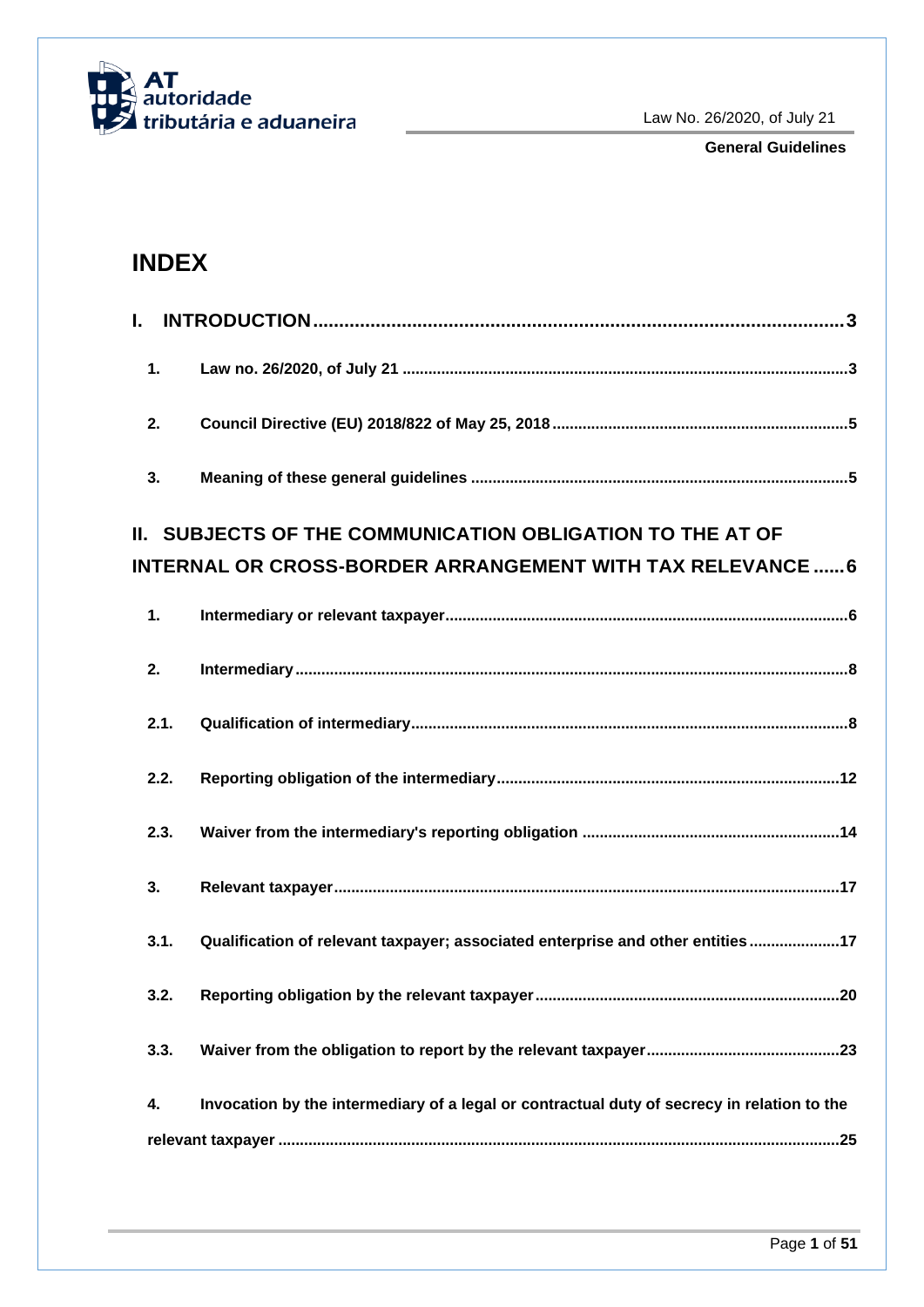

| 4.1.                                                            | Duty of secrecy under the provisions of Law No. 26/2020, of July 2125 |  |  |
|-----------------------------------------------------------------|-----------------------------------------------------------------------|--|--|
| 4.2.                                                            |                                                                       |  |  |
| III. PURPOSE OF THE REPORTING OBLIGATION TO THE AT: INTERNAL OR |                                                                       |  |  |
|                                                                 | <b>CROSS-BORDER ARRANGEMENT WITH TAX RELEVANCE 30</b>                 |  |  |
| 1.                                                              |                                                                       |  |  |
| 2.                                                              |                                                                       |  |  |
| 2.1.                                                            |                                                                       |  |  |
| 2.2.                                                            |                                                                       |  |  |
| 2.3.                                                            |                                                                       |  |  |
| 3.                                                              |                                                                       |  |  |
| 3.1.                                                            |                                                                       |  |  |
| 3.2.                                                            |                                                                       |  |  |
| 4.                                                              |                                                                       |  |  |
|                                                                 |                                                                       |  |  |
| 4.2.                                                            |                                                                       |  |  |
| 5.                                                              |                                                                       |  |  |
| 6.                                                              |                                                                       |  |  |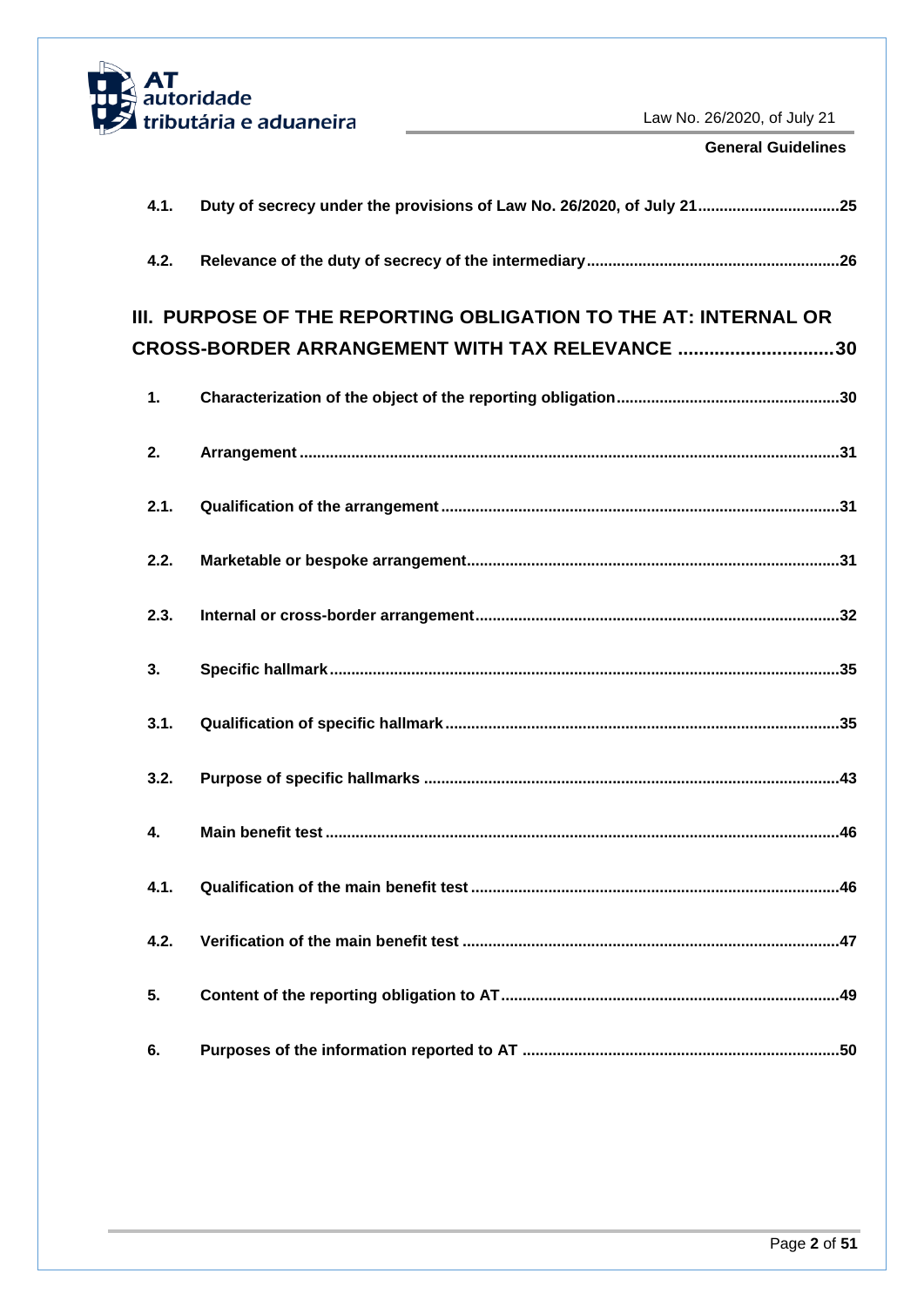

# <span id="page-3-0"></span>**I. INTRODUCTION**

1

## <span id="page-3-1"></span>**1. Law No. 26/2020, of July 21**

Law No. 26/2020, of July 21, establishes the obligation to communicate to the Tax and Customs Authority (AT), for the purposes provided for in Articles 16 and 17, of certain internal or cross-border arrangements with tax relevance, transposing Council Directive (EU) 2018/822<sup>1</sup> , of May 25, 2018, and repealing Decree-Law no. 29/2008, of February  $25.<sup>2</sup>$ 

Law No. 26/2020, of July, 21 thus constitutes an entirely new and reinforced legal regime, which coherently integrates the internal and European Union aspects, of mandatory communication to the AT of specific arrangements, as they contain, at least, some of the specific hallmarks categorized in their article 5.

Law No. 26/2020, of July 21, explains the reason for such a definitive classification, when defining "specific hallmarks" [cf. subparagraph b) of no. 1 of article 2] as "those that objectively and by themselves indicate the potential risk of tax evasion, including circumventing legal obligations to report financial information or identification of beneficial owners ".

In line with Council Directive (EU) 2018/822, of May 25, 2018, Law No. 26/2020, of July 21, the "intermediary" or the "relevant taxpayer" is responsible for this reporting obligation - entities corresponding to legal concepts also defined in it [cf., on the one hand, paragraph 2, e) of Article 2 and paragraph 2 of Article 9 and, on the other hand, subparagraph c) of no. 1 of article 2] - and regulates the assumptions of the respective obligation and the terms of compliance with it.

However, Law No. 26/2020, of July 21, was amended and complemented by Decree-Law No. 53/2020, of August 11, having also been the subject of Order No. 444/2020-XXII , of

 $1$  Directive (EU) 2018/822 amended Council Directive 2011/16 / EU of February 15, 2011, with regard to the mandatory automatic exchange of information in the field of taxation in relation to the cross-border arrangements to be reported.  $2$  Decree-Law no. 29/2008, of February 25, established the duty to communicate certain arrangements to the AT ("schemes" or "actions", in its own terminology).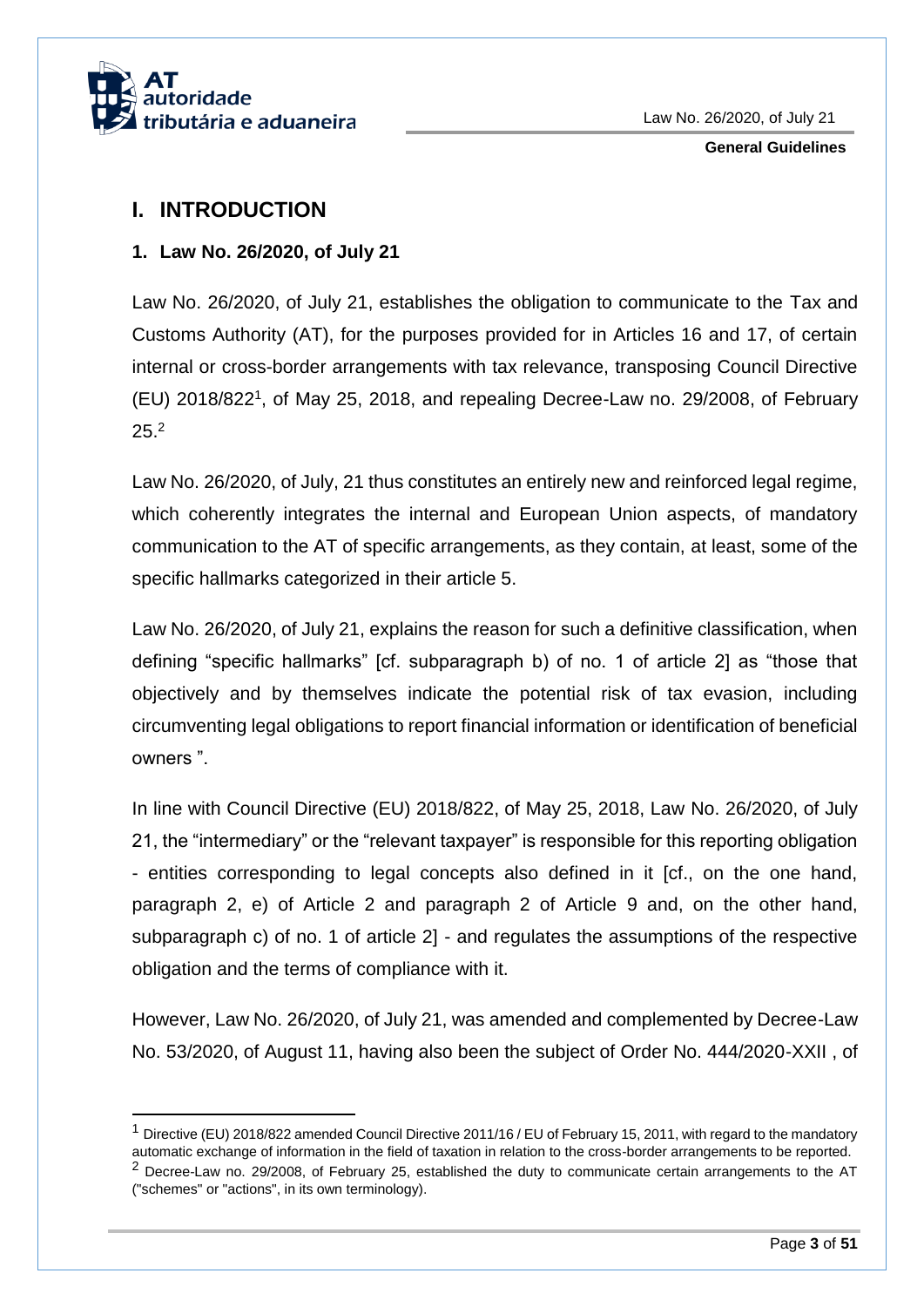

November 19, of the Assistant Secretary of State and Tax Affairs, essentially in the sense of the deferral of deadlines due to the COVID-19 pandemic, in line with that allowed by Council Directive (EU) 2020/876, of June 24, 2020.

On the other hand, under the provisions of article 24 of Law no. 26/2020, of July 21, Ordinance no. 304/2020, of December 29, approved the Statement "Modelo 58" intended to ensure the compliance with the aforementioned declaratory obligation to inform the AT of an internal or cross-border arrangement with tax relevance, as well as the general information and instructions for filling in such declaration.

This same Statement "Modelo 58" also serves to fulfill the other reporting obligations to the AT provided for in Law No. 26/2020, of July 21, in particular:

- **a)** For the communication of cross-border arrangements, the first step of which has been implemented between June 25, 2018 and June 30, 2020 (see article 22);
- **b)** For the communication of the waiver from communication of the arrangement, in cases where the communication of this arrangement has already occurred, by means of documentary evidence of this other communication (see no. 6 or no. 8 of article 10 or no. 4 or no. 6 of article 12);
- **c)** For the communication of information updates (see no. 4 of article 10 or no. 2 of article 12).

The deadlines for submitting the statement "Modelo 58" duly completed to the AT, for any of the objectives just stated, are provided for in Law No. 26/2020, of July 21, which, as stated, were amended and complemented by Decree-Law No. 53/2020, of August 11, and by Order No. 444/2020-XXII, of November 19, of the Assistant Secretary of State and Tax Affairs, and in the general information approved by Ordinance no. 304/2020, of December 29, the deadlines for communicating those updates of information are specified.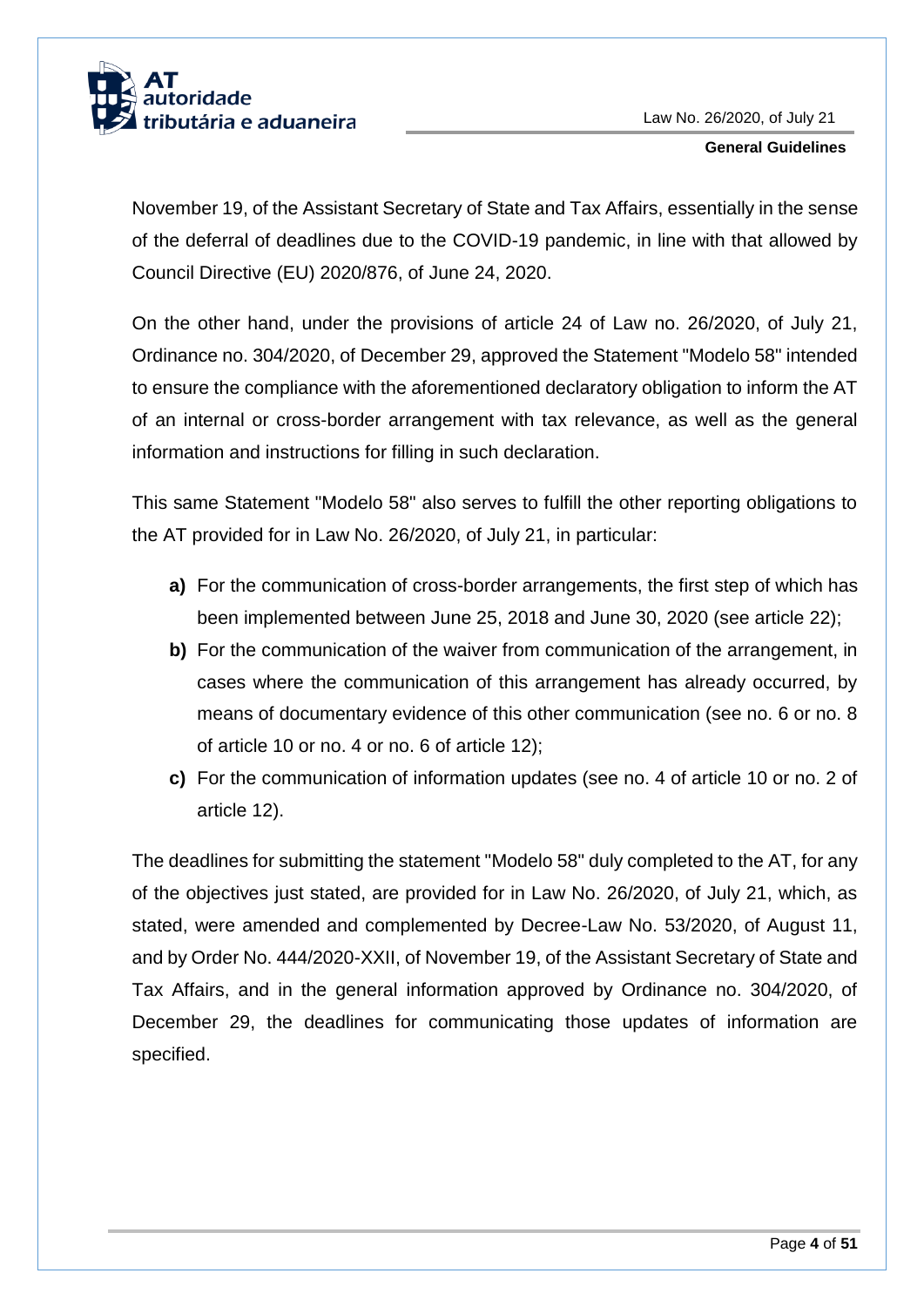

## <span id="page-5-0"></span>**2. Council Directive (EU) 2018/822 of May 25, 2018**

Council Directive (EU) 2018/822 of May 25, 2018 - known by the English-language acronym DAC $3$  6, as it was conceived essentially as a deepening, for the fifth time, of administrative cooperation in the field of taxation established by Directive 2011 / 16 / EU -, institutes a regime that is essentially based on two moments:

- **a)** The obligation to communicate to the tax authorities of the Member States of the European Union, in accordance with certain connecting criteria, the arrangements indicating the potential risk of tax evasion - "potentially aggressive tax planning arrangements", as also referred to in the Directive - which have a cross-border structure, since they concern more than one Member State or one Member State and a third country;
- **b)** The automatic (and mandatory) exchange of the information thus collected between tax authorities in all Member States; reason why article 16 of Law no. 26/2020, of July 21, stipulates that the information related to cross-border arrangements received by AT is communicated by AT, through automatic exchange, to the competent authorities of all other Member States.

## <span id="page-5-1"></span>**3. Meaning of these general guidelines**

These general guidelines, relating to the declaratory obligation, established in Law no. 26/2020, of July 21, of reporting to AT of internal or cross-border arrangement with fiscal relevance, have no normative nature, constituting administrative doctrine intended to contribute for a better perception and understanding of the legal regime approved by Law no. 26/2020, of July 21, and, thus, to standardize its interpretation and application.

The present general guidelines were previously the subject of the work of the monitoring forum for the implementation of Law No. 26/2020, of July 21 ("Forum DAC 6"), created by the aforementioned Decree-Law No. 53 / 2020, of August 11. Within this scope the hearing was promoted, and were also considered the respective contributions, of the

1

<sup>3</sup> Directive on Administrative Cooperation.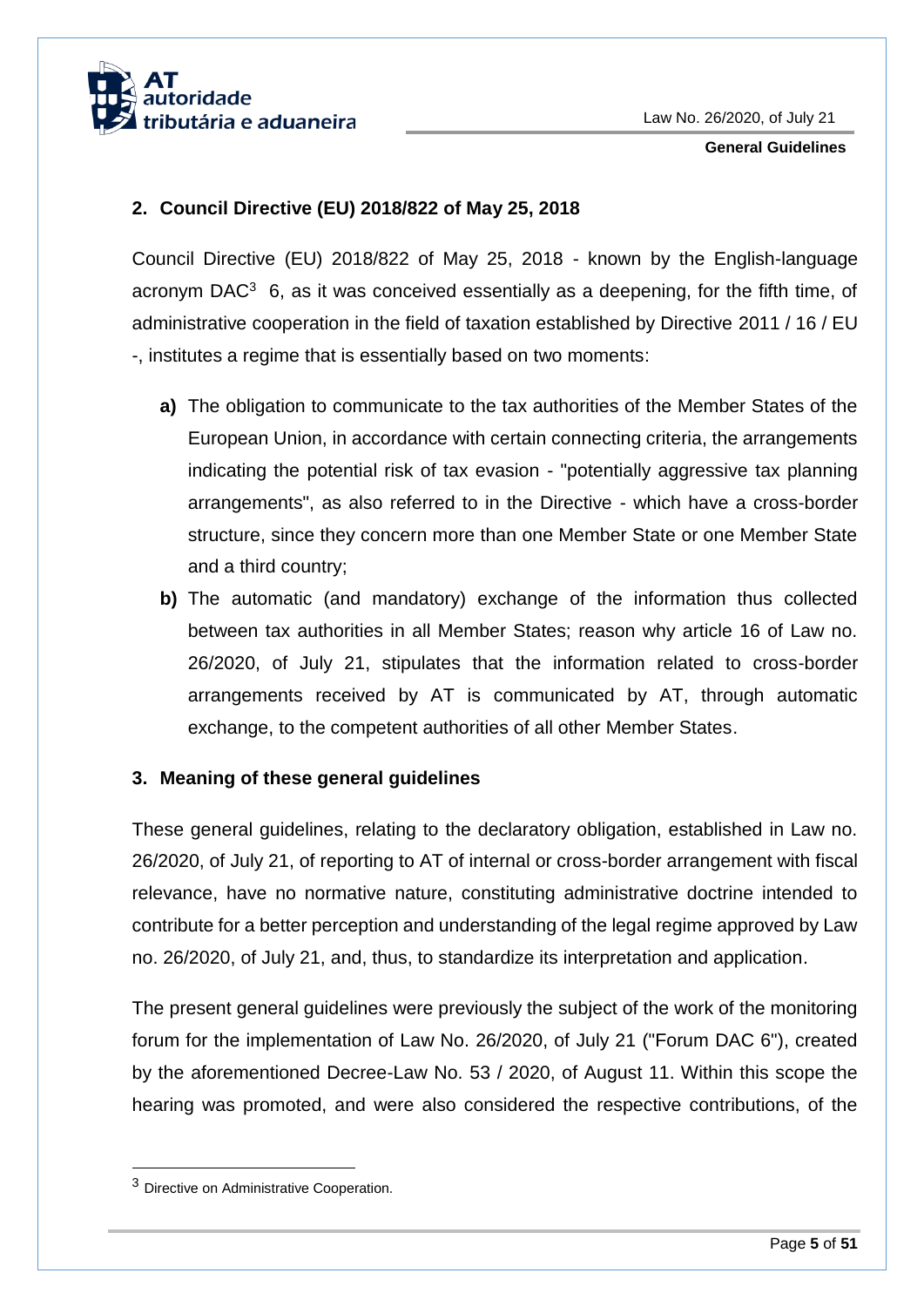

respective members (Portuguese Bar Association, Portuguese Chartered Accountants and Certified Accountants Association) and other entities invited to participate in it.

# <span id="page-6-0"></span>**II. SUBJECTS OF THE COMMUNICATION OBLIGATION TO THE AT OF INTERNAL OR CROSS-BORDER ARRANGEMENT WITH TAX RELEVANCE**

## <span id="page-6-1"></span>**1. Intermediary or relevant taxpayer**

The declarative obligation, established in Law No. 26/2020, of July 21, of reporting to the AT an internal or cross-border arrangement with fiscal relevance, affects the intermediary or the relevant taxpayer, as respectively characterized in the definitions, either from subparagraph e) of paragraph 1 of article 2 and paragraph 2 of article 9, or of subparagraph c) of paragraph 1 of article 2.

Law No. 26/2020, of July 21, also typifies, in Articles 9 and 11, connections to Portugal that determine the submission of the intermediary or relevant taxpayer's declaratory reporting obligation to the AT.

As explained in the general information approved by Ordinance No. 304/2020, of December 29, a person who is linked to the intermediary or the relevant taxpayer through a subordination relationship typical of dependent work (that is, through an employment contract) ) is not characterized as an "intermediary" or "relevant taxpayer", even though, within the scope of this labor subordination, it develops an activity with the content specified in subparagraph e) of no. 1 or Article 2 or in no. 2 of Article 9 of Law No. 26/2020, of July 21.

On the other hand, the person who makes available to the intermediary or the relevant taxpayer a type of activity defined in subparagraph e) of no. 1 of article 2 or in no. 2 of article 9 of Law no. 26/2020, July 21, through the contracting of services, is considered "intermediary".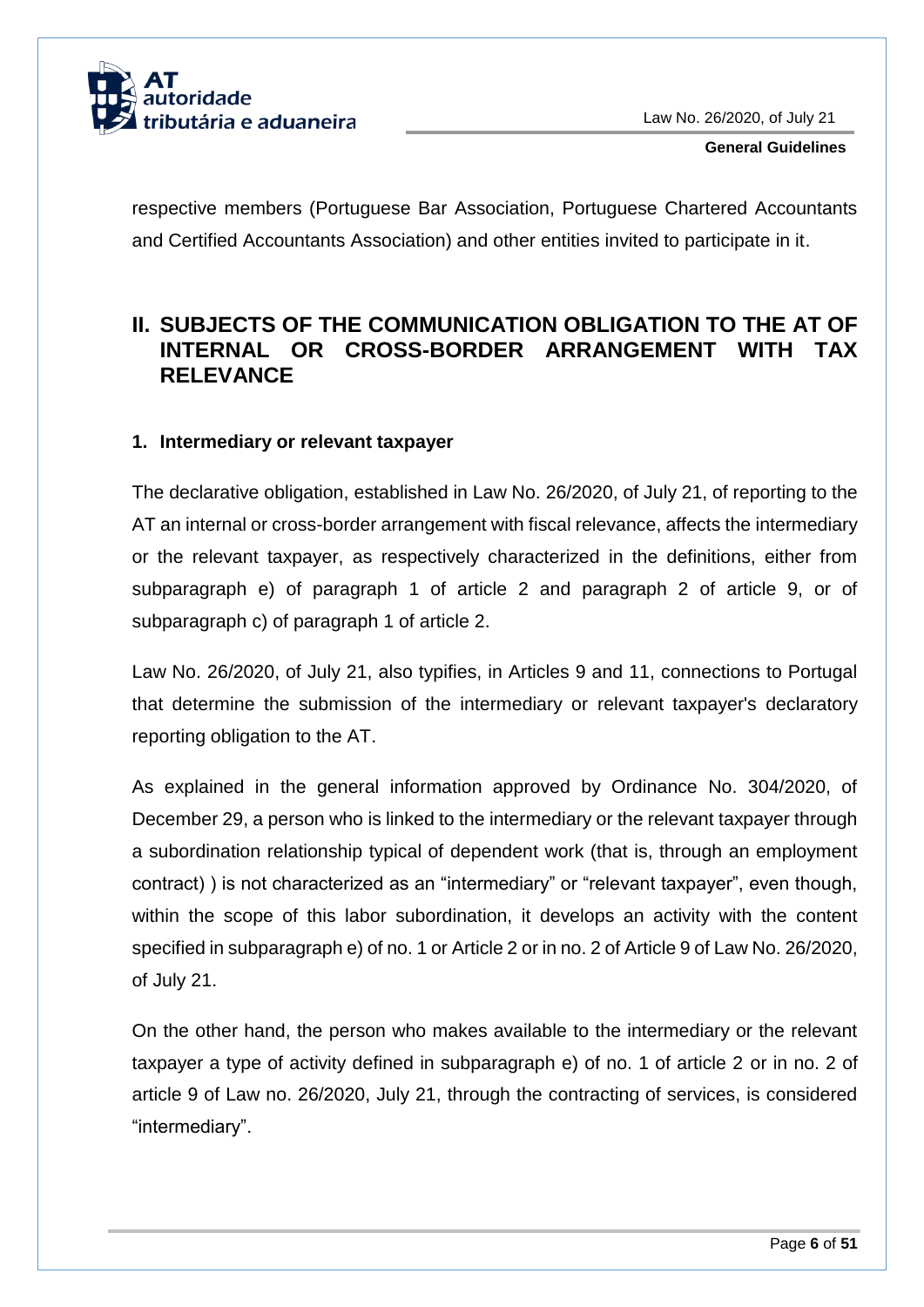

Thus, it should be considered an "intermediary", either the person who contracts with the relevant taxpayer the provision of services related to an arrangement, or the person who provides the referred typified services related to that arrangement.

This situation of plurality of intermediaries can occur, namely, in the case of professional companies (regulated by Law No. 53/2015, of June 11), whose corporate purpose consists precisely in the joint exercise of professional activities organized in a single association professional public; only then, not happening when one of the following situations occurs:

- **a)** It is unequivocal that the professional is linked to the professional society by an employment contract and it is within the scope of this labor subordination that the activity with the same content as that described in subparagraph e) of no. 1 of article 2 or in no. 2 of article 9 of Law no. 26/2020, of July 21;
- **b)** It is not the company of professionals that contracts the provision of services specified in subparagraph e) of paragraph 1 of article 2 or in paragraph 2 of article 9 of Law no. 26/2020, of July 21, such contracting being made directly with the professional or professionals.

In situations of plurality of intermediaries involved in the same arrangement to be communicated, the obligation to communicate to the AT falls upon each of them, without prejudice, however, to the possibility of waiving that obligation, all under the terms of paragraphs 7 and 8 of article 10 Of Law No. 26/2020, of July 21.

As provided for in articles 10, 12 and 13 of Law no. 26/2020, of July 21, the obligation to report to the AT each of the arrangements, internal or cross-border, is in principle a matter for to the intermediary, and the relevant taxpayer is responsible for presenting any of the aforementioned connections to Portugal only in case of any of the following situations:

- **a)** Absence of intervention by any intermediary in the arrangement to be communicated;
- **b)** Intermediary intervention in the arrangement to be communicated, but without that intermediary presenting any of the aforementioned connections to Portugal;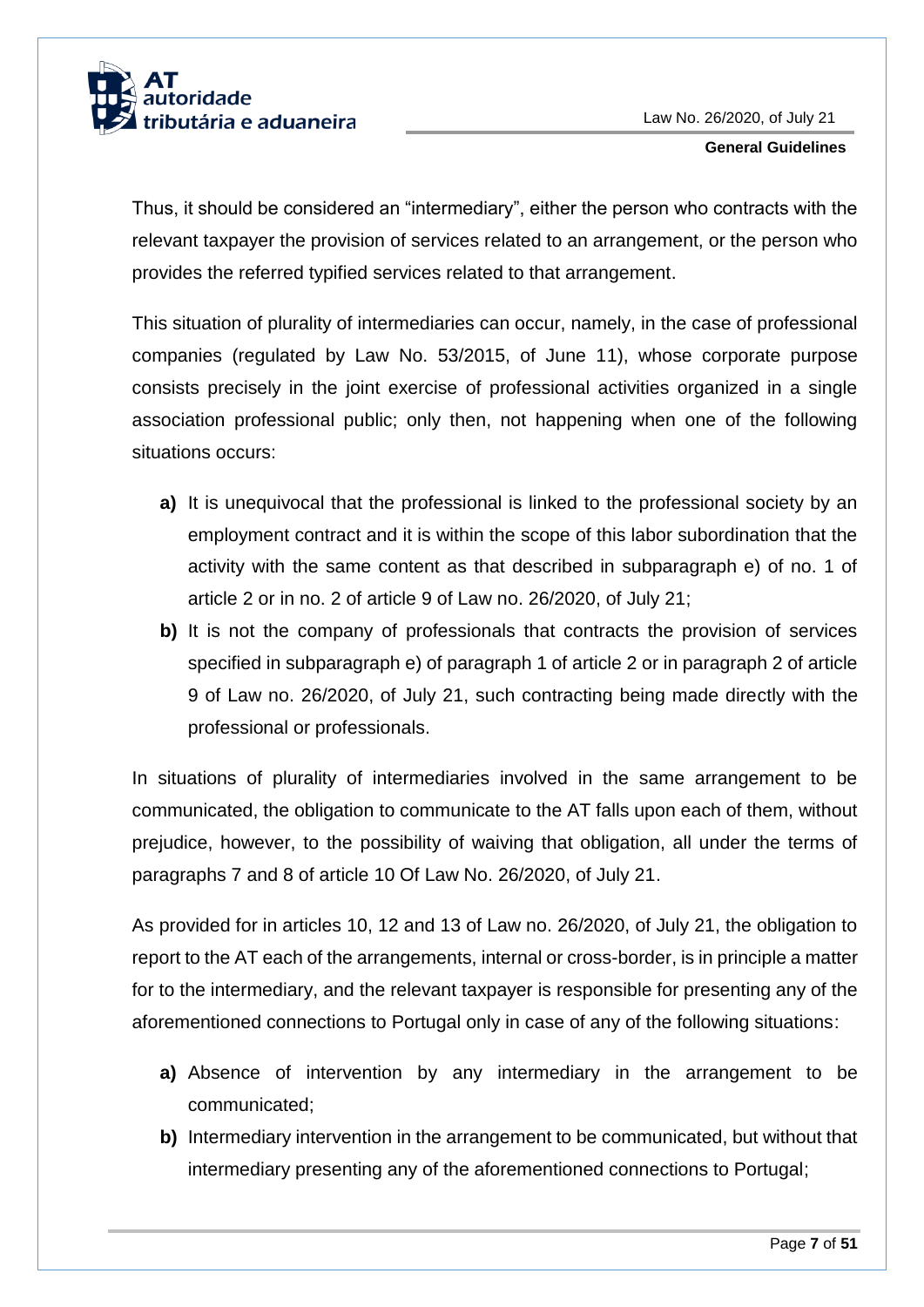

**c)** Intervention by an intermediary in the arrangement to be reported, presenting that intermediary with any of the aforementioned connections to Portugal and being subject to the obligation of reporting the arrangement to the AT, but invoking a legal or contractual duty of secrecy in relation to a relevant taxpayer who presents any of the respective referred connections to Portugal.

It should be stressed that in this situation of invocation by the intermediary of a legal or contractual duty of secrecy, there remains a subsidiary obligation to communicate to the AT, provided for in no. 4 of article 13 of Law no. 26/2020, July 21, if he does not receive timely information from the relevant taxpayer, duly substantiated, that he has fulfilled the obligation to report to the AT that has now become his responsibility under the same article 13 or that this obligation to report has been waived , in this case as provided for in no. 4 or no. 6 of article 12 of Law no. 26/2020, of July 21.

## <span id="page-8-0"></span>**2. Intermediary**

## <span id="page-8-1"></span>**2.1.Qualification of intermediary**

Subparagraph e) of no. 1 of article 2 of Law no. 26/2020, of July 21, defines "intermediary" in the following terms: "any person who designs, markets, organizes or makes available for application or manages the application of an arrangement to be communicated, these actions not integrating the mere communication of information strictly descriptive of existing tax regimes, including tax benefits, and the advice given strictly regarding an existing tax situation of the relevant taxpayer, including the exercise of the mandate within the scope of the administrative tax procedure, the tax appeal procedure, the criminal tax procedure or the tax administrative offense procedure, including advice regarding the conduct of the respective procedures ".

In its turn, paragraph 2 of article 9 of Law no. 26/2020, of July 21, stipulates that the "qualification as an intermediary" is "extendable to any person" who, "taking into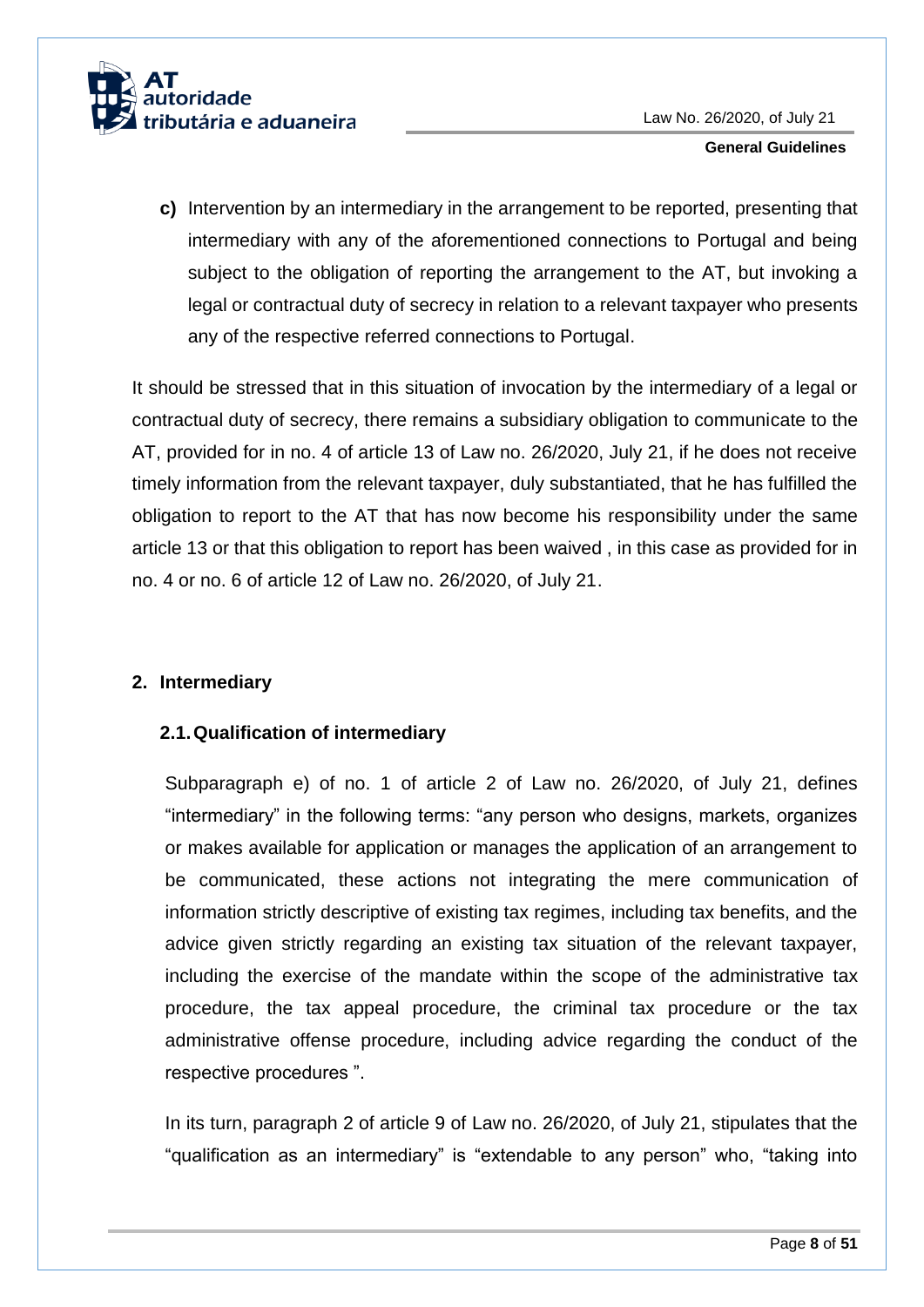

account relevant facts and circumstances and based on the information available and the relevant knowledge and skills needed to provide these services, knows or can reasonably be expected to know that he or she has made the commitment to provide, directly or through other people, help, assistance or advice in design, commercialization, organization or availability for the application of an arrangement to be communicated or that has committed him or herself to the management of the application of such an arrangement".

It follows from these provisions that the legal characterization of the intermediary for the purposes of Law No. 26/2020, of July 21, is based on the content of the services provided, with the legislator establishing a negative boundary rule and two positive boundary rules.

In the second part of subparagraph e) of no. 1 of article 2 of Law no. 26/2020, of July 21, the legislator typifies the provision of services that do not allow to characterize the provider as an intermediary, namely:

- **a)** "Communication of strictly descriptive information on existing tax schemes, including tax benefits";
- **b)** The "advice strictly given as to an existing tax situation of the relevant taxpayer, including the exercise of the mandate within the scope of the administrative tax procedure, the tax appeal procedure, the criminal tax procedure or the tax infraction procedure, including counseling regarding the conduct of the respective proceedings".

On the other hand, the legislator typifies the content of the services that determine the characterization of the provider as an intermediary, namely:

**a)** The creation, marketing, organization or availability for application or, still, the management of the application of an arrangement to be reported, according to subparagraph e) of paragraph 1 of article 2 of Law no. 26 / 2020, of July 21, determining the characterization as an intermediary to provide services with one or more than one of these contents;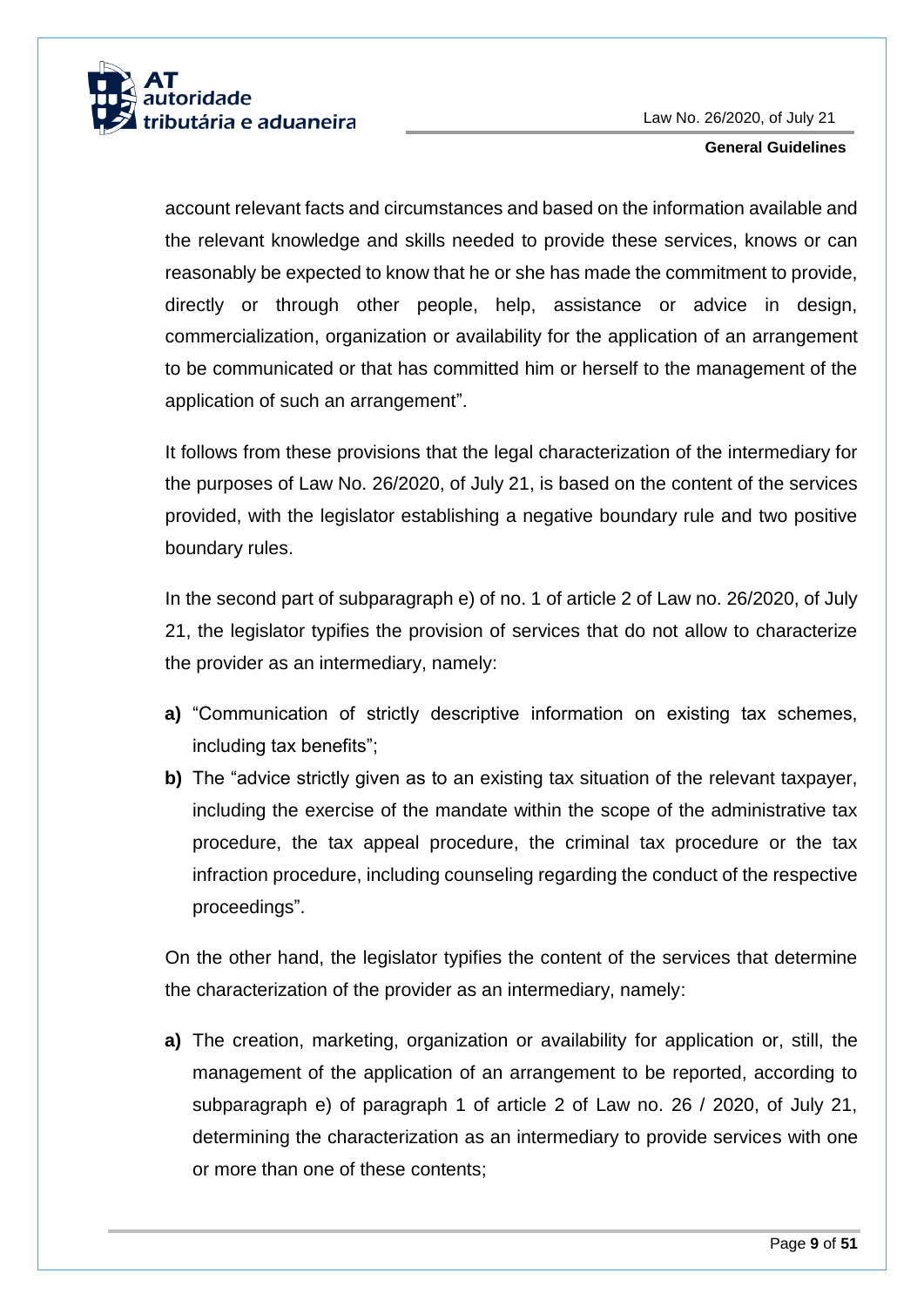

**b)** The provision, directly or through other people, of help, assistance or advice in the design, commercialization, organization or availability for the application or, still, in the management of the application of an to be reported, according to no. 2 of article 9 of Law no. 26/2020, of July 21, also determining the characterization as an intermediary of help, assistance or advice in relation to one or more of these contents.

It is clear from these positive delineations typical of the legal characterization of the intermediary for the purposes of Law No. 26/2020, of July 21, that the services provided - whether the services of design, marketing, organization or availability for application or, still, application administration, whether it is help, assistance or advice in designing, marketing, organizing or making available for the application, or even managing the application - must have as their object an arrangement to report, implying knowledge, on the part of the service provider, that the services provided actively affect a reality characterized as an arrangement to be reported for the purposes of that same Law..

The need for this knowledge is also extracted from the provisions of paragraphs 1, 2 and 3 of article 10 of Law no. 26/2020, of July 21, when imposing on the intermediary the duty to report to the AT "all information known or in the person's possession or under his/ her control" concerning the arrangement to be reported.

Such knowledge is taken for granted by the legislator in the case of design, marketing, organization or availability for application or, still, the management of the application of the arrangement.

In the case of the provision of help, assistance or advice in the design, marketing, organization or availability for the application or, still, in the management of the application of the arrangement, the legislator extracts this knowledge from elements expressly objectified, whatever the existence "relevant facts and circumstances", "available information" and "relevant knowledge and skills", which allow us to conclude that the service provider (even if supported by third parties) knows, or is reasonable to be expected to know, according to with the information that is made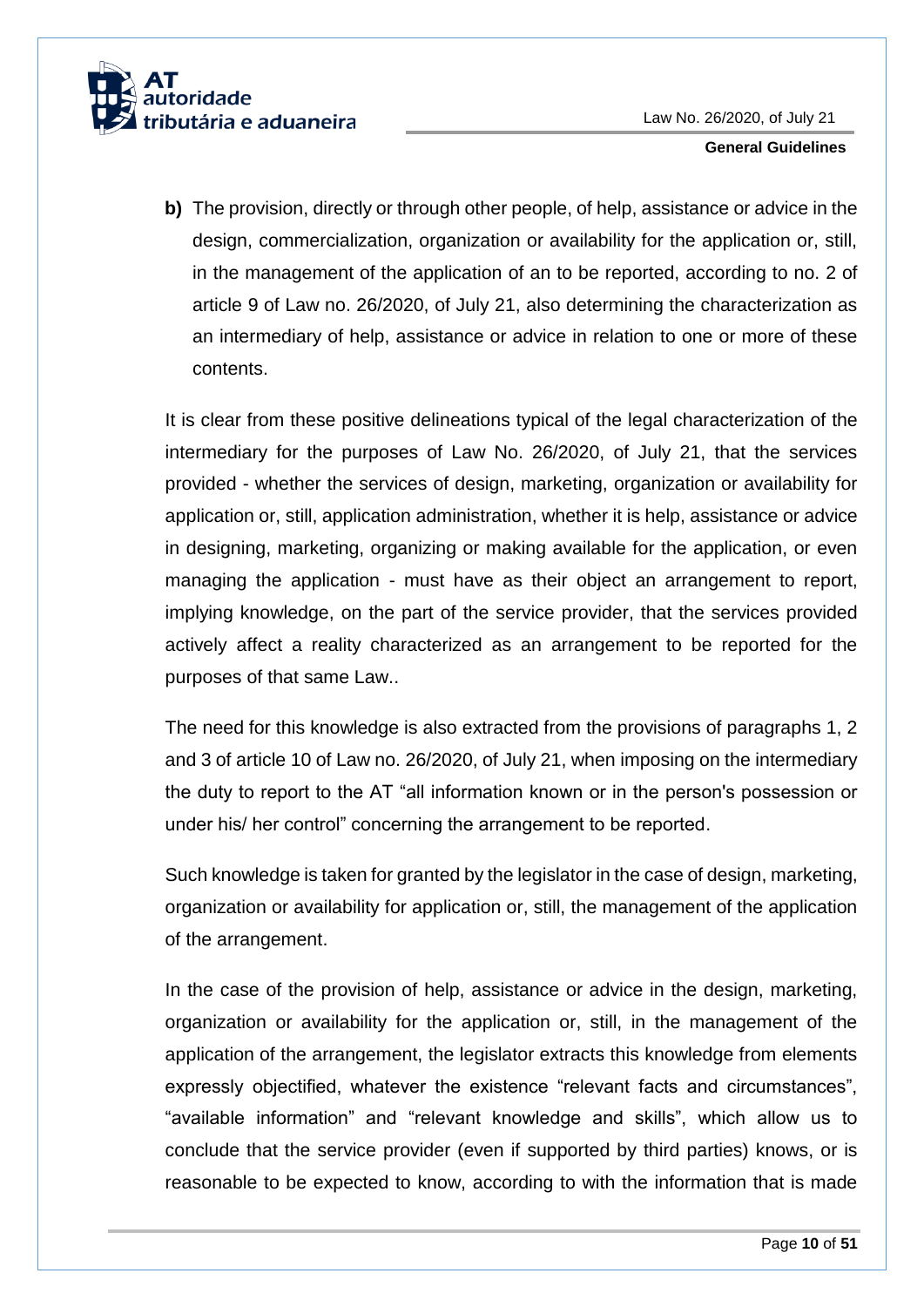

available to them and with the actions commonly inherent to the provision of their concrete services, that these have as their object an arrangement to report.

And, precisely because according to no. 2 of article 9 of Law no. 26/2020, of July 21, that knowledge of the service provider, the legislator, is extracted from those elements expressly aimed at no. 3 of the same article 9, took care, also expressly, to accept the production of counterproof, in the following terms: "For the purposes of the previous number, any person has the right, against the evidence presented by AT, to counter-argument with evidence that he or she did not know or that the person could not reasonably be expected to know that he or she was involved in an arrangement to be reported, and he/she can also make reference to all relevant facts and circumstances, as well as the information available and the relevant knowledge and skills." Such counter-proof is produced under the terms and for the purposes provided for in article 346 of the Civil Code.

Thus, taking up, as an example, the previously mentioned situation of a professionals society regulated by Law No. 53/2015, of June 11, it will be characterized as an intermediary, for the purposes of Law No. 26/2020, of July 21, whenever it can be concluded that some of the professionals within them can also be characterized as an intermediary, for providing the services typified in subparagraph e) of no. 1 of article 2 or in no. 2 of article 9 of Law no. 26/2020, of July 21, and for knowing or being reasonably expected to know that the services provided have as their object an arrangement to be reported (even if it may have the contribution of third parties, whether or not they are part of this professionals society, who do not hold nor is it reasonable to be expected to hold such knowledge).

Assuming such a conclusion that the service provider does not demonstrate that he or she did not know or that it could not reasonably be expected to know that there was involvement in an arrangement to be reported, for example, proving it unreasonable to be expected to know that the services provided made it possible to consider the main benefit test to be verified in a specific hallmark that claims that test.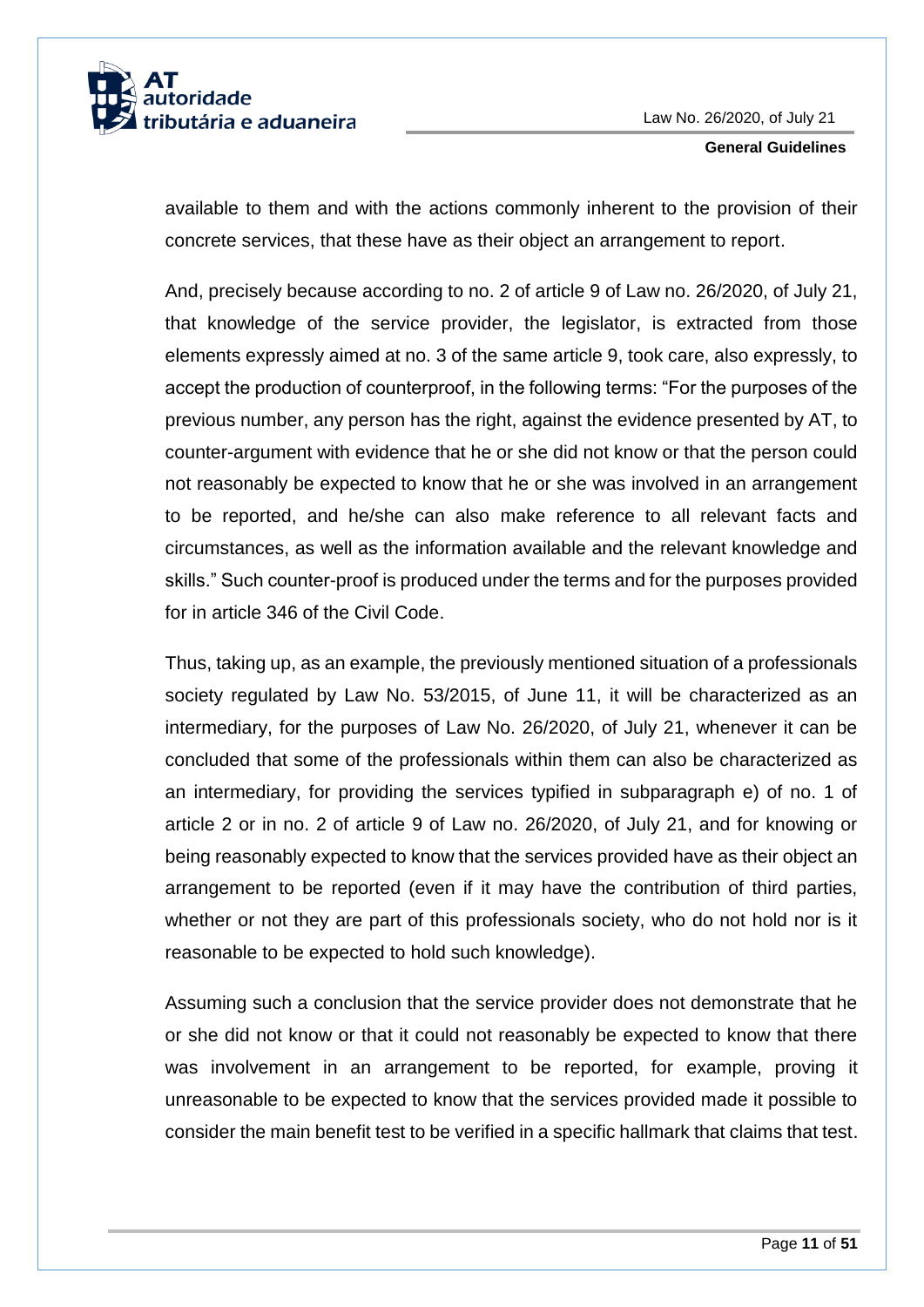

1

#### **General Guidelines**

Thus, it is important to keep in mind that there may be intervention by someone who collaborates in specific tasks related to the design, marketing, organization or availability for the application or, still, the management of the application of an arrangement to be reported without such a collaboration intervention allows to qualify that intervenient as intermediary.

Finally, it should be noted that Law No. 26/2020, of July 21, uses, without defining it, the concept of "participant (s) in the arrangement<sup>4</sup> ". The intermediary, being an intervener in the arrangement - precisely for providing the services typified in subparagraph e) of no. 1 of article 2 or in no. 2 of article 9 of Law no. 26/2020, of July 21 -, however, it does not integrate this concept of "participant (s) in the arrangement".

## <span id="page-12-0"></span>**2.2.Reporting obligation of the intermediary**

In accordance with no. 1 of article 9 of Law no. 26/2020, of July 21, the obligation to notify the AT of an internal or cross-border arrangement with fiscal relevance whose responsibility falls upon the intermediary depends on the filling, of at least, one of the following conditions:

- **a)** Is resident, for tax purposes, in Portuguese territory;
- **b)** Has a permanent establishment in Portuguese territory through which the services related to the arrangement are provided;
- **c)** Is incorporated in Portugal or governed by Portuguese law;
- **d)** Is registered in Portugal with a professional association related to the provision of legal nature services, tax or consultancy services; it should be understood that a professional association is only relevant for this purpose if it is a professional public association.

It should be borne in mind that the obligation to report to the AT of a cross-border arrangement due to the verification of any of the aforementioned connections related

<sup>&</sup>lt;sup>4</sup> Namely, regarding the definition of "cross-border arrangements" or the typification of some specific hallmarks.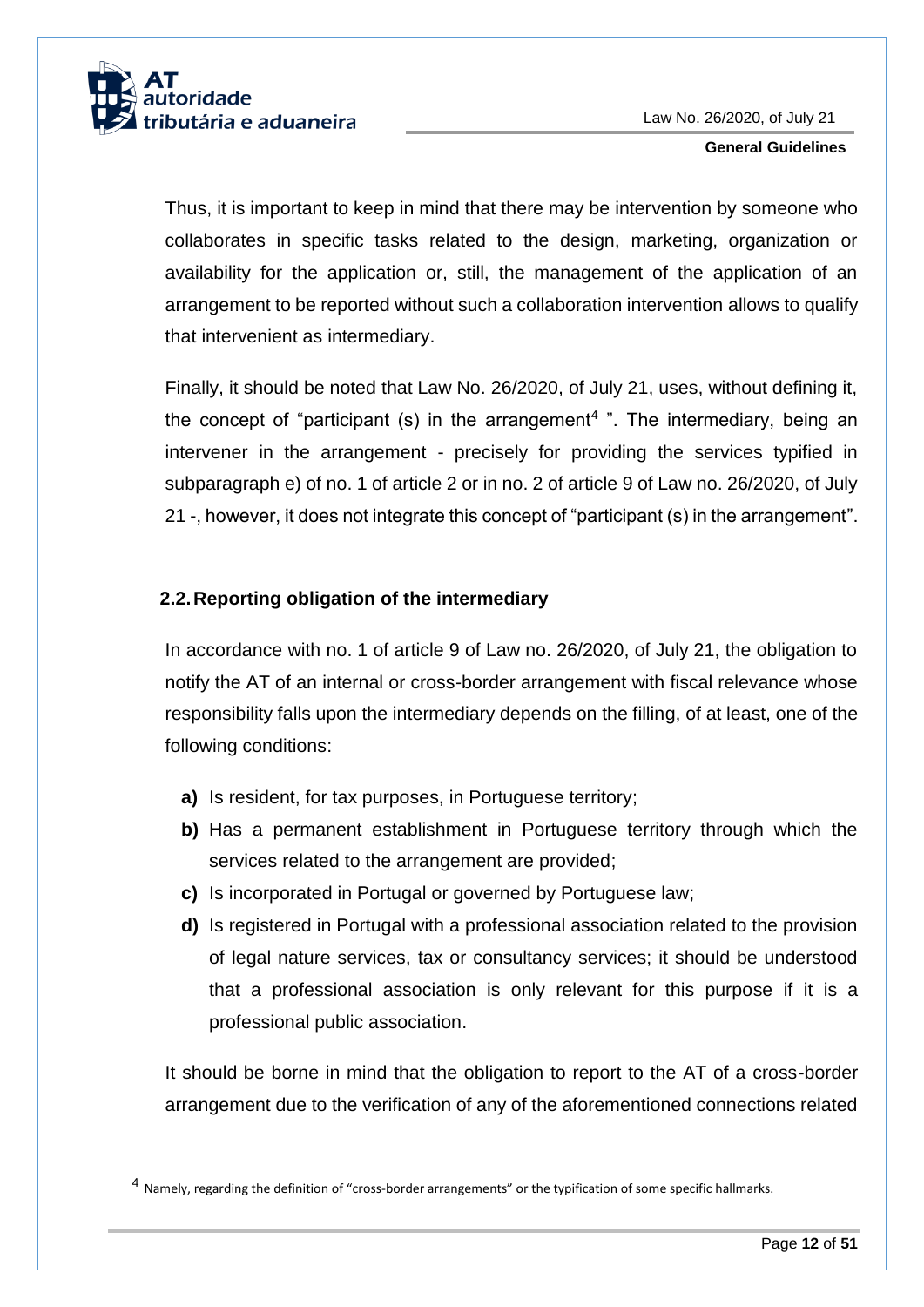

1

#### **General Guidelines**

to the intermediary is not necessarily dependent on the arrangement to be reported also presenting some connection to Portugal, either because of its objective aptitude to be applied or producing effects, totally or partially, in Portuguese territory, either due to the fulfillment of the respective specific hallmark(s) in Portugal.

Pursuant to no. 1 and 3 of article 10 of Law no. 26/2020, of July 21, the intermediary has a deadline of 30 (thirty) days to comply with the obligation to report to the AT of an internal or cross-border arrangement with tax relevance, this period counting from the following relevant facts, whichever occurs first (without prejudice to the transitional norm of no. 1 of article 5 of Decree-Law no. 53/2020, of August 11):

- **a)** In the case of the provision of conception, marketing, organization or availability services for application or, still, management of the application of an arrangement to be reported, the day after the one in which the arrangement to be reported is made available to be applied or the day following that when the arrangement to be communicated is ready to be applied or the moment when the first step in the application of the arrangement to be reported has been carried out;
- **b)** In the case of the provision of help, assistance or advice in the design, marketing, organization or availability for the application or, still, in the management of the application of an arrangement to be reported, the day after the one in which it was provided, directly or through other people, help, assistance or advice.

The aforementioned relevant facts, relating to the arrangements to be reported, the availability for application, the readiness for application and the completion of the first step in the application<sup>5</sup>, are most likely the end of processes with different previous phases, these previous phases not per se, a relevant fact for the purposes of the beginning of the counting of that period for the intermediary to fulfill the obligation to report to the AT an internal or cross-border arrangement with fiscal relevance.

<sup>&</sup>lt;sup>5</sup> This first step in the application corresponds to the first act, legal or not, necessary for the application of the arrangement.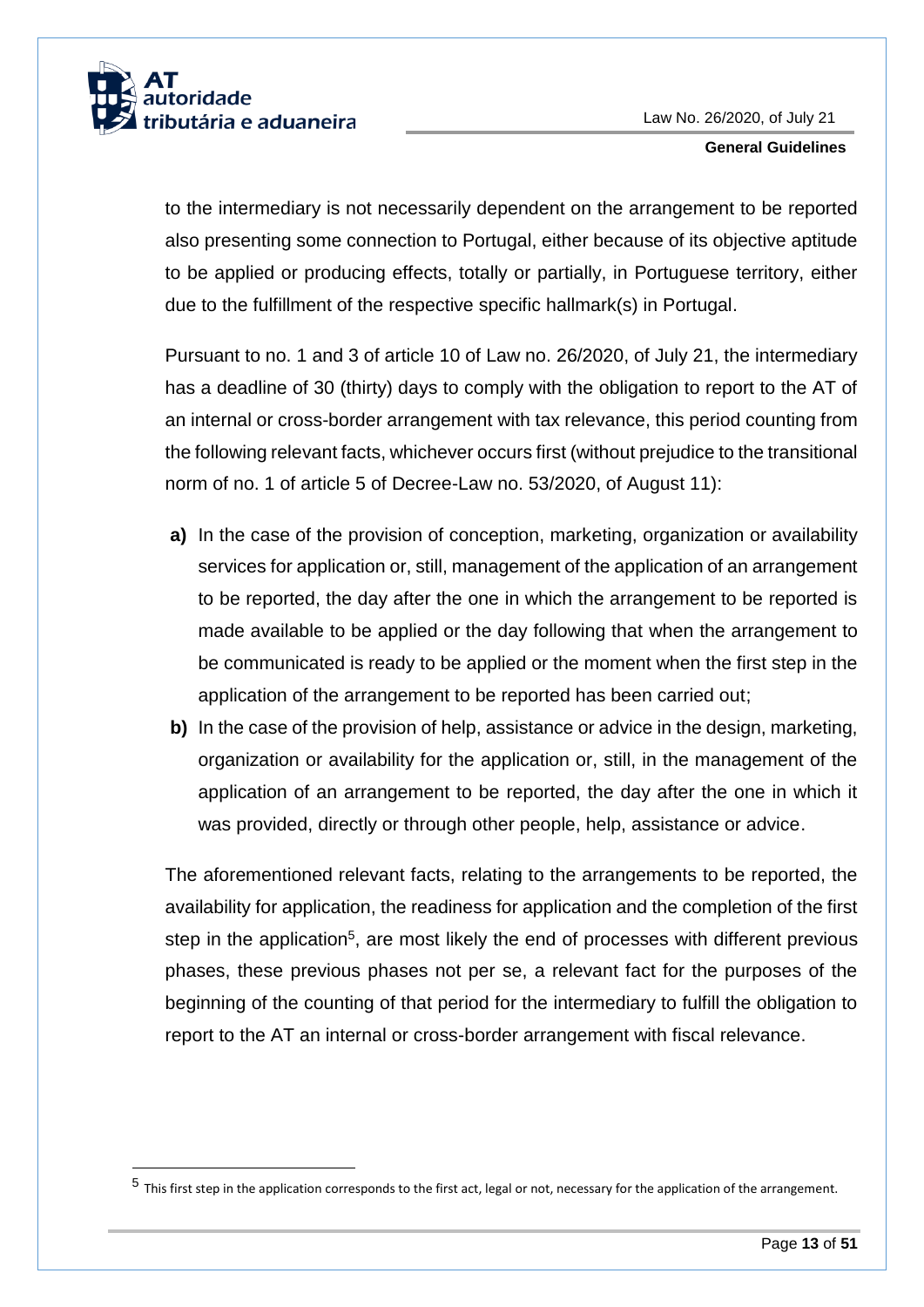

These same relevant facts shall be considered, as regards the specific hallmarks of subparagraph a) ii) of no. 3 of article 5 of Law no. 26/2020, of July 2 from the time of assessment whether or not a particular jurisdiction appears on the list identified there.

On the other hand, according to no. 4 of article 10 of Law no. 26/2020, of July 21 (without prejudice to the transitional rule of no. 3 of article 5 of Decree-Law no. 53/2020, of August 11), in the case of reporting of a marketable internal or crossborder arrangement (whose characterization will be made below), the intermediary must also submit a report to AT every three months, an update report that includes certain new information that has emerged since the initial communication or since the presentation of the previous report; specifying the general information approved by Ordinance No. 304/2020, of December 29, whose deadline for reporting to the AT of this quarterly communication is 30 (thirty) consecutive days, counted from the end of the calendar quarter (ie., from March 31, June 30, September 30 and December 31) in which new information may have appeared.

## <span id="page-14-0"></span>**2.3.Waiver from the intermediary's reporting obligation**

No. 5 of article 10 of Law no. 26/2020, of July 21, stipulates that if, in addition to the AT, the intermediary is subject to the obligation to report information also before the competent authorities of other Member States, this information (but only when it relates to a cross-border arrangement) can only be communicated to the competent authorities, whichever comes first (it should be noted that the obligation to report always falls upon the person, whether natural or legal, of the intermediary and not on his permanent establishment, considering that, under subparagraph b), only for the purpose of fixing a first complementary connection to a Member State where the reporting from the intermediary should take place):

- **a)** The Member State in which the intermediary is resident for tax purposes;
- **b)** The Member State in which the intermediary has a permanent establishment through which the services related to the arrangement to be reported are provided;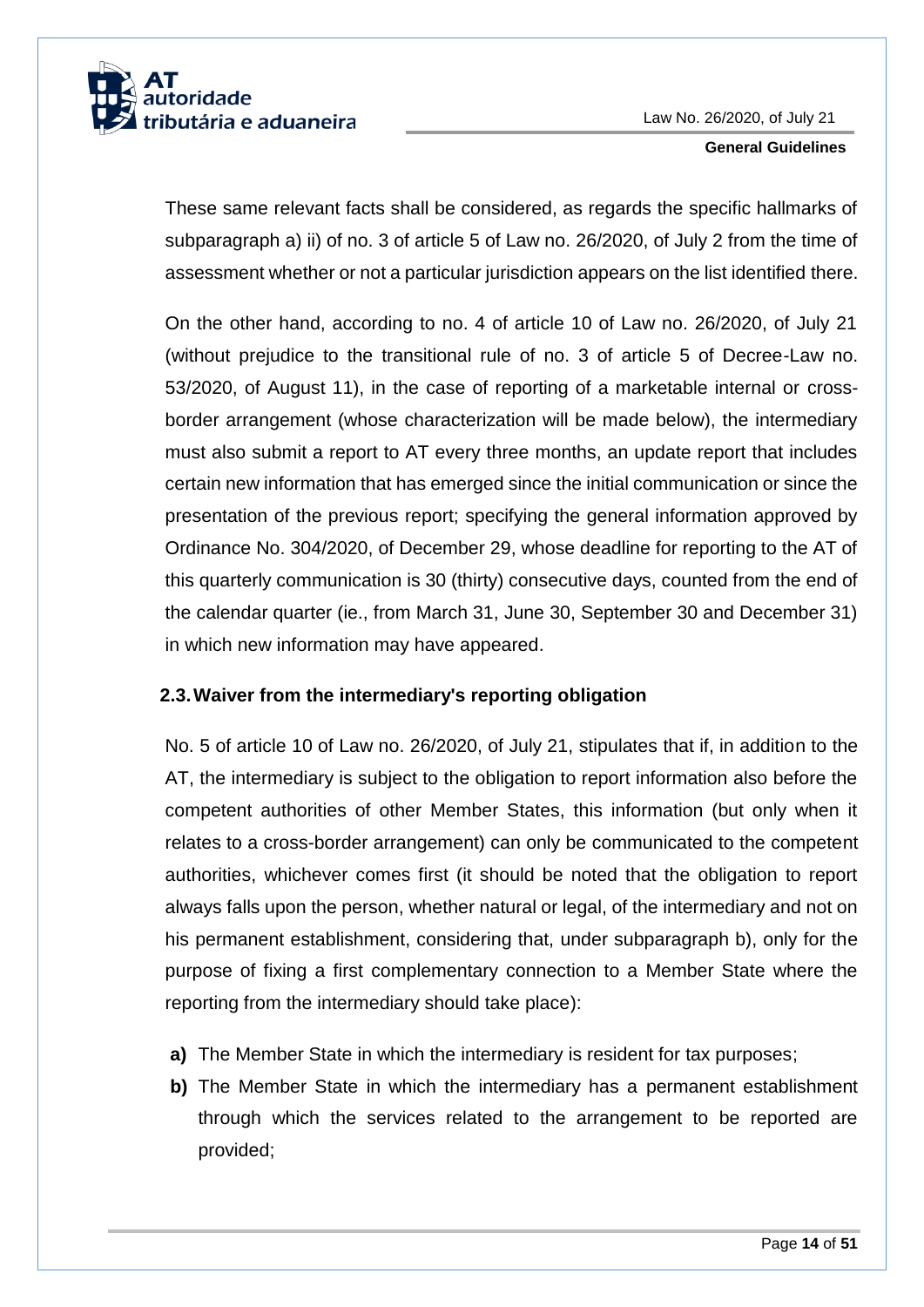

- **c)** The Member State in which the intermediary is constituted or whose laws are governed;
- **d)** The Member State in which the intermediary is registered with a professional association related to the provision of legal, tax or consultancy services.

This regime applicable to the cross-border arrangement may result in a multiple reporting obligation that includes a communication to AT. However, no. 6 of article 10 of Law no. 26/2020, of July 21, allows the intermediary to be waived from reporting to the AT if it produces documentary evidence of whereas the same information has already been communicated to the competent authority of another of the said Member States; clarifying the instructions for filling in the "Modelo 58" statement approved by Ordinance No. 304/2020, of December 29, that such documentary evidence consists of a document or copy of a document proving the delivery of the respective statement to the tax administration of another Member State.

It should be borne in mind that such a waiver of reporting presupposes effective communication to the competent authorities of the other Member State. If such effective reporting does not occur for any reason (for example, because these competent authorities understand that there is no duty to communicate or because the intermediary invokes a duty of secrecy before them), there is no legal requirement for waiver from communication. Thus, an intermediary based in another Member State that provides services related to the arrangement to be reported through a permanent establishment located in Portugal must report the arrangement to AT, pursuant to subparagraph b) of no. 5 of article 10 of Law no. 26/2020, of July 21, if in that other Member State there is no effective communication of such arrangement.

On the other hand, there may be more than one intermediary, because several intermediaries can intervene in the same internal or cross-border arrangement to communicate, acting, jointly or autonomously, in the aforementioned services that determine the characterization of the provider as an intermediary: be it the design, marketing, organization or availability for application or, still, the management of the application of the arrangement to be communicated [cf. e) of no. 1 of article 2 of Law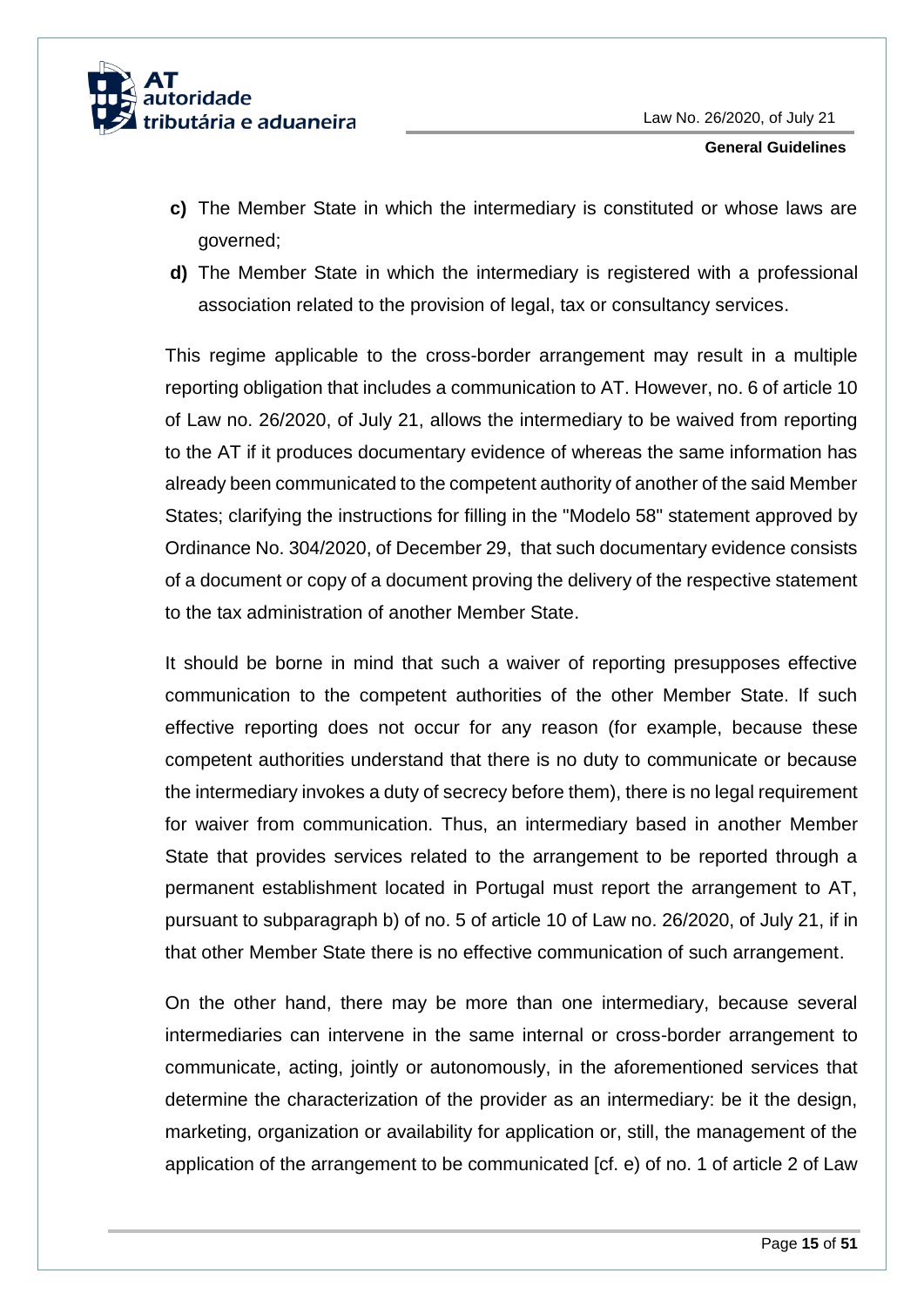

no. 26/2020, July 21], be it help, assistance or advice in the design, marketing, organization or availability for the application or , still, in the management of the application of the arrangement to be communicated [cf. 2 of article 9 of Law no. 26/2020, of July 21].

Regarding such situations:

- **a)** No. 7 of article 10 of Law no. 26/2020, of July 21, enshrines that, if there is more than one intermediary, the obligation to report information to AT rests with all intermediaries involved in the same arrangement to be communicated;
- **b)** However, no. 8 of the same article 10 allows intermediaries to be waived from reporting to AT if they present, within the deadline set forth therein, documentary evidence that the same information has already been communicated to AT by another intermediary involved in that same arrangement to report; as a result of the instructions for filling in the "Modelo 58" statement approved by Ordinance No. 304/2020, of December 29, that such documentary evidence is sufficient with the indication, made in the statement template itself, of the identification of the statement submitted to the AT by that other intermediary.

The presentation of the statement of waiver from communication and the respective documentary proof shall not, however, be required in situations where the intermediary (s) exercise (s) their profession exclusively within the scope of one of the company of professional regulated by the Law No. 53/2015, of June 11, this company of professionals has contracted the services specified in subparagraph e) of no. 1, article 2 or in no. 2 of article 9 of the Law no. 26/2020, of July 21, and the arrangement is communicated, within the legally established deadline, by that company of professionals or by one of these professional intermediaries.

On the other hand, even in situations where the intermediary (s) exercise their profession exclusively within the scope of one of the aforementioned companies of professional and this has contracted the services identified in subparagraph e) of no. 1 of article 2 or no. 2 of article 9 of Law no. 26/2020, of July 21, it is incumbent only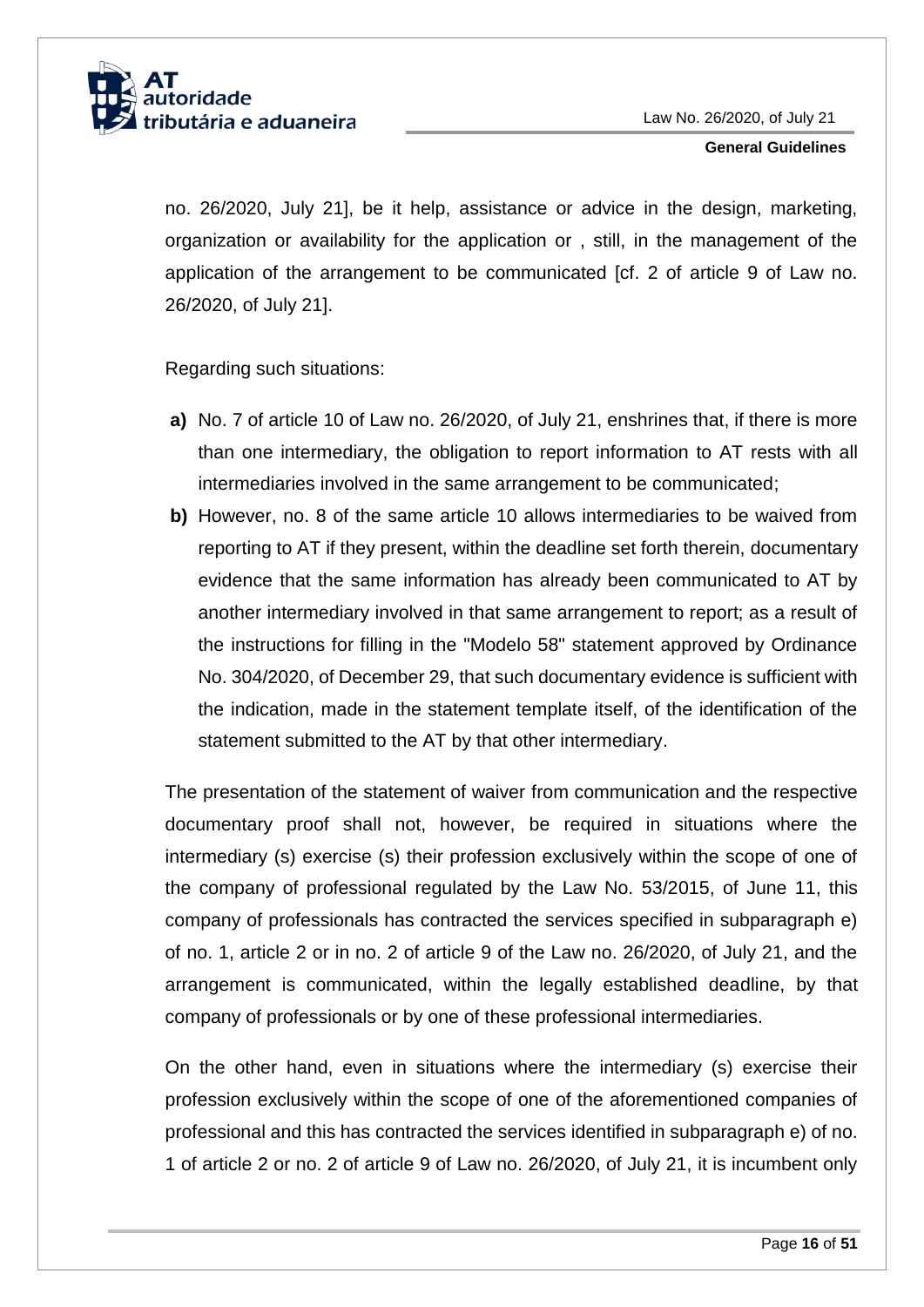

on the company of professionals or one of these professional intermediaries to present, within the legally indicated period, of the statement of waiver from communication with the respective documentary evidence, as the case may be, that the same information has already been reported to the competent authority of another Member State or that the arrangement has already been reported to AT, within the legally foreseen period, by a third party involved in the same arrangement to be reported.

It should be borne in mind that the system of Council Directive (EU) 2018/822, of May 25, 2018 - and, thus, also the system of Law No. 26/2020, of July 21 - is designed in a logic in which, for reasons of effectiveness of the regime and guarantee of communication of the arrangement as early as possible, the obligation of communication is preferably committed to the intermediary, assuming that the same arrangement can be communicated in different Member States. Therefore, the said rules for waiver from the obligation to reporting of the intermediary must not be extrapolated beyond the hypotheses provided for therein.<sup>6</sup>

## <span id="page-17-0"></span>**3. Relevant taxpayer**

1

### <span id="page-17-1"></span>**3.1.Qualification of relevant taxpayer; associated enterprise and other entities**

Subparagraph c) of no.1 of article 2 of Law no. 26/2020, of July 21, defines "relevant taxpayer" in the following terms: "any person or entity without legal personality to which it is made available for application an arrangement to report or that is prepared to apply an arrangement to report or even that has applied any step or part of an arrangement to report".

From this definition it follows that, for the purposes of Law No. 26/2020, of July 21, the position of relevant taxpayer is legally structured by reference to an internal or

<sup>6</sup> Thus, for example, that rule of no. 6 of article 10 of Law no. 26/2020, of July 21, does not authorize the intermediary to be waivered from communicating to the AT due to a reporting from another intermediary or the relevant taxpayer in another Member State.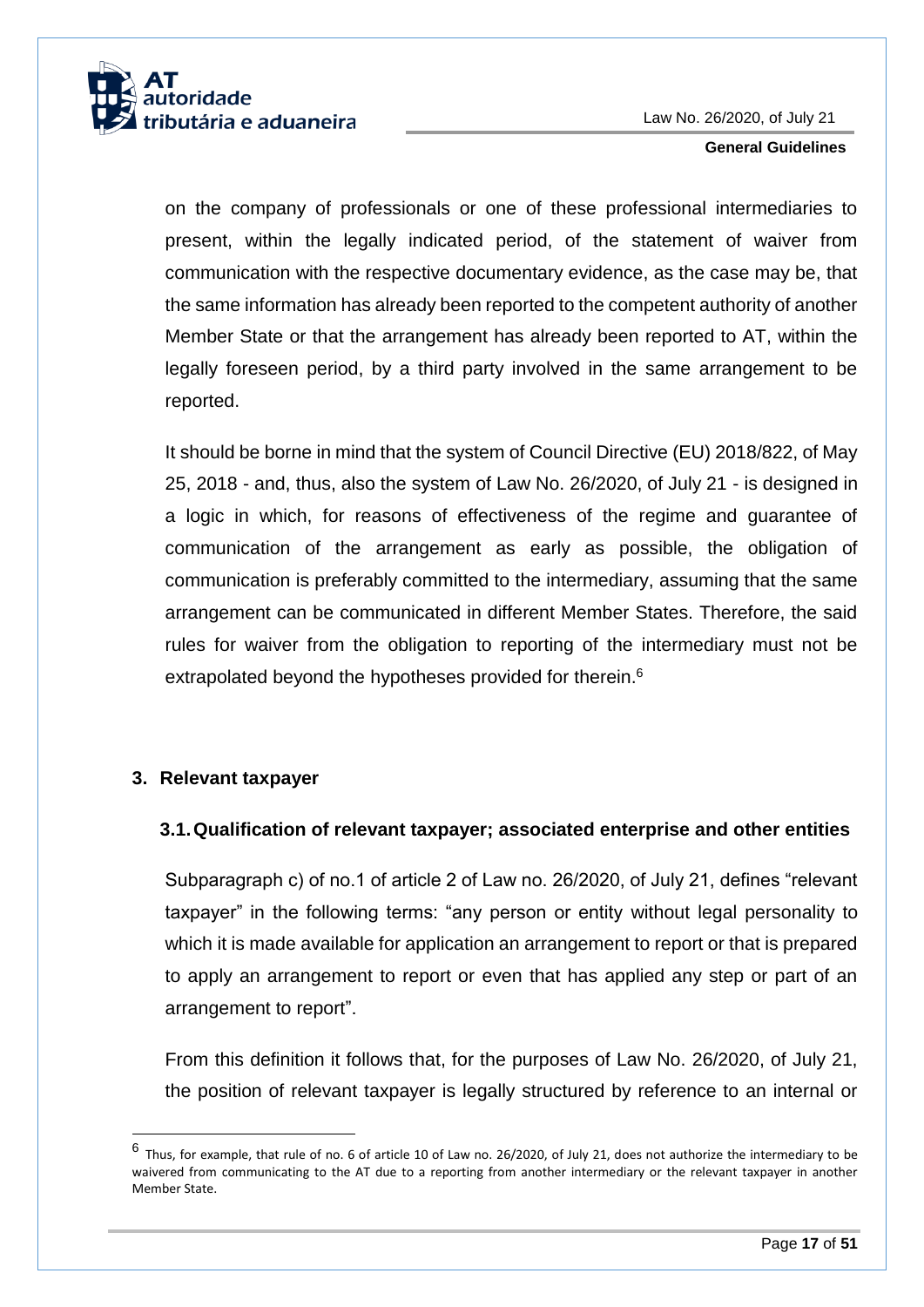

-

**General Guidelines**

cross-border arrangement to be communicated. The relevant taxpayer is an entity covered by this arrangement to be reported, as a participant in that arrangement and as relevant to it (because without it the arrangement does not act in the same way), affecting or being affected by it.

This characterization of a relevant taxpayer results that, depending on the relationship between them inherent to the configuration or use of the specific arrangement available for application, there may be more than one relevant taxpayer for each specific arrangement to be reported, being that no. 5 of article 12 of Law no. 26/2020, of July 21, distinguishes in this situation of plurality of relevant taxpayers between those who "have agreed with the intermediary the arrangement to report" and those who "manage the application of the same"; It should be noted that this situation differs from that in which the same type of arrangement to be communicated is used by different relevant taxpayers without any relationship between them.

In conjunction with the characterization of a relevant taxpayer, Law No. 26/2020, of July 21, defines and uses the concept of "associated company". It uses it for the purpose of classifying some specific hallmarks and, in this logic, also for the definition of "intangible assets that are difficult to evaluate" [cf. Article 2 (1) (a)]; and uses it in subparagraph a) of no. 1 of article 15, in relation to the information to be reported to AT, referring in this head office to the "associated enterprises of the relevant taxpayer".

Paragraph 1 d) of article 2 of Law no. 26/2020, of July 21, defines "associated enterprise" as "a person who is related to another person, at least, in of one of the following forms:

**i)** A person participates in the management of another person because he or she is in a position to exert significant influence<sup>7</sup> over the other person;

<sup>&</sup>lt;sup>7</sup> The Accounting Standard for Financial Reporting 13 defines "Significant influence" in the following terms: "it is the power to participate in the decisions of the investee's financial and operating policies or of an economic activity but that is neither control nor joint control over those policies. Significant influence can be obtained through ownership of shares, statutes or agreement. "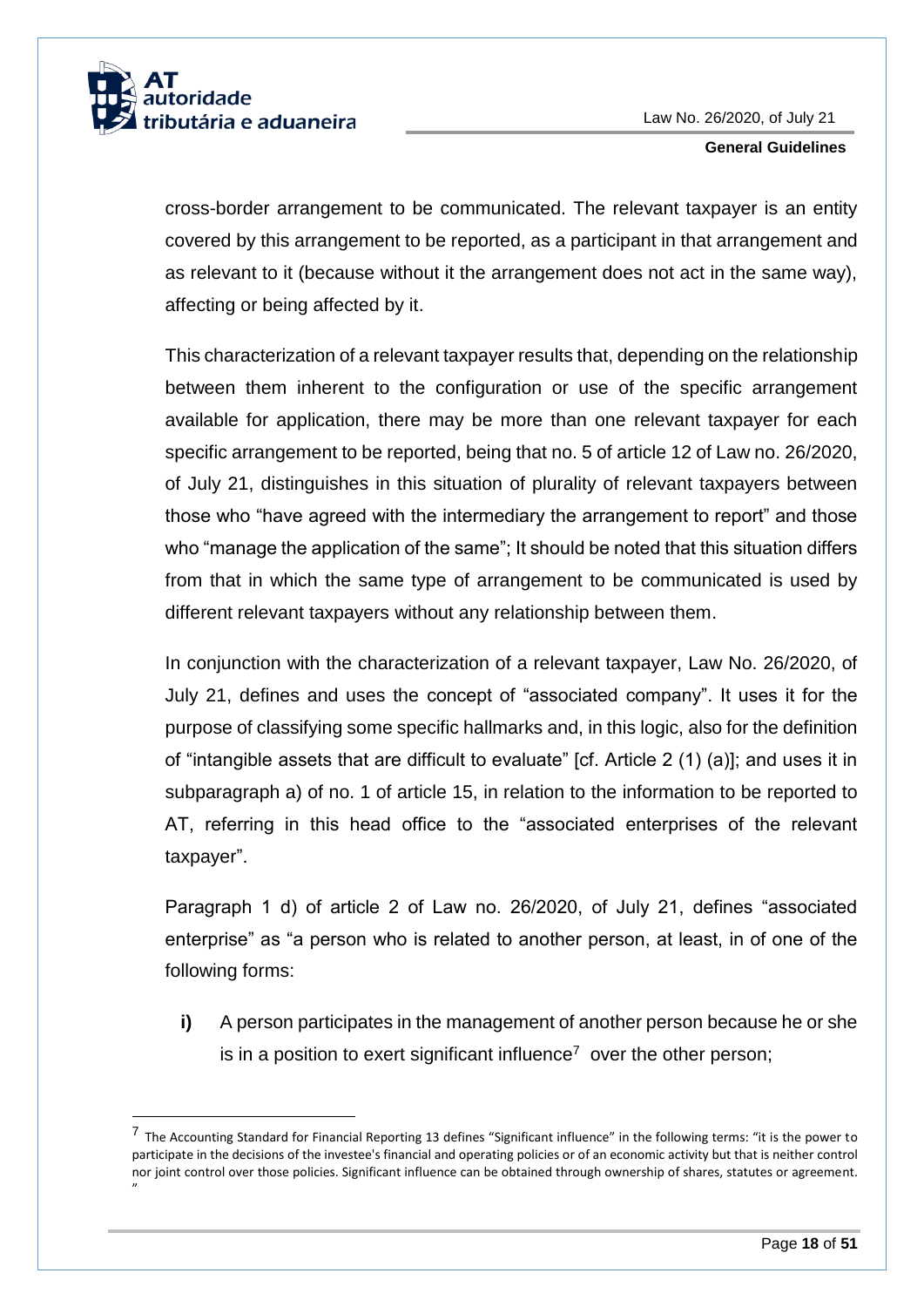

- **ii)** A person participates in the control of another person through a participation greater than 25% of the voting rights;
- **iii)** A person participates in another person's capital through a property right that, directly or indirectly, is greater than 25% of the capital;
- **iv)** A person is entitled to 25% or more of another person's profits."

And no. 2 of article 2 of Law no. 26/2020, of July 21, complements this definition of "associated company" in the following transcribed terms:

- **a)** If more than one person participates in the management, control, capital or profits of the same person, all persons concerned are considered associated enterprises;
- **b)** If the same persons participate in the management, control, capital or profits of more than one person, all persons concerned are considered to be associated enterprises;
- **c)** A person acting jointly with another person with respect to the voting rights or share capital of an entity is treated as holding an interest in the entire voting rights or share capital of that entity that are held by the other person;
- **d)** In indirect participations, the fulfillment of the requirements established in subparagraph d) iii) of the previous number is determined by multiplying the percentages of participation by the successive levels, considering that a person who holds more than 50% of the vote holds 100%;
- **e)** An individual, his or her spouse and his/her relatives in the straight line ascending or descending are considered a single person.

Also, the associated company is an entity covered by the arrangement to be reported, as a participant in this arrangement and as relevant to it (since without the arrangement it does not act in the same way), affecting it or being affected by it.

It should be noted that, in addition to the relevant taxpayer and the associated enterprise, other persons or entities without legal personality may also consider themselves covered by the same arrangement to report, as is clear, moreover, from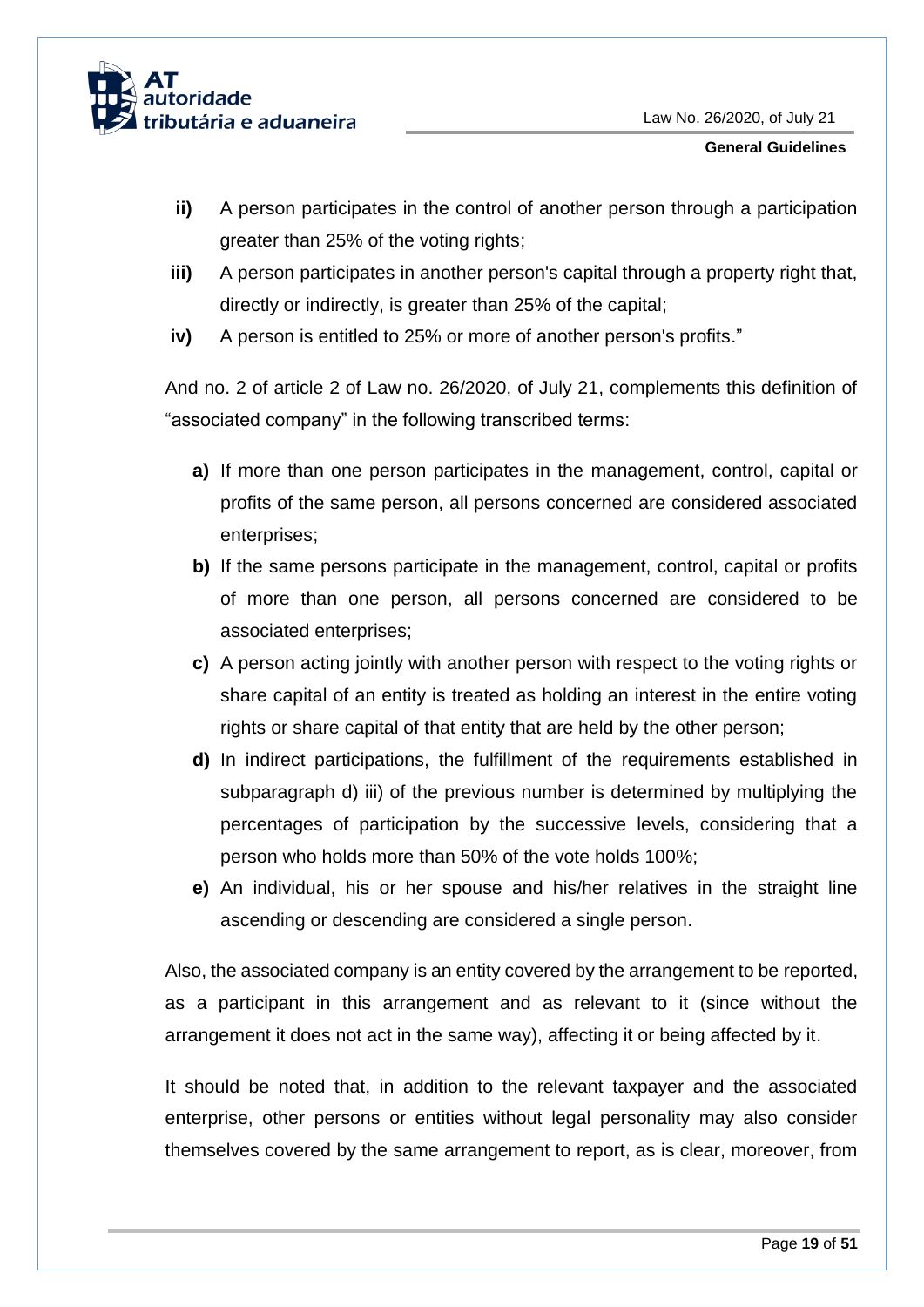

paragraph 1 h) of article 15 of Law no. 26/2020, of July 21, regarding the information to be reported to AT.

Law No. 26/2020, of July 21, uses, without defining it, the concept of "participant (s) in the arrangement": regarding the definition of "cross-border arrangements" or regarding the typification of some specific hallmarks. The relevant taxpayer, the associated enterprise and the other persons (natural or legal) or entities without legal personality covered by the arrangements to be reported integrate this concept of "participant (s) in the arrangement", while, precisely, entities susceptible to be covered by this arrangement to report, affecting it or being affected by it with such participation.

As clarified in the general information approved by Ordinance No. 304/2020, of December 29, filling in the annexes to the "Modelo 58" statement relating to the associated enterprise of the relevant taxpayer (Annex B) and the entity covered (Annex C) must occur in cases where the reported arrangement implies this information, namely when the arrangement depends on a specific hallmark that implies the existence of associated enterprises or when there are other entities (other than associated enterprises) that may be covered by the arrangement.

## <span id="page-20-0"></span>**3.2.Reporting obligation by the relevant taxpayer**

According to article 11 of Law no. 26/2020, of July 21, the obligation to notify the AT of an internal or cross-border arrangement with fiscal relevance that is the responsibility of the relevant taxpayer depends on the latter filling in at least one of the following conditions:

- **a)** Being resident, for tax purposes, in Portuguese territory;
- **b)** Having a permanent establishment in Portuguese territory that benefits from the arrangement;
- **c)** Receiving or generating income in Portuguese territory;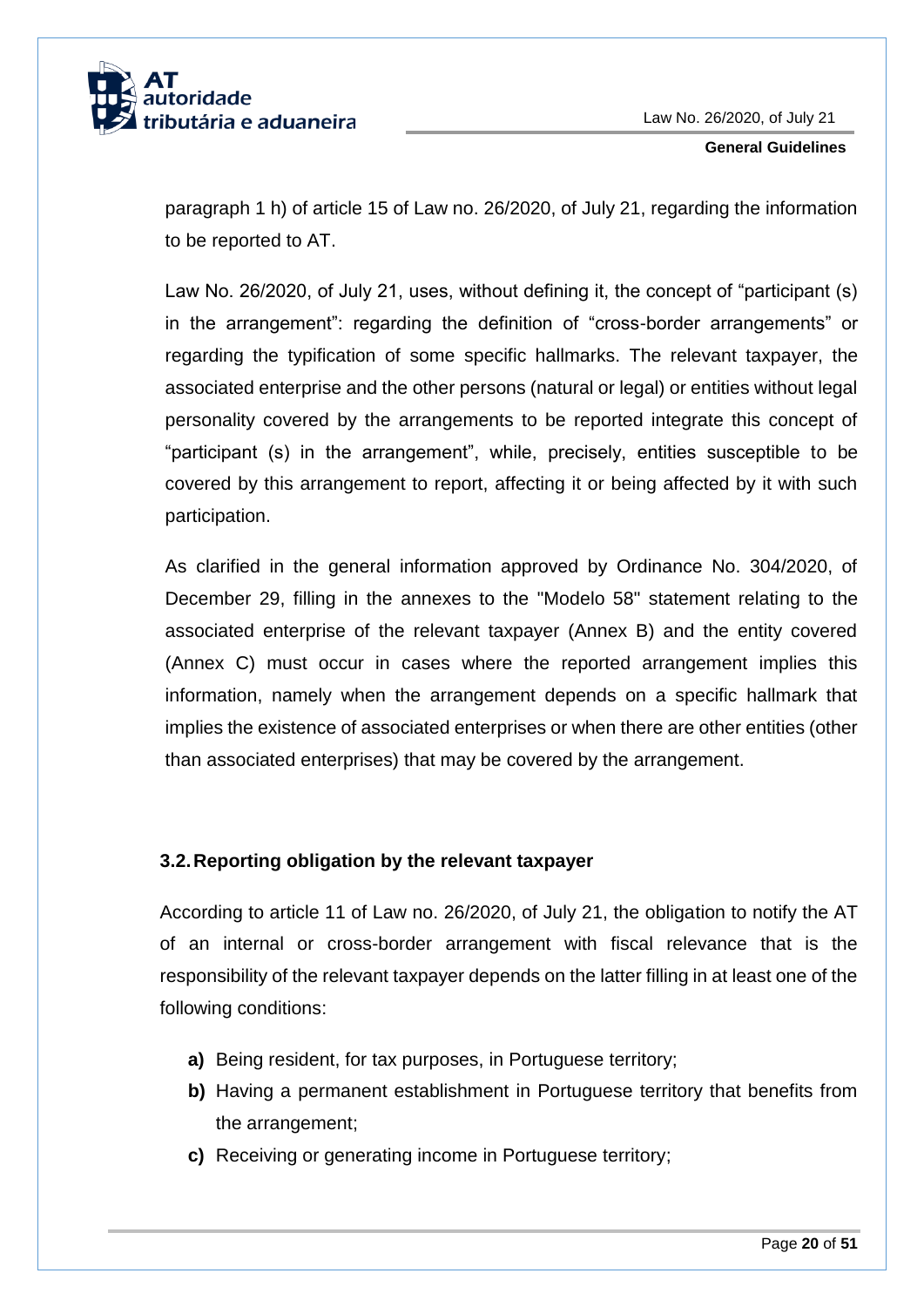

- **d)** Performing an activity in Portuguese territory;
- **e)** Being registered, for tax purposes, in Portugal.

As already mentioned, the obligation to report to the AT of each of the arrangements, internal or cross-border, falls upon the relevant taxpayer who presents any of the aforementioned connections to Portugal only in the event of any of the following situations:

- **a)** Absence of intervention by any intermediary in the arrangement to be reported;
- **b)** Intermediary intervention in the arrangement to be reported, but without that intermediary presenting any of the aforementioned connections to Portugal;
- **c)** Intervention by an intermediary in the arrangement to be reported, presenting that intermediary with any of the aforementioned connections to Portugal and being subject to the obligation of reporting the arrangement to the AT, but invoking a legal or contractual duty of secrecy with respect to the relevant taxpayer who presents any of the respective connections to Portugal.

Referring to this point later, (see below II.4) this particular situation of invocation by the intermediary of a legal or contractual duty of secrecy in relation to the relevant taxpayer, it is important to note that those other two situations - absence of intervention by any intermediary in the arrangement to be reported or intervention by an intermediary without any of the aforementioned connections to Portugal in the arrangement to be reported - they are considered in no. 1 of article 12 of Law no. 26/2020, of July 21, when referring to the inexistence of "an intermediary under the terms provided for in Article 9".

Precisely these cases of the absence of "an intermediary under the terms provided for in article 9" constitute the typical situation in which the obligation to report to the AT of each of the internal or cross-border arrangement starts to fall upon the relevant taxpayer and, according to no. 1 of article 12 of Law no. 26/2020, of July 21, he has a period of 30 (thirty) consecutive days, counting the term of the following relevant facts, whichever comes first ( without prejudice to the transitional rule of no. 1 of article 5 of Decree-Law no. 53/2020, of August 11):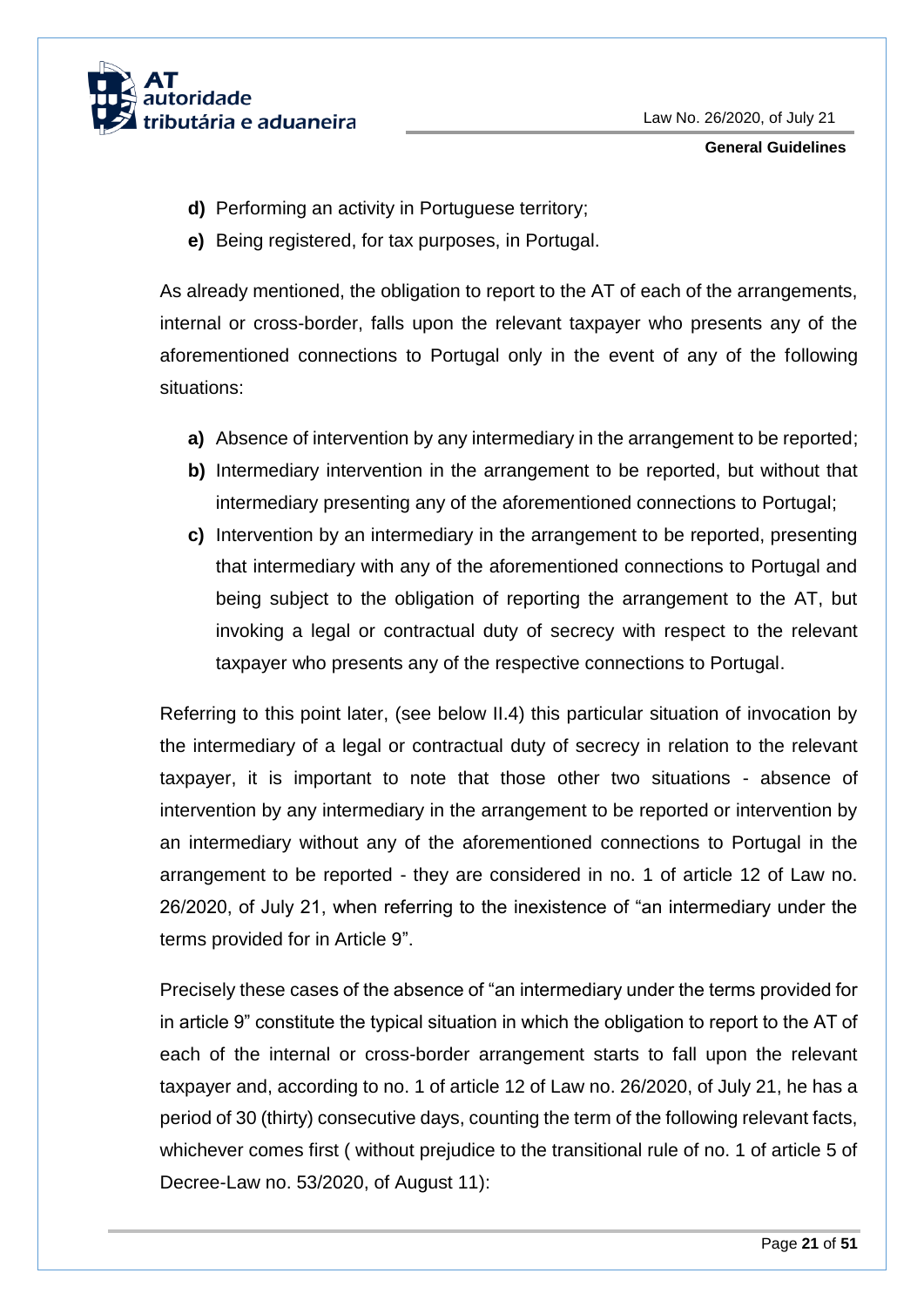

- **a)** The day after the day on which the arrangement to be reported is made available for application;
- **b)** The day after the day on which the arrangement to be reported is ready for application;
- **c)** The day after the first step in the application of the arrangement to be reported.

As mentioned above with regard to the intermediary, the relevant facts mentioned, relating to the arrangement to be reported, the availability for application, the readiness for application and the completion of the first step in the application, most likely constitute the end of procedures with different previous phases, with these previous phases not constituting, per se, a relevant fact for the purposes of the beginning of the counting of that period for the relevant taxpayer to fulfill the obligation to report to the AT an internal or cross-border arrangement with fiscal relevance.

And now it is also important to note that these same relevant facts must be considered, as regards the specific hallmarks of subparagraph a) ii) of no. 3 of article 5 of Law no. 26/2020, of July 21, for the purpose of determining the time of assessment whether a particular jurisdiction is included on the list referred to or not.

On the other hand, according to no. 2 of article 12 of Law no. 26/2020, of July 21, the relevant taxpayer must, in each of the years in which the reported arrangement is applied, shall inform this to the AT, including an update of previously reported information. And the general information approved by Ordinance No. 304/2020, of December 29, specifies whether such an annual duty to inform AT only occurs in cases where the arrangement has been reported to AT by the relevant taxpayer himself, or that the deadline for complying with this annual information duty is 30 (thirty) consecutive days, counting from the day following the end of the annual period in which the arrangement has been applied.

That same general information clarifies that, in cases where the obligation to report the arrangement falls upon the relevant taxpayer, the taxpayer only has to fill in the annex to the "Modelo 58" statement concerning the intermediary (Annex A) when one of the following situations occurs: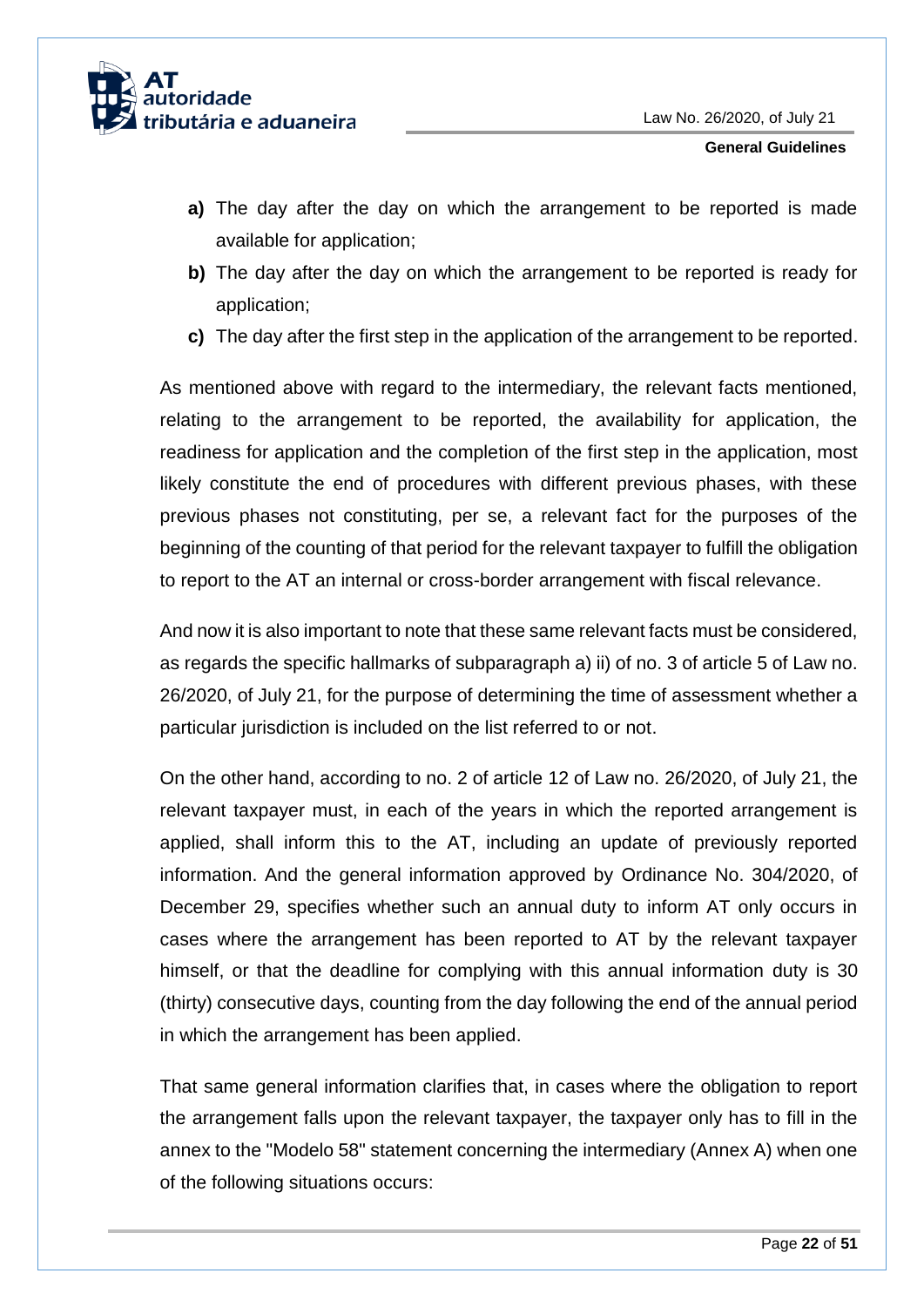

- **a)** The obligation to report has started to fall upon the relevant taxpayer under the provisions of article 13 of Law no. 26/2020, of July 21, that is, since the intermediary has invoked legal or contractual duty of secrecy in relation to that same relevant taxpayer;
- **b)** The intermediary involved in the arrangement does not present any of the connections to Portugal typified in no. 1 of article 9 of Law no. 26/2020, of July 21.

## <span id="page-23-0"></span>**3.3.Waiver from the obligation to report by the relevant taxpayer**

Article 12 (3) of the Law no. 26/2020, July 21, states that, in addition to the AT, the relevant taxpayer is also subject to the obligation to report information to the competent authorities of the other Member States, such information (but only if they adhere to a cross-border arrangement) may be communicated only to the competent authorities, as it is the first place to check (it should be pointed out that the obligation to report lies always on the person who, or entity of the taxpayer, is relevant, and not on the permanent establishment, considering this, in accordance with subparagraph (b), and only for the purpose of establishing a first connection to complement the Member State in which the reporting of the relevant taxpayer that can occur):

- **a)** Of the Member State in which the relevant taxpayer is resident for tax purposes;
- **b)** Of the Member State in which the relevant taxpayer has a permanent establishment benefiting from the arrangement to be reported;
- **c)** Of the Member State in which the relevant taxpayer receives or generates income, despite not being a resident for tax purposes or having a permanent establishment in any member state;
- **d)** Of the Member State in which the relevant taxpayer carries out an activity, despite not being resident for tax purposes or having a permanent establishment in any Member State.

This regime applicable to the cross-border arrangement may result in a multiple reporting obligation including reporting to the AT. However, article 12 (4) of Law no.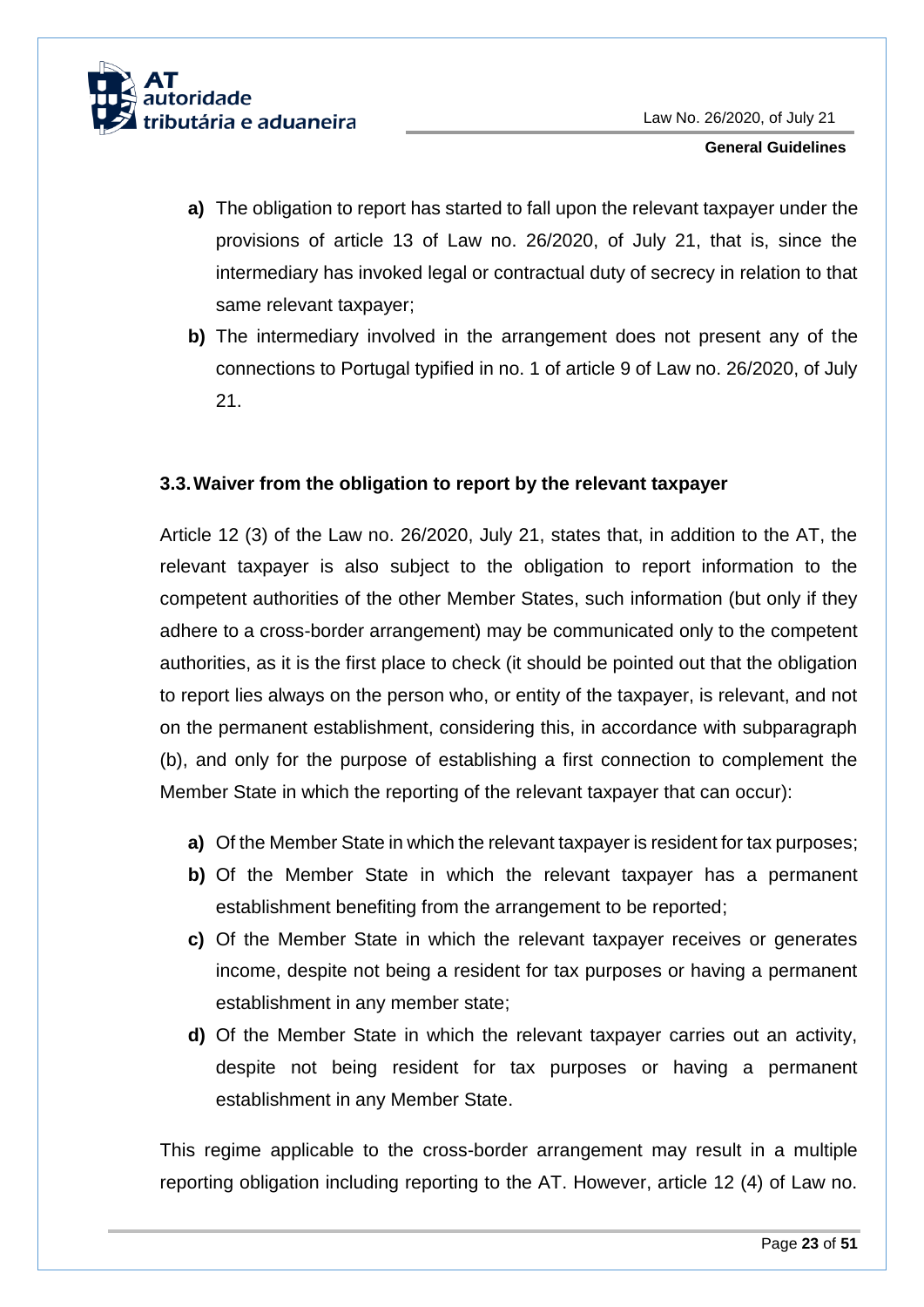

26/2020, July 21, allows the relevant taxable person to be waivered from communicating to the AT, if it produces, within the period laid down therein, the documentary evidence that the same information has been already reported to the competent authority of the other Member States; in order to clarify the instructions for completing the statement "Modelo 58", adopted by Ordinance no. 304/2020, on December 29, such documentary evidence consists of a document, or a copy of the document certifying the delivery of the statement to the tax authorities of another Member State.

On the other hand, there may exist, depending on the relationship between them inherent in the configuration or use of the specific arrangement available for application, more than one relevant taxpayer for each specific arrangement to be reported. In this situation of plurality of relevant taxpayers, Law no. 26/2020, of July 21, there is another regime of waiver of communication to AT, with the following outlines:

- **a)** Article 12 (5) allows that, if there is more than one relevant taxpayer, the obligation that exists to report information to the AT is, as first occurs, the relevant taxpayer that has agreed with the intermediary the arrangement to be communicated or the relevant taxpayer that administers the application of the same;
- **b)** Article 12 (6) indicates that the taxpayers that are relevant shall be waivered from the notification to the AT with this submission, within the period laid down therein, the documentary evidence of the same information that has already been reported by another relevant taxpayer in another country covered by this particular arrangement to report; as a result, the instructions for completing "Modelo 58", approved by the Decree no. 304/2020, on the December 29, and that any such documentary evidence if it is enough to state, that is made in the statement, the identification of the statement submitted to the AT by the other relevant taxpayer.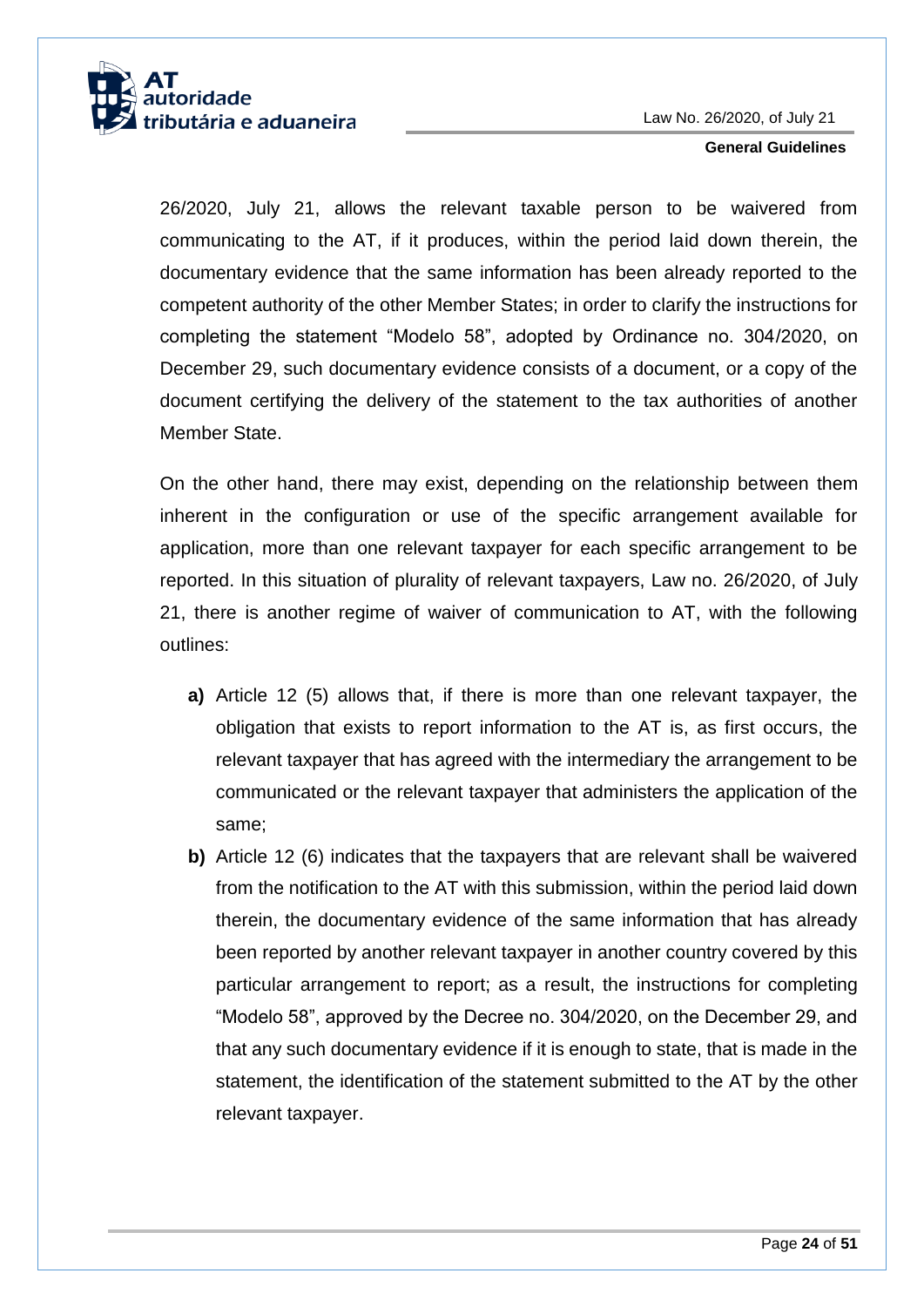

# <span id="page-25-0"></span>**4. Invocation by the intermediary of a legal or contractual duty of secrecy in relation to the relevant taxpayer**

## <span id="page-25-1"></span>**4.1. Duty of secrecy under the provisions of Law No. 26/2020, of July 21**

Under the heading "duty of secrecy", Article 14 of Law no. 26/2020, of July 21, establishes two different normative moments:

- **a)** That the fulfillment of the reporting obligations to the AT to which the intermediaries or the relevant taxpayers are bound prevails over the duty of secrecy to which, legally or contractually, they are obliged, and this duty cannot be invoked by them under Law no. 26/2020, of July 21, and considering excluded their liability for violation of the duty of secrecy to which they were bound (cf. No. 1 and 2);
- **b)** The information reported to the AT by the intermediaries or relevant taxpayers shall be covered by the duty of secrecy provided for in Article 64 of the General Tax Law, without prejudice to the pursuit of the typical purposes for which such information is intended, according to Articles 16 and 17 of Law no. 26/2020, of July 21 (cf. no. 3).

On the other hand, according to Article 15 (3) and (4) of Law no. 26/2020, of July 21, the treatment by AT of the data reported by them respects the legal requirements applicable to the protection of the same. These requirements are primarily the result of the General Data Protection Regulation (RGPD)<sup>8</sup> and Law no.58/2019, of August 8. On the other hand, Articles 16 and 17 of Law no. 26/2020, of July 21, typify the possible purposes of the information received by the AT.

Establishing Law no. 26/2020, of July 21, essentially, an obligation to disclose practices that objectively indicate a potential risk of tax evasion, understandably the legislator understood that such an obligation should, in terms of principle, prevail over the duty of secrecy that, legally or contractually, imposes on the subjects of this same

1

<sup>8</sup> Regulation (UE) 2016/679 of the Parliament and the Council, of Abril 27, 2016.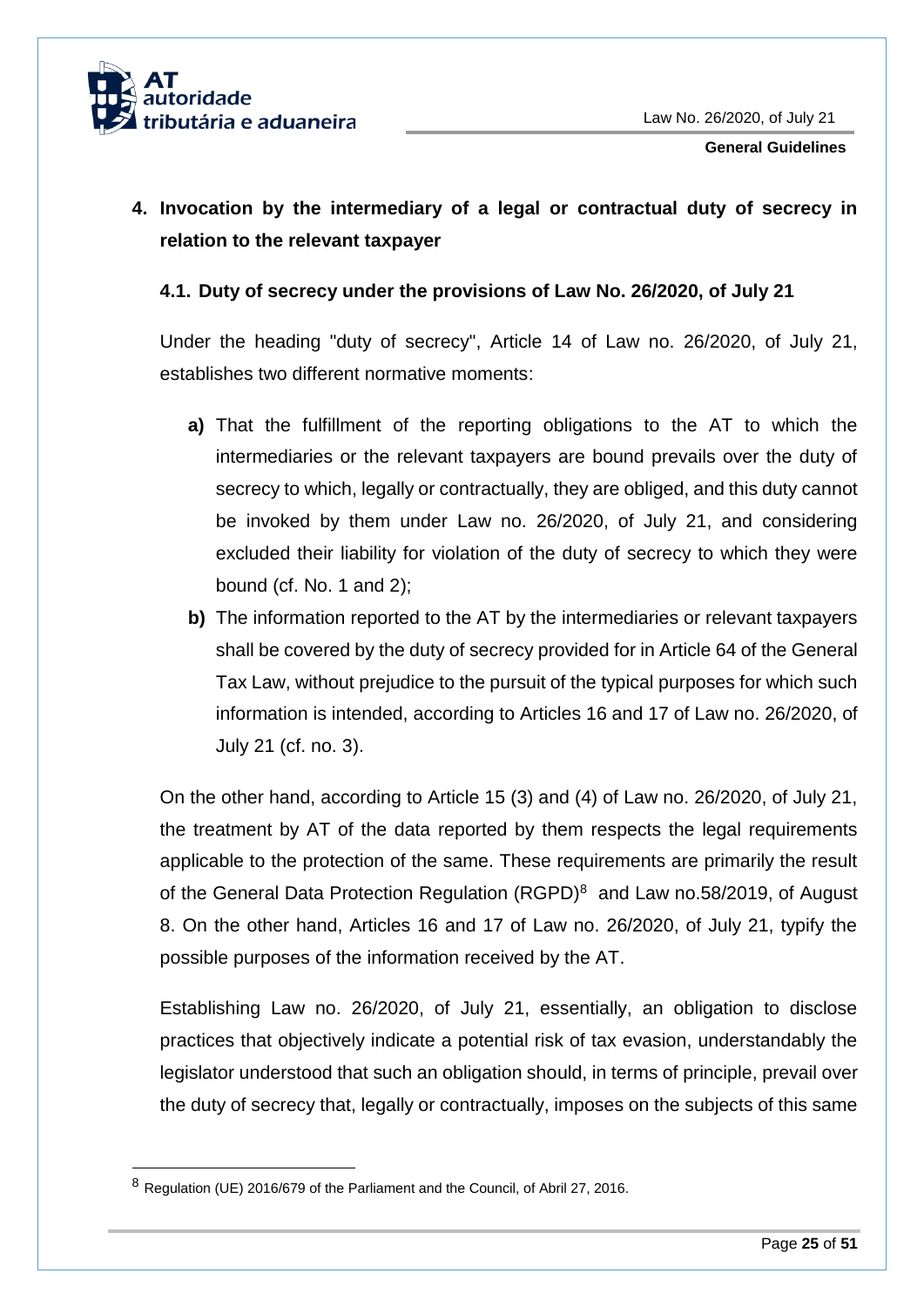

1

obligation, the intermediaries or the relevant taxpayers; in the path, incidentally, of the repealed Decree-Law 29/2008 of February 25 and as also preferably recommended by Council Directive (EU) 2018/822 of May 25, 2018.<sup>9</sup>

Law no. 26/2020, of July 21, embodied that principle that compliance with the reporting obligations established therein takes precedence over the duty of secrecy, doing so through a specific regulation attributing certain relevance "to situations covered by the legal or contractual duty of secrecy" of the intermediary, in the expression of no. 1 of its Article 13.

## <span id="page-26-0"></span>**4.2.Relevance of the duty of secrecy of the intermediary**

Such a specific regulation attributing a certain relevance "to situations covered by the legal or contractual duty of secrecy" of the intermediary constitutes an "intermediate solution", as referred to in the Explanatory Memorandum of the proposal of Law no. 11/XIV, admitted in the Assembly of the Republic on February 4, 2020, which was at the origin of Law no. 26/2020, of July 21.

That specific regulation, contained in conjunction with Article 10 (2) and of Article 13 of Law no. 26/2020, of July 21, is based on the following essential and sequential moments:

**a)** In situations covered by the legal or contractual duty of secrecy of the intermediary, the intermediary may invoke such a duty (in the sense that the prerogative of secrecy may prevail) and, if it does, the obligation to report to the AT of the internal or cross-border arrangement with fiscal relevance falls upon the relevant taxpayer (cf. Article 13 (1));

 $9$  The Directive (EU) 2018/822 states that each Member State "may" release intermediaries from the obligation to report if this internally violates a legal duty of professional secrecy, in which case the dismissed intermediaries would have to take responsibility for notifying another intermediary or the relevant taxpayer for them to assume the duty of communication. Therefore, it does not automatically establish such a waiver in view of a legal duty of professional secrecy; but admitting, yes, a mere "possibility" of dismissal, depending on the judgment that each national legislator makes regarding the confrontation of professional secrecy with the objectives now in question to prevent and combat tax evasion.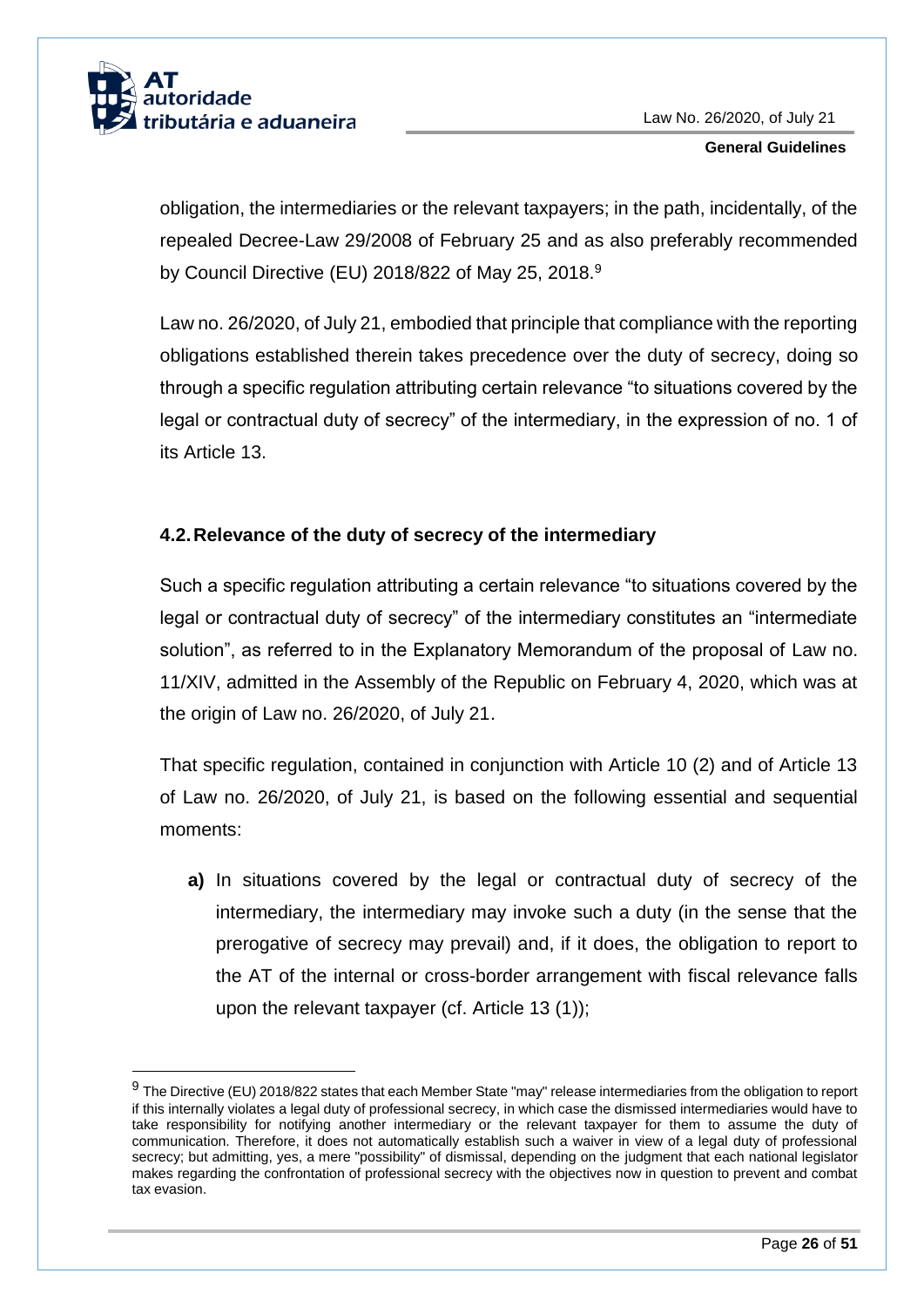

- **b)** In order for this to occur, the intermediary shall notify the relevant taxpayer within the time limit provided for such notification (without prejudice to the transitional rule of Article 5 (2) of Decree-Law no. 53/2020, of August 11), that it shall comply with the reporting obligation to the AT, which thus came to fall upon it (cf. Article 13 (2));
- **c)** The relevant taxpayer informs the intermediary, within 30 days following receipt of that notification, of the fulfillment of the obligation to report to the AT that has fallen upon him, presenting to the intermediary the proof of submission before the AT of the respective statement (cf. Article 13 (3));
- **d)** If such information and proof does not arrive, within that period of 30 days in a row, the intermediary must comply with the obligation to report to the TA of the internal or cross-border arrangement with fiscal relevance, within 10 days in a row (CF. Article 13 (4)).



In view of this regime, the obligation to communicate to the AT of each of the internal or cross-border arrangements – which, in principle, falls upon the intermediary becomes the responsibility of the relevant taxpayer, when, there is intermediary intervention in the arrangement to be reported, presenting this intermediary some of the connections to Portugal provided for in Article 9 (1) of Law no. 26/2020, of July 21, and being subject to the reporting obligation of the arrangement to the AT, it invokes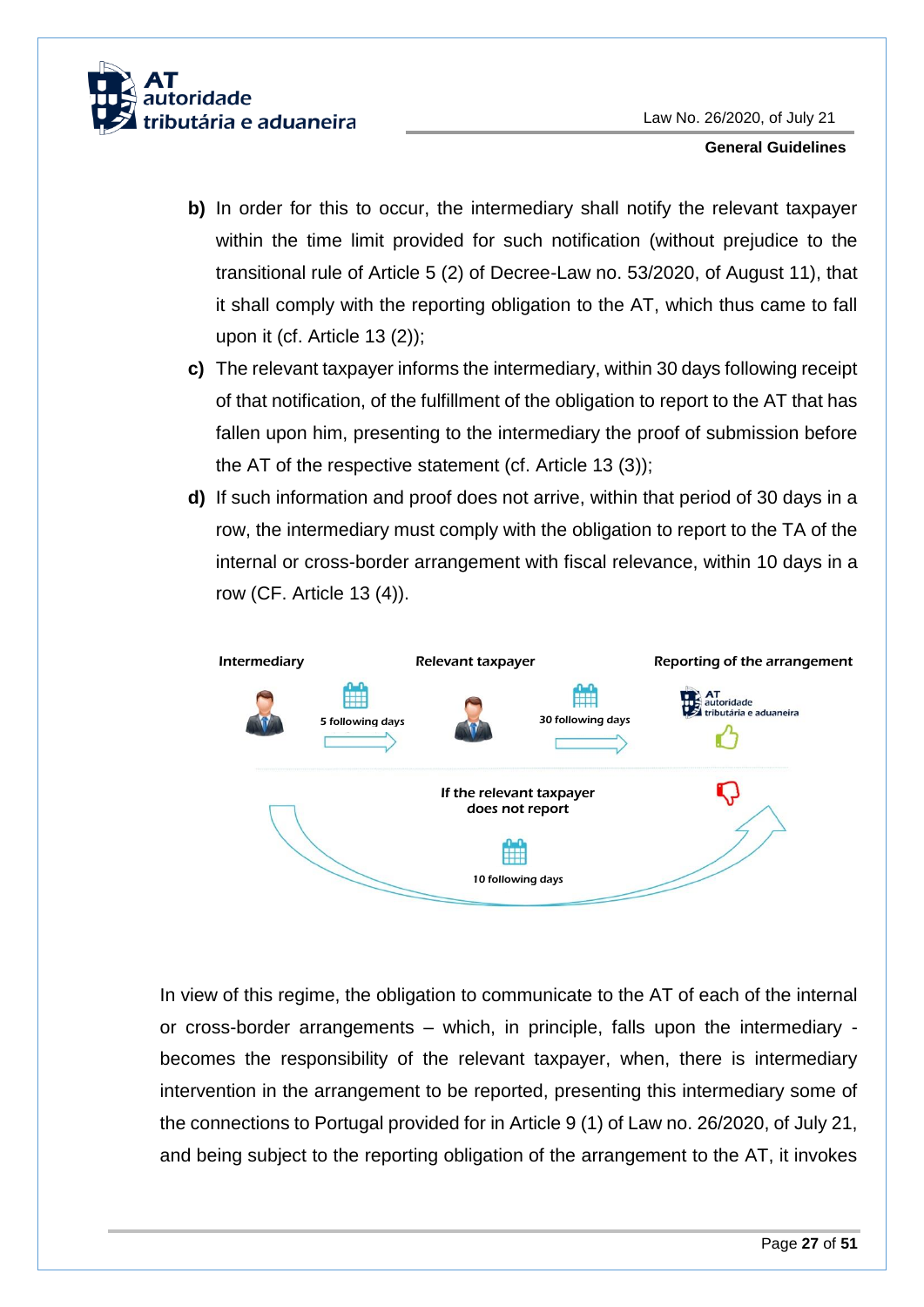

a legal or contractual duty of secrecy regarding a relevant taxpayer who presents any of the connections to Portugal provided for in Article 11 of Law no. 26/2020, of July 21.

And, in view of this same regime, the general information approved by Ordinance No. 304/2020, of December 29, clarify that, according to Article 13 (4) of Law no. 26/2020, of July 21, in situations of invocation by the intermediary of a legal or contractual duty of secrecy, there remains a subsidiary obligation to report to the AT, if it does not receive timely information from the relevant taxpayer, duly substantiated, that it has fulfilled the obligation to report to the AT that became his responsibility or that this obligation of reporting has been waived, in this case as provided for in no. 4 or no. 6 of Article 12 of Law no. 26/2020, of July 21.

In fact, in systematic terms, the condition that exempts the intermediary from such a subsidiary obligation to report to the AT must be considered fulfilled, provided for in Article 13 (3) of Law no. 26/2020, of July 21, in the cases, already mentioned, in which the relevant taxpayer upon whom the obligation to report to the AT of this obligation falls is exempted in accordance with no. 4 or no. 6 of Article 12 of the same Law.

It should be noted that the provision of Article 13 (3) of the Law no. 26/2020, July 21, is proved next to the intermediary that the relevant taxpayer has complied with the reporting obligation to the AT that fell upon him as soon as is submitted to the intermediary the receipt of the submission of the statement to the AT, being the intermediary's responsibility to verify whether such statement was actually submitted to the AT, and that it effectively concerns the arrangement, the report in question, without, the relevant taxpayer however, having the duty to verify the correctness of the information provided to the AT.

Precisely because of its specificity, this regulation presupposes an application in compliance with its strict limits, as set by the legislator, by:

**a)** Whether in the exclusively national (or internal) character of the same;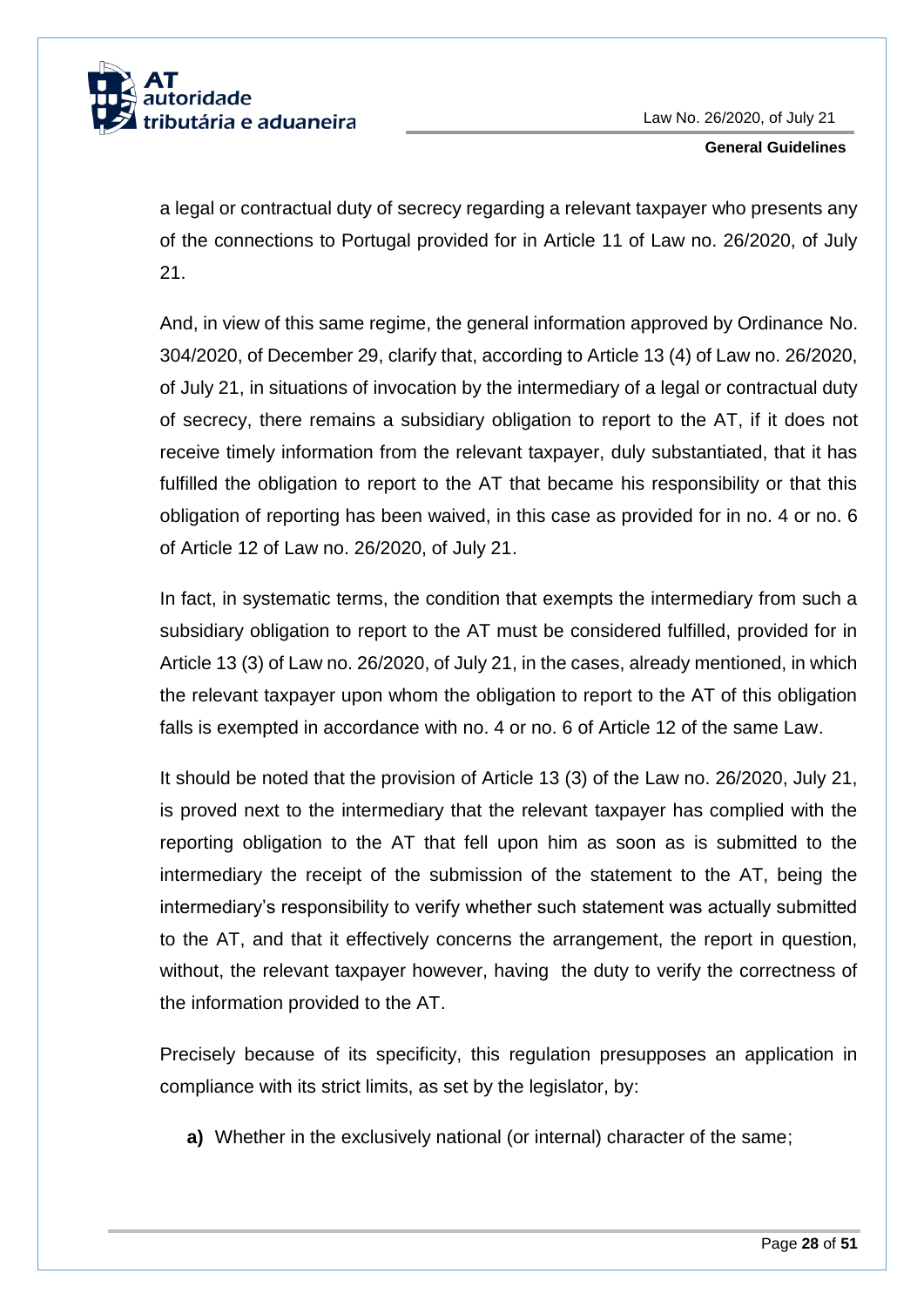

- **b)** Whether it only highlights, of course, the legal or contractual duty of secrecy of the intermediary that may cover the already detailed analyzed typical services that qualify someone as an intermediary, which are:
	- **i)** The creation, marketing, organization or making available for application or the administration of the application of a arrangement to be reported in accordance with Article 2 (1) (e) of Law no. 26/2020, of July 21;
	- **ii)** The provision, directly or through other persons, of help, assistance or advice in the creation, marketing, organization or making available for the application or in the administration of the application of an arrangement to be reported, as referred to in Article 9 (2) of Law no. 26/2020, of July 21;
- **c)** Finally, if it depends on the existence of an intermediary subject to the reporting obligation of the arrangement to the AT and also on the existence of a relevant taxpayer who can also be considered subject to the reporting obligation of the arrangement to the AT.

In view of this requirement for strict application, it should be noted that:

- **a)** In order for the intermediary to be waived from reporting the arrangement to the AT in accordance with Article 10 (8) of Law no. 26/2020, of July 21, the said subsidiary obligation of reporting provided for in Article 13 (4) of the same law by another intermediary is only relevant if the respective communication proves to be concretely compatible with the deadline provided for in Article 10 (8), because, otherwise, the obligation to report to the AT that falls upon that first intermediary prevails;
- **b)** And, symmetrically, the intermediary upon whom the subsidiary reporting obligation laid down in Article 13 (4) is imposed on Law no. 26/2020, of July 21, he or she may only be waived if next to the AT may be presented, within the term of this same no. 4 of Article 13, the proof provided for in that other article 10 (8) of the same Law.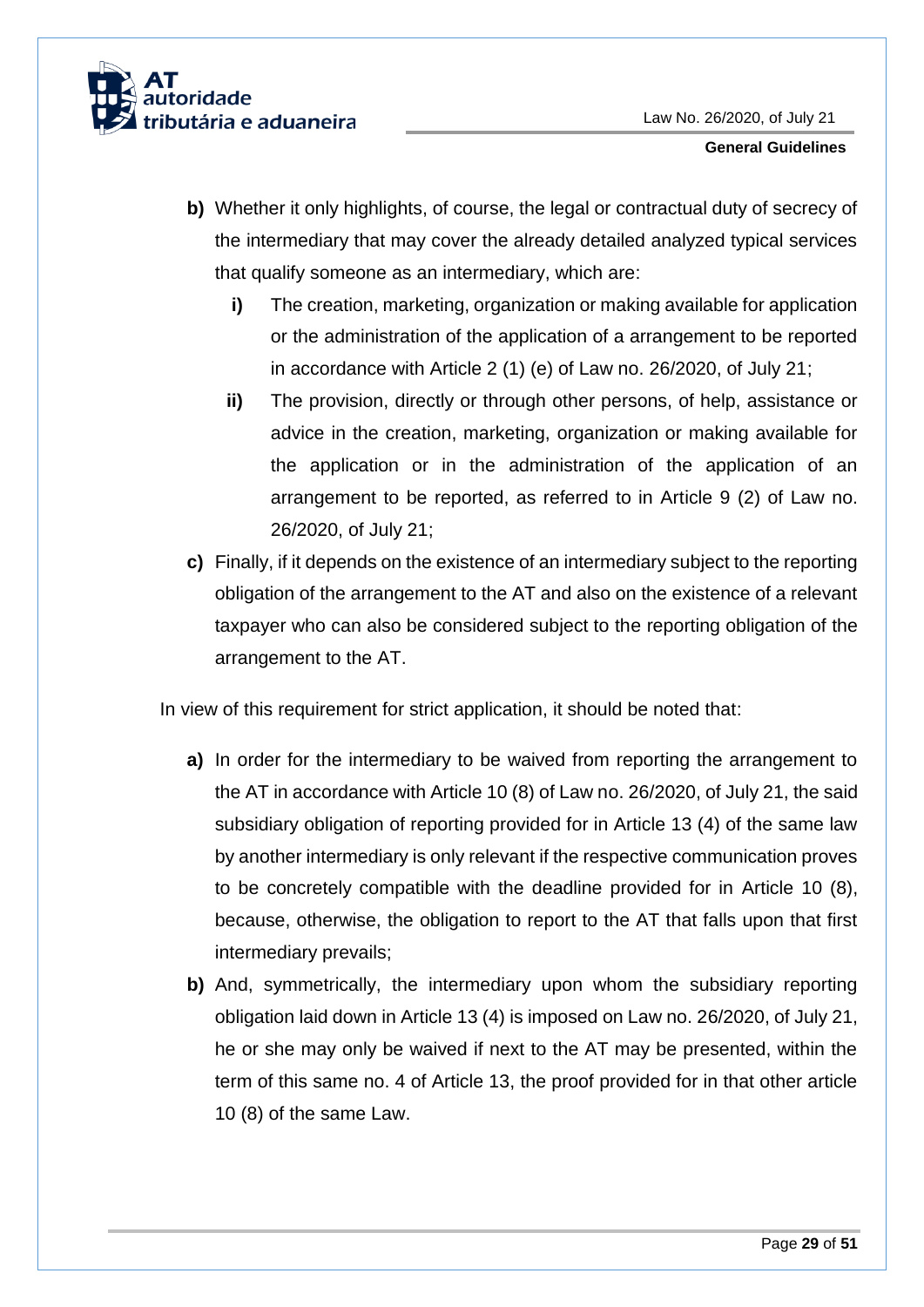

Naturally, an intermediary who is exempted from communication to the AT in accordance with Article 10 (6) of Law no. 26/2020, of July 21, there is no need to invoke in Portugal any duty of secrecy. And the same is said of the intermediary who will soon be exempted from the communication to the TA now under Article 10 (8) of Law no. 26/2020, of July 21.

Finally, it should be clarified that, since there is a situation covered by the legal or contractual duty of secrecy of the intermediary in relation to a relevant taxpayer, the possibility of the intermediary not invoking such a duty for the purposes of the obligation to communicate to the TA established in Law no. 26/2020, of 21 July, depends exclusively on the legal and contractual terms conforming to that same duty and what on the matter is agreed between the intermediary and the relevant taxpayer.

# <span id="page-30-0"></span>**III. PURPOSE OF THE REPORTING OBLIGATION TO THE AT: INTERNAL OR CROSS-BORDER ARRANGEMENT WITH TAX RELEVANCE**

## <span id="page-30-1"></span>**1. Characterization of the object of the reporting obligation**

As referred to in the general information approved by Ordinance No. 304/2020, of December 29, for each arrangement, cross-border or internal, to be reported to the AT, it must be completed and submitted the statement for the purpose of that reporting (Modelo 58).

As mentioned in the same general information, the situation corresponding to the legal definition of "arrangement" (and "cross-border arrangements" or "internal arrangements") must be reported to the AT, but provided that this situation is , one of the specific hallmarks, defined in paragraph b) of no. 1 of article 2 and typified in a definitive manner in article 5 of Law no. 26/2020, of 21 July, some of which are only relevant if the principal benefit test, defined in subparagraph k) of no. 1 of the same article 2, is verified jointly, and also, provided that the same situation concerns covered taxes, as these are identified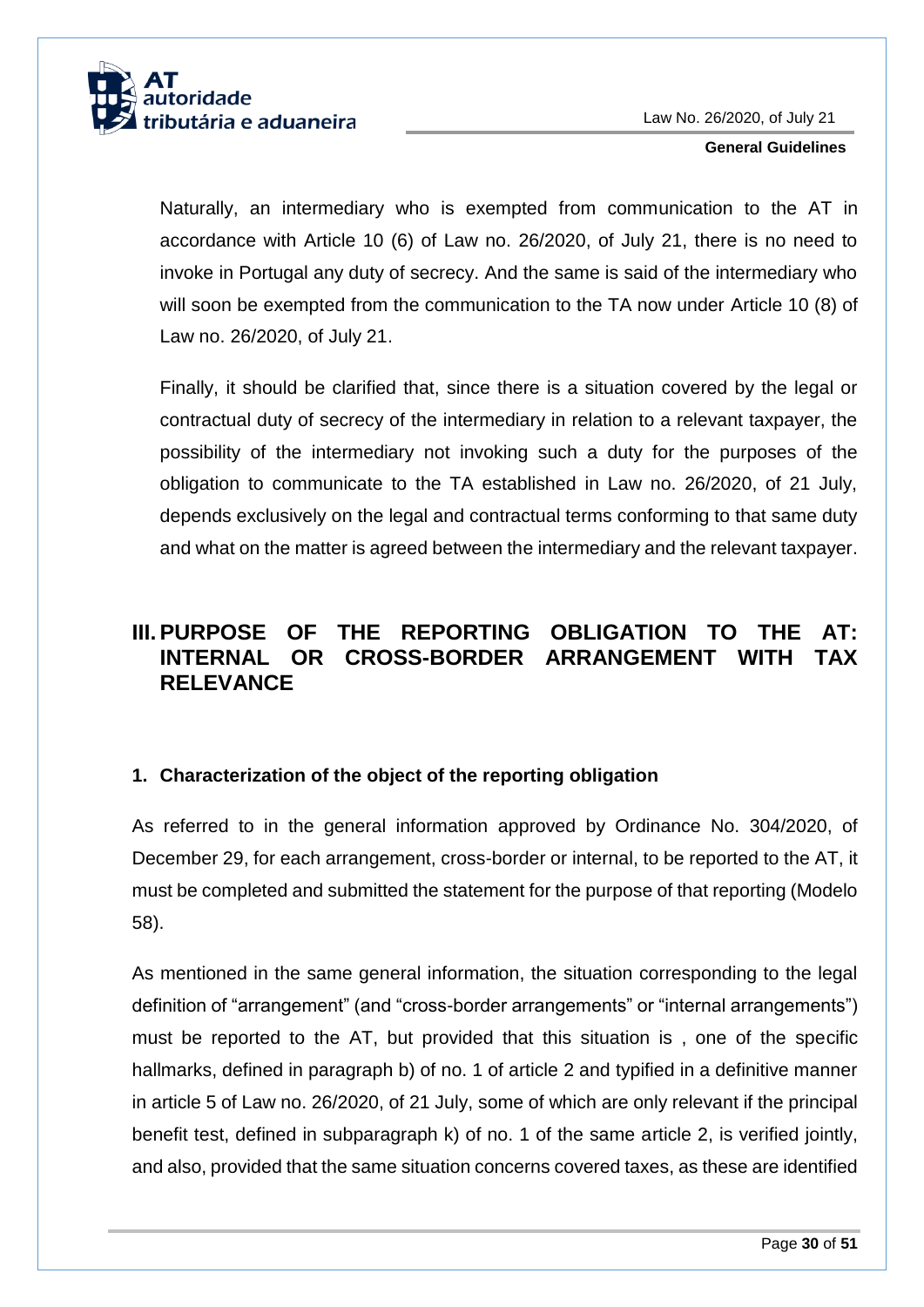

in articles 4 ( as for cross-border arrangements) or 8 (as for internal arrangement) of the same Law; being that article 7 of this delimits more closely the specific hallmarks that are relevant in the case of internal arrangements.

## <span id="page-31-0"></span>**2. Arrangement**

## <span id="page-31-1"></span>**2.1.Qualification of the arrangement**

Under the definition contained in subparagraph f) of no. 1 of article 2 of Law no. 26/2020, of July 21, "arrangement" means "any plan, project, proposal, council, instruction or recommendation, expressed directly or tacitly, object or not of materialization in agreement or transaction, constituted by a construction with one or more of a stage or part, or by a series of constructions, simultaneous or sequential, being able to be marketed or bespoke".

The existence of an arrangement is the first condition for the birth of a specific obligation to report to the AT for the purposes of Law No. 26/2020, of July 21.

Thus, the fiscal situation that for Law No. 26/2020, of July 21, is relevant and is only that which constitutes as a result of the arrangement itself and not that which results from the mere fulfillment of the legal presuppositions that the same depends on, or, to put it another way, that results as a whole from the direct and immediate realization of the fiscal norm and its purpose, not being, in whole or in part, the objective result of that "construction" or "construction series" that make up the arrangement.

## <span id="page-31-2"></span>**2.2.Marketable or bespoke arrangement**

Law No. 26/2020, of July 21, makes the distinction between "marketable arrangements" and "bespoke arrangements":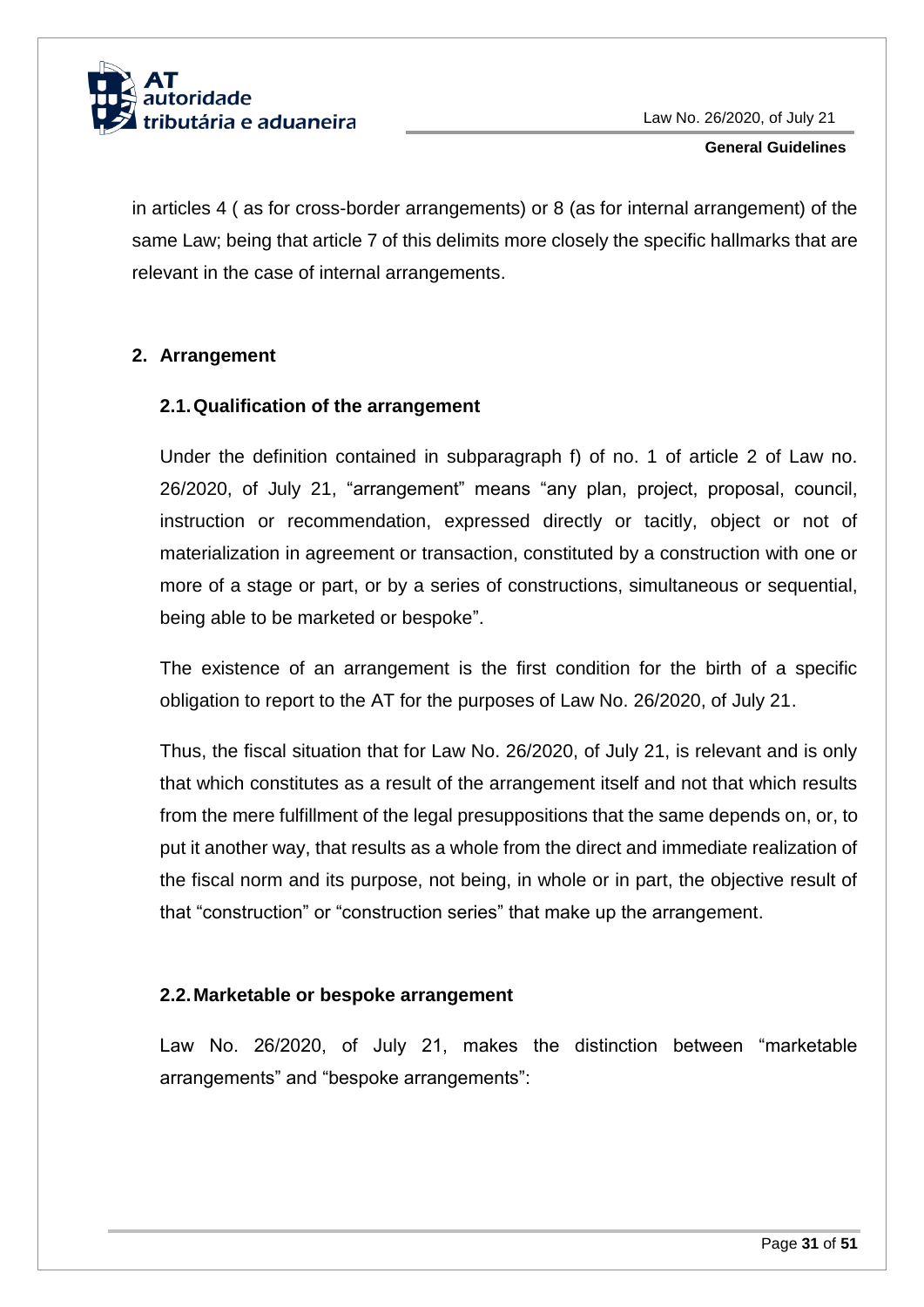- **a)** "Marketable arrangements" [cf. subparagraph g), no. 1 of article 2] "the arrangements designed, marketed, ready to apply or made available for application, dispensing with a substantial adaptation thereof";
- **b)** "Bespoke arrangements" [cf. subparagraph i) of no. 1 of article 2] "any arrangements that are not considered marketable arrangements".

This distinction between marketable and bespoke agreements is relevant for the purposes of Law No. 26/2020, of July 21, essentially because:

- **a)** Only in relation to marketable arrangements does the aforementioned additional obligation of the intermediary, provided for in no. 4 of article 10, exist, to submit to AT, every three months, an update report that includes certain new information that has arose since the initial communication or since the presentation of the previous report;
- **b)** The generic specific hallmark related to the main benefit test provided for in subparagraph c) of paragraph 1 of article 5 concerns precisely the marketable arrangement, given the terms as it is typified: "The arrangement implies documents and or a substantially standardized structure that is available to more than one relevant taxpayer, without the arrangement needing to be substantially adapted to apply."

## <span id="page-32-0"></span>**2.3.Internal or cross-border arrangement**

Law No. 26/2020, of 21 July, also distinguishes between "internal arrangements" and "cross-border arrangements":

- **a)** "Internal arrangements" [cf. subparagraph h) of no. 1 of article 2] "those that, depending on their objective characteristics, are able to be applied or to produce effects, totally or partially, in Portuguese territory and are not crossborder arrangements";
- **b)** "Cross-border arrangements" [cf. Article 2 (1) (j)] are "those who have a crossborder structure because they concern more than one Member State of the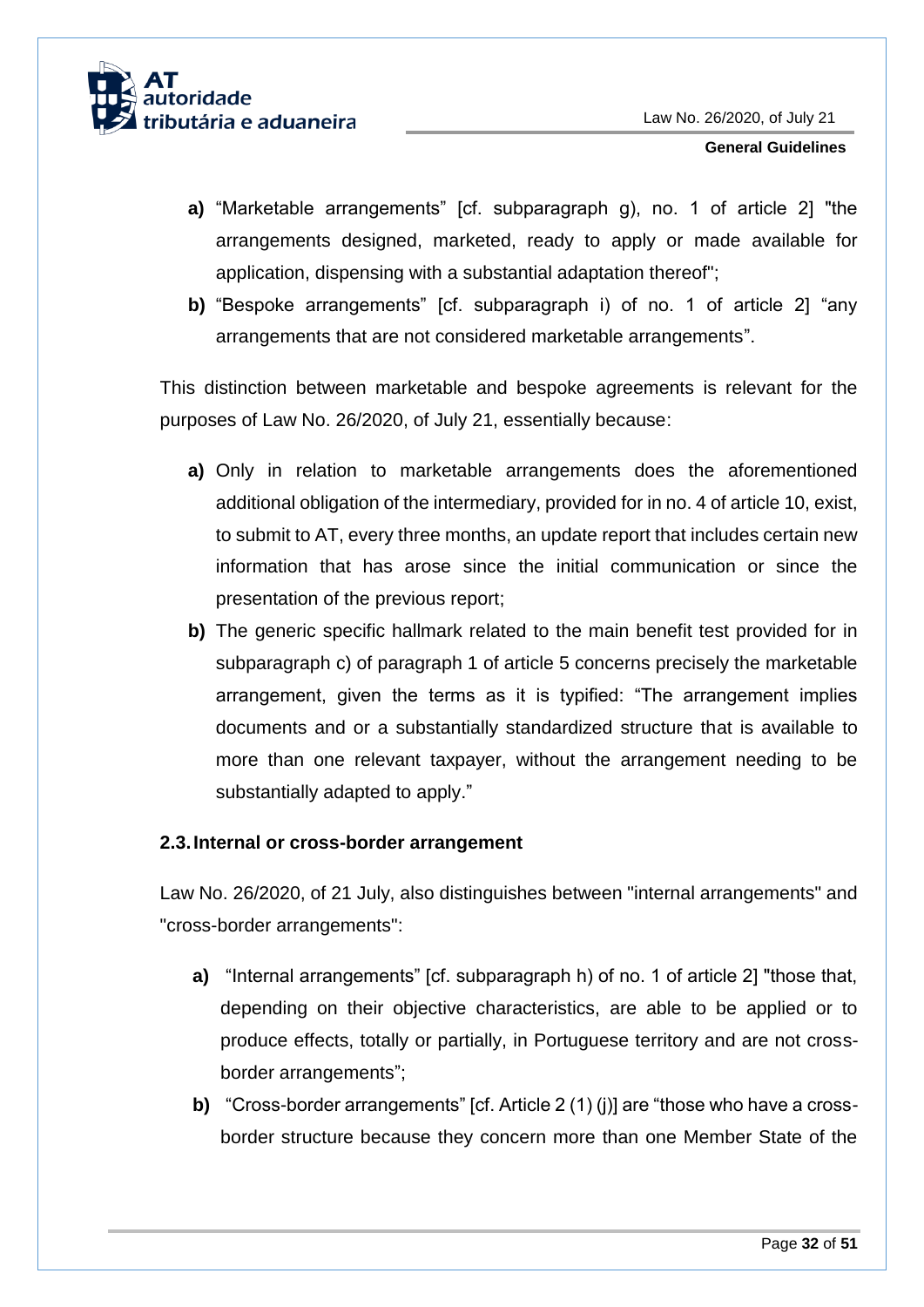

European Union or one Member State and a third country, if at least, it has one of the following conditions:

- **i)** Not all participants in the arrangement are, for tax purposes, resident in the same jurisdiction:
- **ii)** Any of the participants in the arrangement is, for tax purposes, simultaneously resident in more than one jurisdiction;
- **iii)** Any of the participants in the arrangement carries out an activity in another jurisdiction through a permanent establishment located in that jurisdiction and the arrangement forms part or all of the activity of that permanent establishment;
- **iv)** Any of the participants in the arrangement is active in another jurisdiction without being resident for tax purposes in that jurisdiction or creating a permanent establishment located in that jurisdiction;
- **v)** The arrangement has a possible impact on the automatic exchange of information related to financial accounts or on the identification of the beneficial owner".

This distinction between internal and cross-border arrangement is relevant for the purposes of Law No. 26/2020, of July 21, essentially because:

- **a)** In the internal arrangements, only the specific hallmarks typified in no. 2 to 5 of article 5 (see article 7) are relevant, while in cross-border arrangements, all the specific hallmarks typified in article 5 are relevant (see article 3);
- **b)** In internal arrangements, the taxes covered are those listed in article 8, while in cross-border arrangements the taxes covered are those described in article 4;
- **c)** The already analyzed waiver from the obligation to report the intermediary provided for in no. 6 of article 10 and exemption from reporting of the relevant taxpayer provided for in no. 4 of article 12 only apply in the case of cross-border arrangements and not in the case of internal arrangements;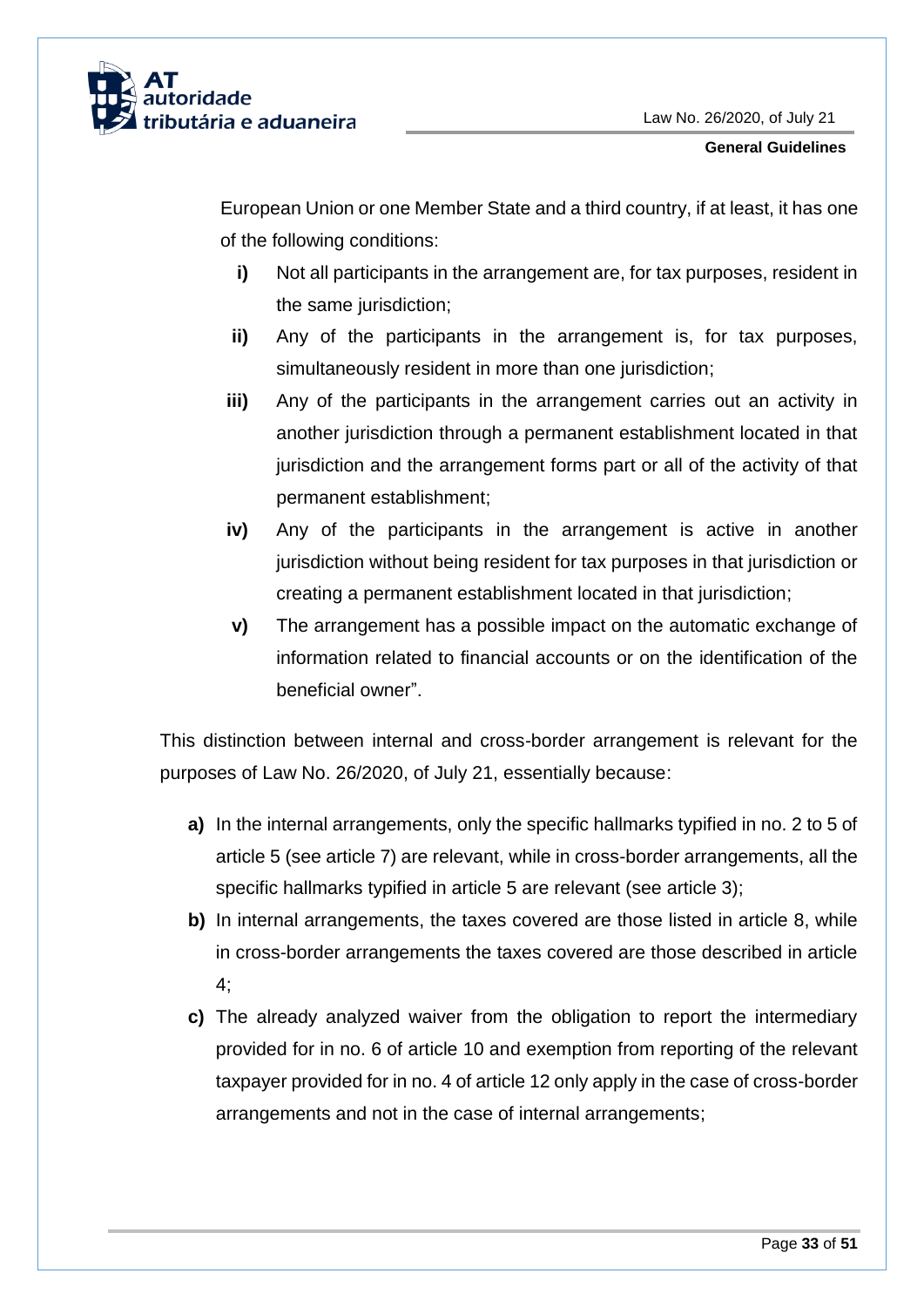

1

- **d)** The automatic information exchange regime between Member States in Article 16 applies only in the case of cross-border arrangements and not in the case of internal arrangements;
- **e)** The transitional regime of article 22 only applies in the case of cross-border arrangements and not in the case of internal arrangements.

It is important to underline that, if legally the concepts of "internal arrangements" and "cross-border arrangements" do not overlap - precisely because, as we have seen, the definition of "internal arrangements" contained in Article 2 (1) (h). Of Law no. 26/2020, of July 21, assumes that only "non-cross-border arrangements" are internal arrangements-, in substantial terms, such an overlap can perfectly occur, insofar as the cross-border arrangements, in accordance with their concrete objective characteristics, "whether they are apt to be applied or to produce effects, totally or partially, in Portuguese territory".

When this is so, however, for the purposes of the entire regime of Law No. 26/2020, of 21 July, the characterization of the arrangement as a cross-border arrangement, without prejudice, of course, to the taxes covered described in article 4, prevails. <sup>o</sup> with the exception of value added tax - may be included the covered taxes listed in article 8. 10

On the other hand, it is important to bear in mind that, as stated, article 7 of Law no. 26/2020, of July 21, has all the specific hallmarks typified in paragraphs 2 to 5 of Article 5.

<sup>&</sup>lt;sup>10</sup> Article 4 of Law no. 26/2020, of 21 July, stipulates, within the scope of the section of Chapter II on cross-border arrangements: "Taxes of any nature covered by the reporting obligation provided for in this section by the Member States, or on their behalf, or by their territorial or administrative political subdivisions, or on their behalf, including local authorities, charged in the territory to which treaties under Article 52 of the Treaty on European Union apply , with the exception of value added tax, customs duties, excise duties covered by other European Union legislation on administrative cooperation between Member States and mandatory social security contributions due to a Member State, to a subdivision of the Member State, or to Social security institutions governed by public law. " In view of this description, the taxes covered in article 8 of Law no. 26/2020, of July 21, regarding internal arrangements - with the exception of value added tax - can be integrated, namely: the personal income tax, as well as the autonomous taxation related to it; the corporate income tax, as well as autonomous taxation and related spills; the municipal property tax; the municipal tax on onerous transfers of property; the stamp duty tax.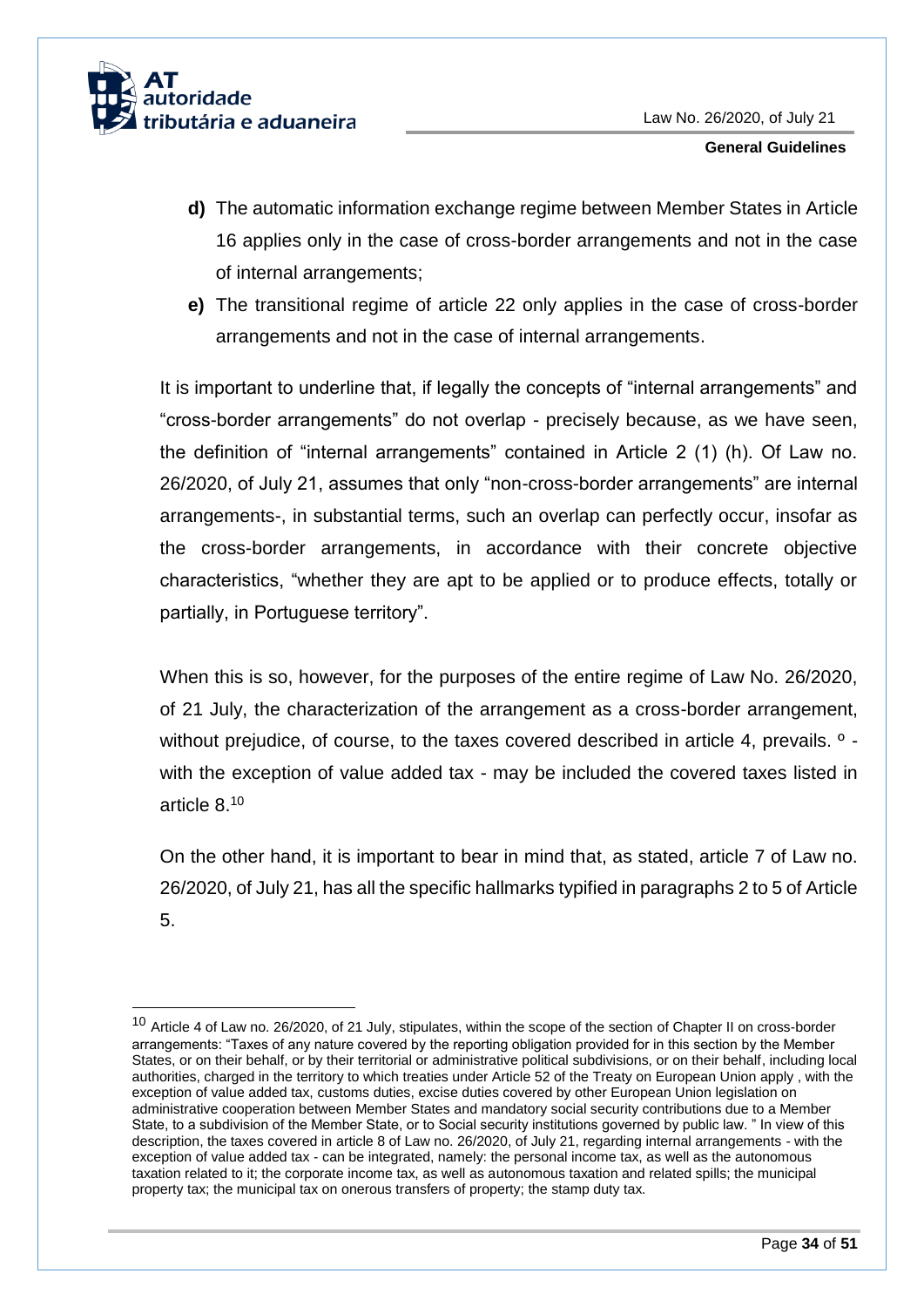

Hence it cannot, ab initio and in a general and abstract perspective, exclude from the content of the internal arrangements any specific hallmarks related to the main benefit test, any specific hallmark related to cross-border operations, any specific hallmark related to legal obligations to inform financial accounts or to identify beneficial owners and also any specific hallmarks related to transfer pricing.

In fact, only in view of each concrete situation of internal arrangement can it be verified whether it contains, or not, any of these specific hallmarks<sup>11</sup>; although some of them may have been conceived primarily from the perspective of cross-border arrangements.

## <span id="page-35-0"></span>**3. Specific hallmark**

-

## <span id="page-35-1"></span>**3.1.Qualification of specific hallmark**

Subparagraph b), no.1 of article 2 of Law no. 26/2020, of July 21, defines "specific hallmarks" as "those that translate, objectively and by themselves, the indictment of a potential risk of tax evasion, including circumventing legal obligations to inform financial accounts or identify beneficial owners".

And article 5 of Law no. 26/2020, of July 21, by means of an exhaustive typicality, lists the specific hallmarks to be taken into account for the purpose of reporting to the AT of internal or cross-border arrangements.

In fact, the aforementioned concept of specific hallmark is core in the normative system of Law No. 26/2020, of July 21, similarly, in fact, to what occurs in the Directive (EU) 2018/822 of the Council of May 25, 2018.

And this concept is central to the normative system of Law No. 26/2020, of July 21, since, as we have seen, it establishes the duty to report to the AT:

<sup>&</sup>lt;sup>11</sup> As an example, an operation that involves a transfer of assets within the scope of a merger between associated enterprises headquartered in Portugal is not relevant for the purposes of filling in the specific hallmarks provided for in subparagraph c) of no. 5 of article 5 of Law No. 26/2020, of July 21.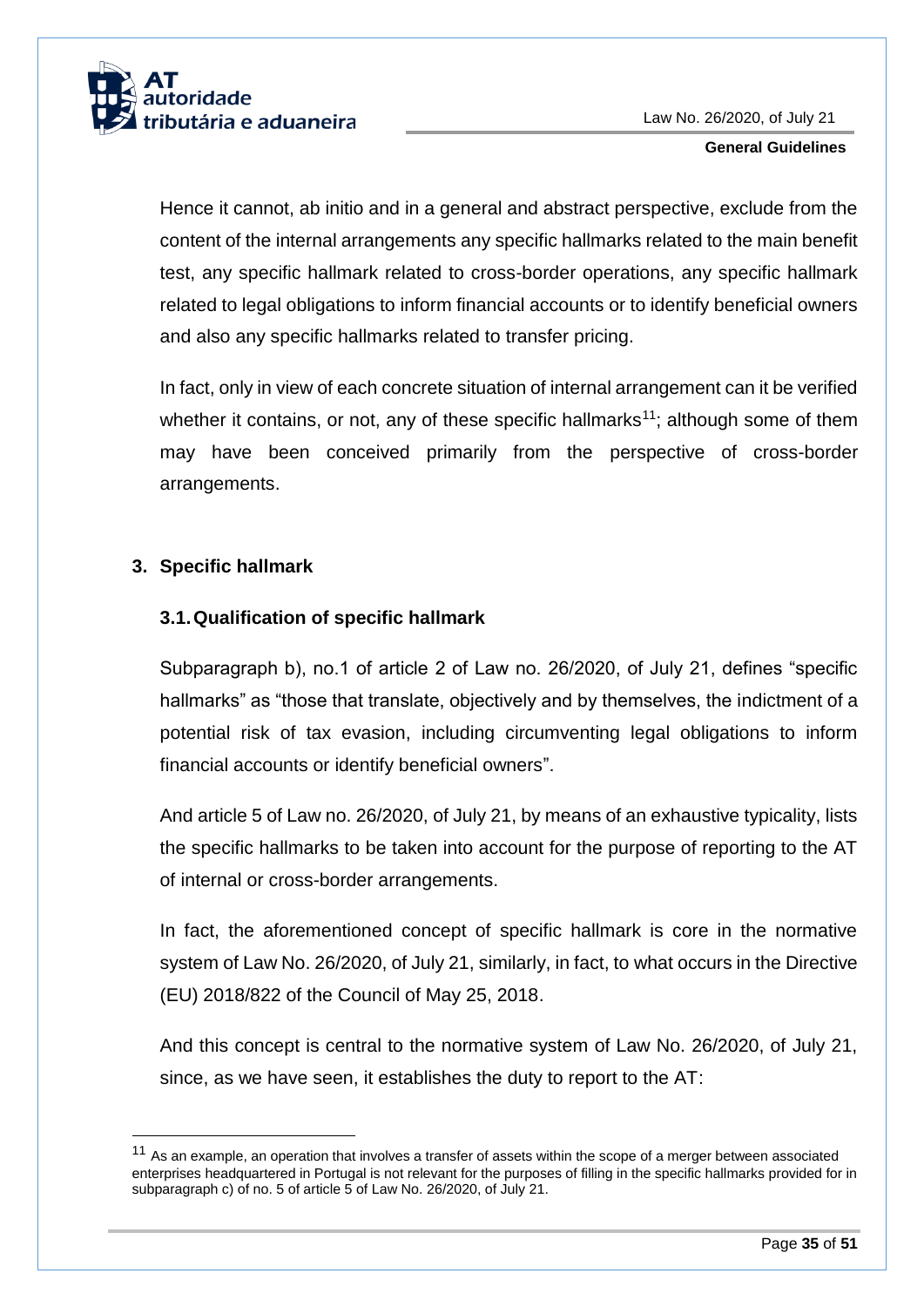

- **a)** Any cross-border arrangement that contains at least one of the specific hallmarks typified in article 5 (see article 3);
- **b)** Any internal arrangement that contains at least one of the specific hallmarks typified in no. 2 to 5 of article 5 (see article 7).

Article 5 of Law no. 26/2020, of July 21, categorically typifies all relevant specific hallmarks, following the categories established by the Council Directive (EU) 2018/822, of May 25, 2018:

- Generic hallmarks related to the main benefit test (cf. no. 1);
- Generic hallmarks related to the main benefit test (cf. no. 2);
- $\checkmark$  Specific hallmarks related to cross-border operations (cf. no. 3);
- $\checkmark$  Specific hallmarks related to legal obligations to inform on financial accounts or to identify beneficial owners (cf. no. 4);
- $\checkmark$  Specific hallmarks related to transfer pricing (see no 5).

If the identification of the specific hallmarks respected the categories of Council Directive (EU) 2018/822, of May 25, 2018, article 5 of Law no. 26/2020, of July 21, did not fail to assume occasional drafting adaptations, as is the case with subparagraph b) of no. 2, with subparagraphs a) iii) and iv) of no. 3, with subparagraph b) of no. 4 or with subparagraphs a), b) and c) of no. 5.

The list, duly encoded, of the specific hallmarks categorized in terms of taxation in Article 5 of Law no. 26/2020, of July 21, is included in the instructions for filling out the "Modelo 58" statement approved by Administrative Rule no. of December 29, where this list is matched with the one contained in Council Directive (EU) 2018/822 of May 25, 2018 (DAC6), all in accordance with the following table: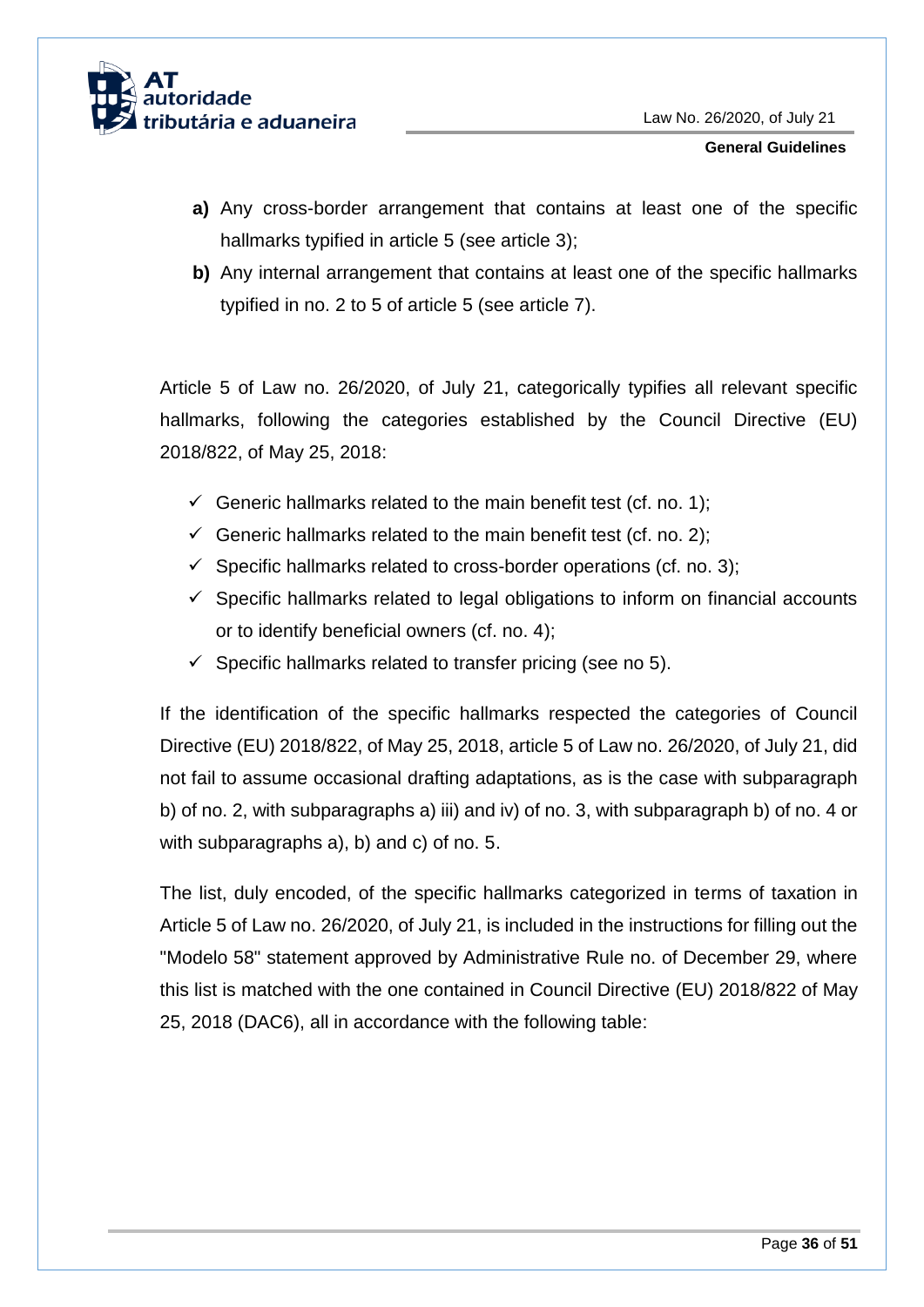

| <b>Code</b> | DAC6           | Article 5 of Law No. 26/2020, of July 21 |                                                                                                                                                                                                                                                                                                                                                                                                                                                                                                                |
|-------------|----------------|------------------------------------------|----------------------------------------------------------------------------------------------------------------------------------------------------------------------------------------------------------------------------------------------------------------------------------------------------------------------------------------------------------------------------------------------------------------------------------------------------------------------------------------------------------------|
|             | A              | 1                                        | 1 - It is considered to be present generic specific<br>hallmarks related to the main benefit test, whenever:                                                                                                                                                                                                                                                                                                                                                                                                   |
| 01          | A <sub>1</sub> | 1, a)                                    | (a) the relevant taxpayer or any other participant in the<br>arrangement undertakes not to disclose to any third party,<br>such as other intermediaries or to the AT, how the<br>arrangement may provide a tax advantage;                                                                                                                                                                                                                                                                                      |
| 02          | A2             | 1, b)                                    | (b) the intermediary shall be entitled to receive fees by the<br>including<br>provisions,<br>arrangement,<br>interest<br>or<br>remuneration for financing costs and other charges, and<br>such fees shall be fixed by reference to the amount of the<br>tax advantage resulting from the arrangement or whether<br>or not the arrangement actually allows the obtaining of a<br>tax advantage, and may include the obligation to refund, in<br>whole or in part, the fees if part or all of the tax advantage; |
| 03          | A3             | 1, c)                                    | (c) the arrangement involves substantially standardized<br>documents and / or a structure that is available to more<br>than one relevant taxpayer, without the arrangement<br>needing to be substantially adapted to apply.                                                                                                                                                                                                                                                                                    |
|             | B              | $\overline{2}$                           | 2 - It is considered to be present generic specific<br>hallmarks related to the main benefit test, whenever:                                                                                                                                                                                                                                                                                                                                                                                                   |
| 04          | B <sub>1</sub> | 2, a)                                    | (a) one of the participants in the arrangement takes<br>artificial measures consisting in the acquisition of a loss-<br>making enterprise, the cessation of the main activity of that<br>enterprise and the use of the losses in that enterprise to<br>reduce its tax burden, including by transferring those<br>losses to another jurisdiction or accelerating the use<br>thereof;                                                                                                                            |
| 05          | <b>B2</b>      | 2, b)                                    | (b) an arrangement has the effect of converting income into<br>capital, donations or other categories of income taxed<br>more favorably, exempt from taxation or not subject to it;                                                                                                                                                                                                                                                                                                                            |
| 06          | B <sub>3</sub> | 2, c)                                    | (c) an arrangement includes circular transactions resulting<br>in a (round-tripping) of funds, through the involvement of<br>interposed entities with no other primary business function,<br>or transactions that reward or cancel each other, or that<br>have other similar characteristics.                                                                                                                                                                                                                  |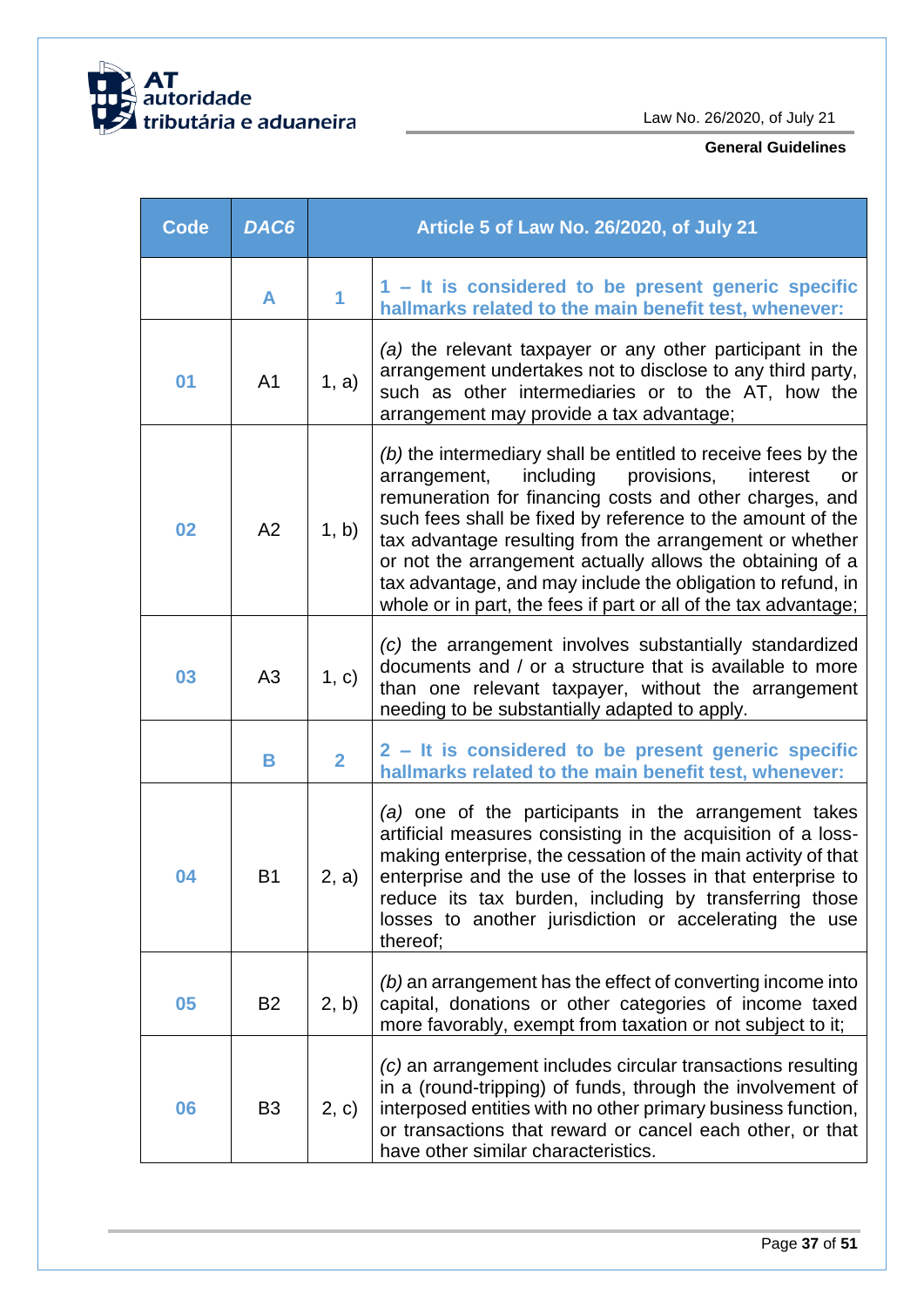

| <b>Code</b> | DAC6             | Article 5 of Law No. 26/2020, of July 21 |                                                                                                                                                                                                                                                                                                                                             |
|-------------|------------------|------------------------------------------|---------------------------------------------------------------------------------------------------------------------------------------------------------------------------------------------------------------------------------------------------------------------------------------------------------------------------------------------|
|             | C                | $\mathbf{3}$                             | 3 – It is considered to be present generic specific<br>hallmarks related to the main benefit test, whenever:                                                                                                                                                                                                                                |
|             | C <sub>1</sub>   | 3, a)                                    | (a) an arrangement involves the deductibility of cross-<br>border payments made between two or more associated<br>enterprises and where at least one of the following<br>conditions is met:                                                                                                                                                 |
| 07          | C1, a)           | 3, a),<br>i)                             | i) the recipient is not resident, for tax purposes, in any tax<br>jurisdiction;                                                                                                                                                                                                                                                             |
| 80          | $C1, b$ ,<br>ii) | 3, a),<br>ii)                            | ii) although the addressee is resident, for tax purposes, in<br>a tax jurisdiction, it is included in a list of jurisdictions in<br>third countries that have been assessed as<br>non-<br>cooperating by Member States, collectively or within the<br>framework of the Organization for the Economic<br>Cooperation and Development (OECD); |
| 09          | $C1, b$ ),<br>i) | 3, a),<br>$\overline{iii}$ )             | <i>iii</i> ) although the recipient is resident, for tax purposes, in a<br>tax jurisdiction, that jurisdiction does not subject him to any<br>corporation tax or subject him to corporate income tax,<br>exempting him or applying to him a nominal rate of less<br>than $1\%$ ;                                                            |
| 10          | C1, c),<br>d)    | 3, a),<br>iv)                            | iv) the payment is more favorably taxed, exempt from<br>taxation or not subject to taxation in the jurisdiction in which<br>the recipient resides for tax purposes;                                                                                                                                                                         |
| 11          | C <sub>2</sub>   | 3, b)                                    | (b) deductions on the same depreciation of an asset are<br>required in more than one tax jurisdiction;                                                                                                                                                                                                                                      |
| 12          | C <sub>3</sub>   | 3, c)                                    | (c) the elimination or mitigation of double taxation on the<br>same income or capital item is required in more than one<br>tax jurisdiction;                                                                                                                                                                                                |
| 13          | C <sub>4</sub>   | 3, d)                                    | (d) an arrangement includes transfers of assets and the<br>existence involved of a material difference in the amount<br>treated as payable in respect of those assets in the tax<br>jurisdictions.                                                                                                                                          |
|             | D                | 4                                        | 4 – It is considered to be present specific hallmarks<br>related to legal obligations of information on financial                                                                                                                                                                                                                           |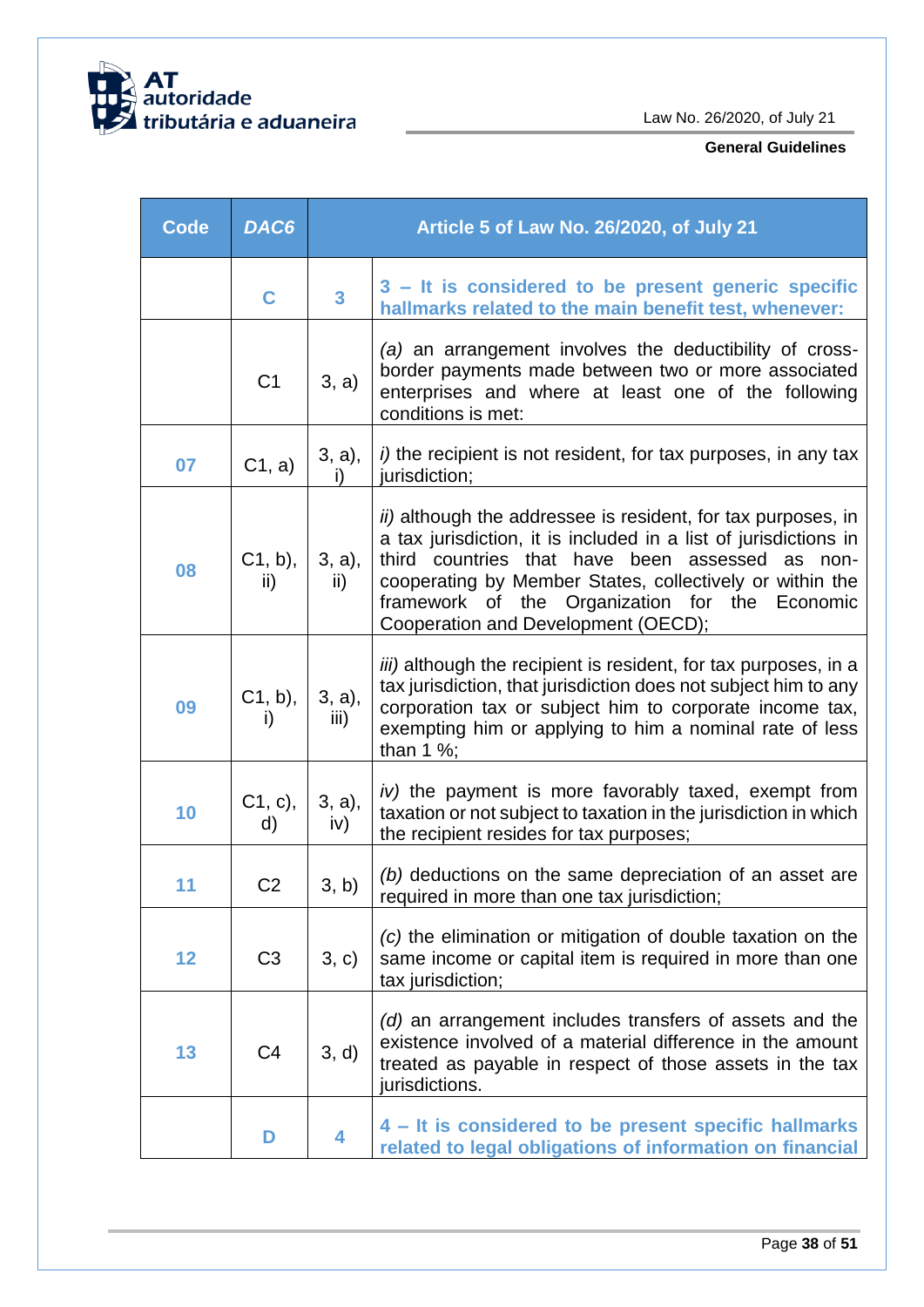

| <b>Code</b> | DAC6           | Article 5 of Law No. 26/2020, of July 21   |                                                                                                                                                                                                                                                                                                                                                                                                                                             |
|-------------|----------------|--------------------------------------------|---------------------------------------------------------------------------------------------------------------------------------------------------------------------------------------------------------------------------------------------------------------------------------------------------------------------------------------------------------------------------------------------------------------------------------------------|
|             |                |                                            | accounts or identification of beneficial owners,<br>whenever:                                                                                                                                                                                                                                                                                                                                                                               |
|             | D <sub>1</sub> | 4, a)                                      | (a) an arrangement may have the effect of circumventing<br>the reporting obligation set out in rules implementing<br>European Union law on the automatic exchange of<br>information relating to financial accounts or in any<br>equivalent agreements, including agreements with third<br>countries, or of taking advantage of the absence of such<br>rules or agreements, and in which at least one of the<br>following conditions is met: |
| 14          | D1, a)         | 4, a),<br>i)                               | <i>i</i> ) the use of an account, product or investment which is not,<br>or is intended not to be, a financial account but which has<br>substantially similar characteristics to that of a financial<br>account;                                                                                                                                                                                                                            |
| 15          | D1, b)         | 4, a),<br>ii)                              | ii) the transfer of financial accounts or financial assets to<br>jurisdictions that are not subject to the automatic exchange<br>of financial account information with the relevant taxpayer's<br>state of residence, as well as any other use of those<br>jurisdictions;                                                                                                                                                                   |
| 16          | D1, c)         | 4, a),<br>iii)                             | iii) the reclassification of income or capital in products or<br>payments that are not subject to the automatic exchange<br>of financial account information;                                                                                                                                                                                                                                                                               |
| 17          | D1, d)         | 4, a),<br>iv)                              | iv) the transfer or conversion of a financial institution,<br>financial account or assets contained therein to a financial<br>institution, financial account or assets not subject to the<br>reporting obligation under the automatic exchange of<br>financial account information;                                                                                                                                                         |
| 18          | D1, e)         | $\begin{matrix} 4, a), \\ 0, \end{matrix}$ | v) the use of legal entities, arrangements or structures that<br>eliminate, or intend to eliminate, the obligation under the<br>automatic exchange of information relating to financial<br>accounts to communicate the identity of one or more<br>financial account holders or persons exercising control;                                                                                                                                  |
| 19          | D1, f          | 4, a),<br>vi)                              | vi) defrauding or exploiting gaps in due diligence<br>procedures used by financial institutions to fulfil their<br>reporting obligations relating to financial accounts,<br>including the use of jurisdictions with inadequate or<br>insufficient regimes to ensure enforcement of anti-money                                                                                                                                               |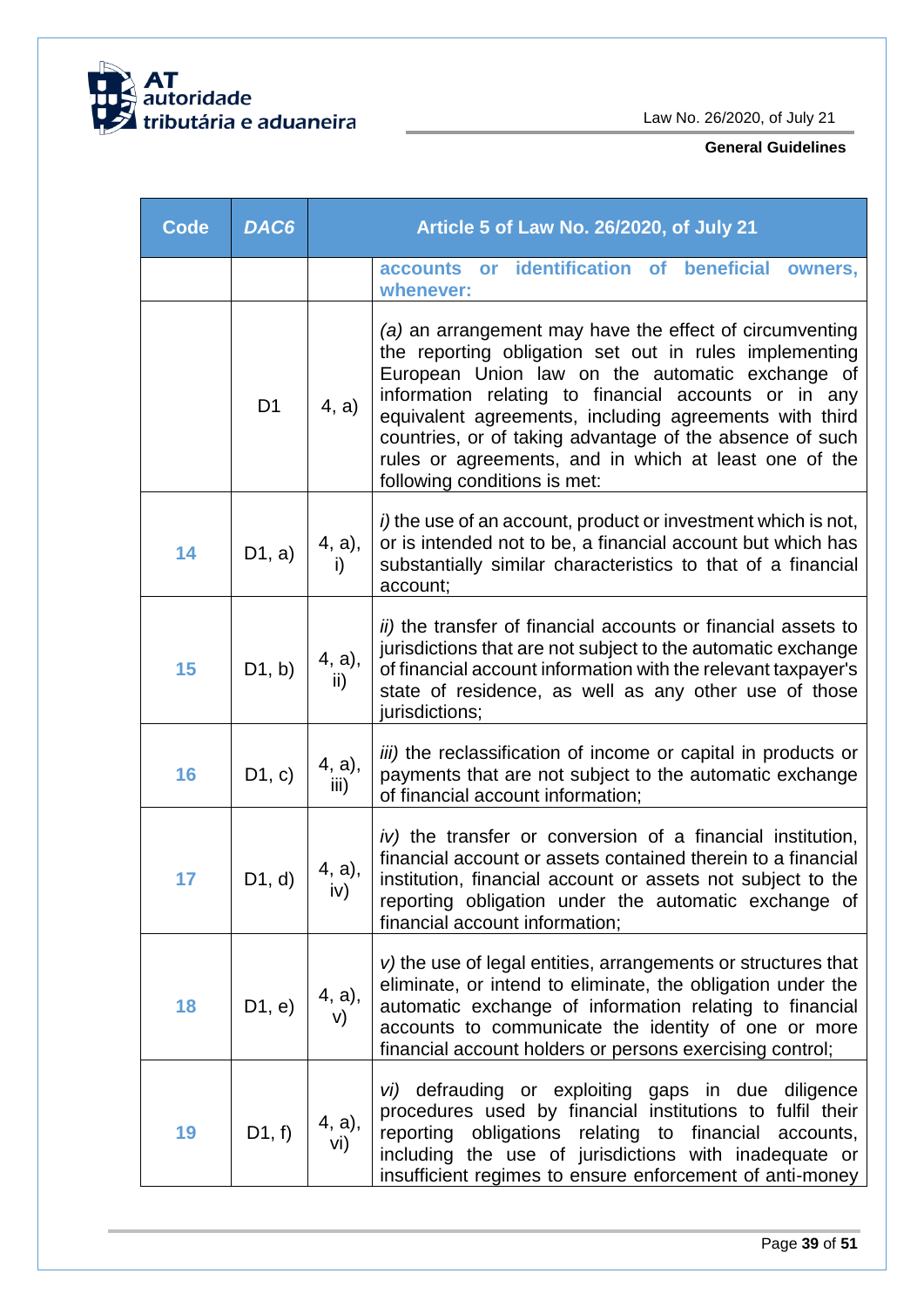

| <b>Code</b> | DAC6                    | Article 5 of Law No. 26/2020, of July 21 |                                                                                                                                                                                                                                                                                                                                                                                                                                                                                                                                                                                                                              |  |
|-------------|-------------------------|------------------------------------------|------------------------------------------------------------------------------------------------------------------------------------------------------------------------------------------------------------------------------------------------------------------------------------------------------------------------------------------------------------------------------------------------------------------------------------------------------------------------------------------------------------------------------------------------------------------------------------------------------------------------------|--|
|             |                         |                                          | laundering legislation or with insufficient transparency<br>requirements<br>regarding<br>legal<br>persons<br>legal<br>or<br>arrangements;                                                                                                                                                                                                                                                                                                                                                                                                                                                                                    |  |
|             | D <sub>2</sub>          | 4, b)                                    | (b) an arrangement which involves a non-transparent chain<br>of legal ownership or beneficial ownership, using legal<br>persons, arrangements or structures:                                                                                                                                                                                                                                                                                                                                                                                                                                                                 |  |
| 20          | D2, a),<br>$(b)$ , $c)$ | 4, b),<br>i), ii),<br>iii)               | i) Not pursuing a substantial economic activity supported<br>by adequate personnel, equipment, assets and facilities;<br>and<br>ii) Are incorporated, managed, resident, controlled or<br>established in any jurisdiction other than the jurisdiction of<br>residence of one or more of the beneficial owners of the<br>assets held by such persons, arrangements or legal<br>structures; and,<br>iii) In which it is not possible to identify the beneficial<br>owners of these persons, arrangements or legal structures,<br>applying the definition of "beneficial owners" contained in<br>Law No. 83/2017, of August 18. |  |
|             | Е                       | 5                                        | 5 – It is considered to be present specific hallmarks<br>related to the main benefit test, whenever:                                                                                                                                                                                                                                                                                                                                                                                                                                                                                                                         |  |
| 21          | E1                      | 5, a)                                    | (a) an arrangement involves the use of safeguard or<br>protection regimes unilaterally assumed in a jurisdiction<br>but not provided for in the international consensus<br>enshrined in the OECD standards on transfer pricing;                                                                                                                                                                                                                                                                                                                                                                                              |  |
| 22          | E2                      | 5, b)                                    | (b) an arrangement involves the transfer of intangible<br>assets that are difficult to assess;                                                                                                                                                                                                                                                                                                                                                                                                                                                                                                                               |  |
| 23          | E <sub>3</sub>          | 5, c)                                    | (c) an arrangement involving the cross-border transfer<br>within a group of companies, the functions and/or risks<br>and/or assets, and whether the results of the annual<br>projected before interest and taxes (EBIT) for the period of<br>three years following the transfer, the transferor or the<br>originator, this is less than 50 % of the NET annual<br>projected on that or those lenders if the transfer had not<br>been made.                                                                                                                                                                                   |  |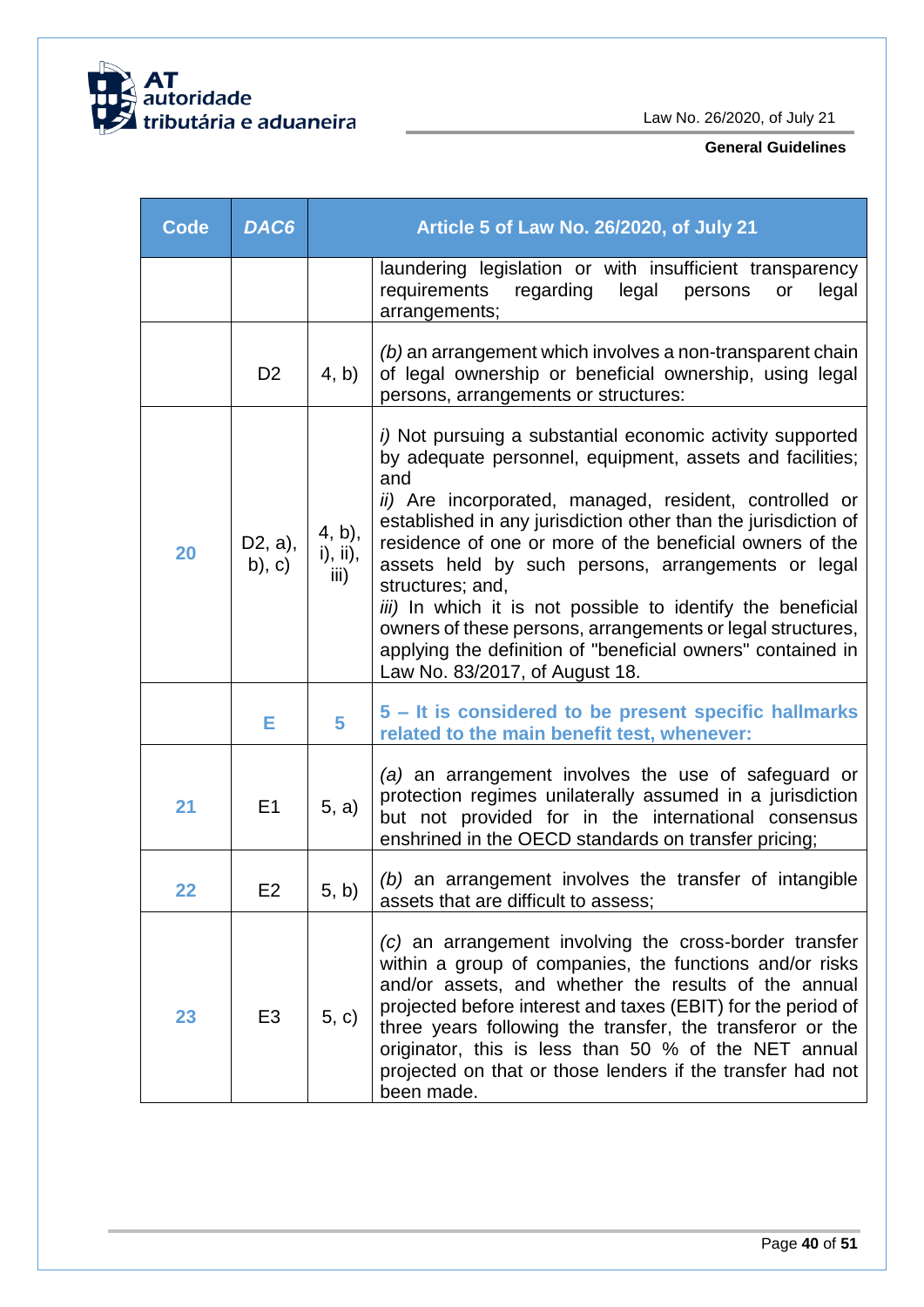

Regarding the specific hallmarks set out in Article 5 (2) (a) of Law No. 26/2020, of July 21, it should be considered that the main business activity mentioned therein refers to the activity pursued in substantial terms by the company, regardless of the classification of economic activity mentioned in the register, and that such main activity corresponds to the most important activity, taking into account the average turnover in the last three exercises.

For the purposes of the specific hallmark typified in subparagraph b) of no. 2 of article 5 of Law no. 26/2020, of July 21, it should be borne in mind that the expression "other categories of income" does not refer to the income categories as defined in Portuguese tax legislation, maximal to the income categories provided for in the Personal Income Tax Code, referring instead, in coherence with Council Directive (EU) 2018/822, of May 25, 2018, to any other type of income whose legal-tax framework provides for a more favorable taxation, an exemption from taxation or a non-subjection to taxation.

It should be borne in mind that the specific hallmarks related to cross-border transactions referred to in Article 5 (3) (A) (iv), of the Law n ° 26/2020, July 21, is the result of the combination of the specific hallmarks provided separately in subparagraphs c) and d) of no. 1 of Part II of the Annex to the Directive (EU), 2018/822 of the Council of May 25, 2018 at the latest, so it should be interpreted as a reference to a payment that is "being favorably taxed" in the jurisdiction in which the beneficiary resides for tax purposes in line with the reference to the payment that "benefits from preferable tax scheme", in the jurisdiction in which the beneficiary resides for tax purposes reference mentioned in subparagraph d), n. º 1, C) of Part II of the Annex to the Directive (EU), 2018/822 of the Council of May 25, 2018.

Thus, the concrete verification of whether or not a payment is "taxed more favorably" in the jurisdiction in which the recipient resides implies, in addition to actually more favorable taxation in that jurisdiction, that, cumulatively, the jurisdiction in which the recipient resides constitutes a country, territory or region with a clearly more favorable tax regime included in the list approved by the ordinance provided for in article 63-D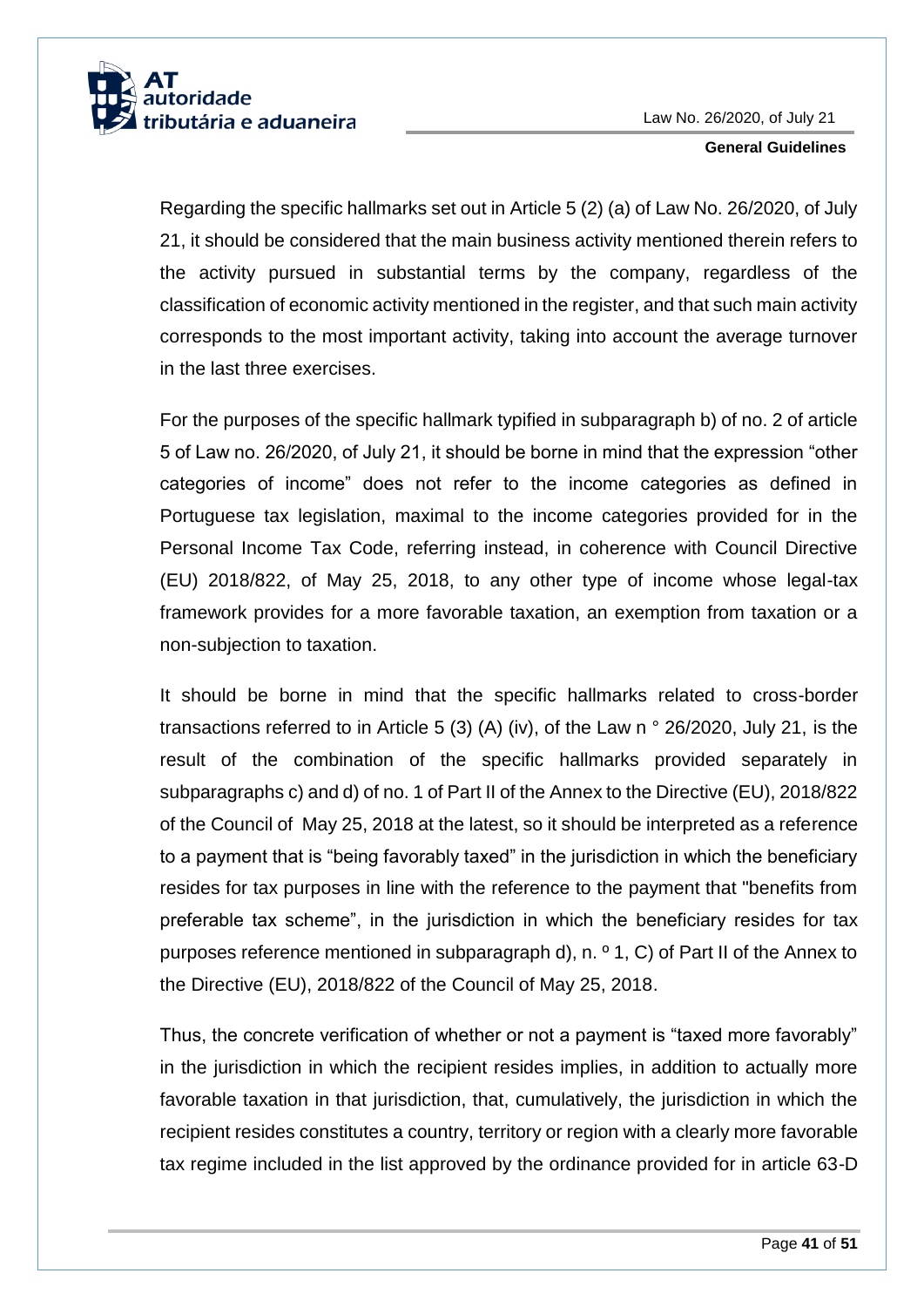

of the General Tax Law and / or that the treatment of this specific payment in the jurisdiction in which the beneficiary resides for tax purposes is considered, at the time the payment is received, as a harmful tax practice by the *Forum on Harmful Tax Practices* (FHTP), within the framework of Action 5 of the Action Plan of the OECD's BEPS (Base Erosion and Profit Shifting) Action Plan.

With regard to the specific hallmark typified in subparagraph b) of no. 3 of article 5 of Law no. 26/2020, of July 21, considering the accounting and tax repercussions of the absence of individuality of the permanent establishment in view of the legal entity that holds it, it should be considered that the situations in which the same element of the asset is subject to depreciation in the sphere of the permanent establishment, under the terms of the jurisdiction in which it is held, do not count for verification of this specific hallmark is located, and in the sphere of the entity that owns that same permanent establishment, when the income obtained through that permanent establishment is subject to taxation, and not exempt, in the sphere of this entity.

On the other hand, it should be borne in mind that, in line with (13) of Council Directive (EU) 2018/822 of May 25, 2018, in the qualification of a situation within the scope of the specific hallmarks related to the legal reporting obligations concerning financial accounts or of identification of beneficial owners, it is possible to use the OECD's published work on mandatory reporting of arrangements that can be used to circumvent such legal reporting obligations, in particular the OECD publication (2018), *Model Mandatory disclosure rules for CRS avoidance arrangements and opaque offshore structures*.

It should also be noted that the specific hallmark provided for in Article 5 (5) of Law No. 26/2020, of July 21, presupposes the non-compliance of the arrangement with the international consensus on permissible safeguard or protection regimes, reflected in the OECD standards on transfer pricing [cf. *OECD Transfer Pricing Guidelines for Multinational Enterprises and Tax Administrations (OECD Transfer Pricing Guidelines),* of July 2017], and such compliance with the established canons as a result of the work of the *EU Joint Transfer Pricing Forum* (EU JTPF) may be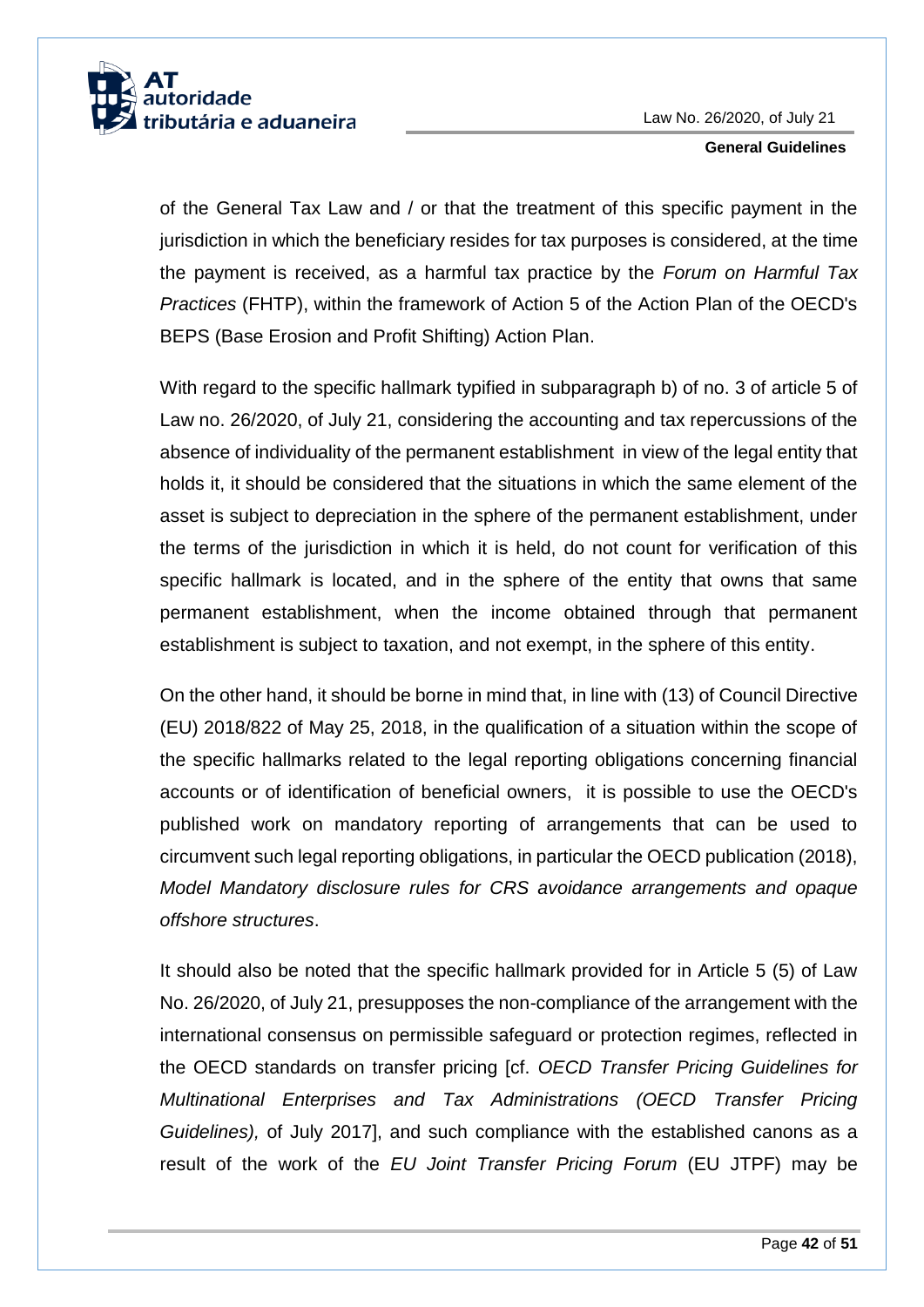

considered to exist. Thus, the "safeguard or protection regimes unilaterally assumed in a jurisdiction" referred to in that same article 5 (5) (a) of Law No. 26/2020, of July 21, refer to the concept of "*safe harbour*", according to the aforementioned OECD *Transfer Pricing Guidelines*.

Finally, it should be noted that for the purposes of the specific hallmarks typified in Article 5 (5) (b) of Law No. 26/2020, of July 21, the notion of "intangible assets difficult to assess" is contained in Article 2 (1) (a) of the same Law, in accordance with the following: "the intangible fixed assets or rights upon intangible assets and fixed assets, for which, at the time of their transfer between related companies, there are no elements of comparison to be reliable, and, at the time of the completion of the transaction, the estimated future cash flows or of the expected revenues arising from the intangible assets transferred, or the assumptions used in the assessment of the intangible asset are highly uncertain, making it difficult to predict at the time of the transfer, the degree of successful outcome of the intangible asset".<sup>12</sup>

Since transfers between associated companies are involved (CF. definition of Article 2 (2) of Law no. 26/2020, of July 21), are not relevant for this specific hallmark typified in Article 5 (5) (b) the transfers involving a permanent establishment, because this does not present individuality in view of the legal entity who holds it.

The same is true for the specific hallmark typified in Article 5 (5) (c) of Law no. 26/2020, of July 21, which, in fact, only reveals when the expected reduction foreseen in the value of EBIT (determined under the financial reporting standards) occurs in a positive EBIT.

## <span id="page-43-0"></span>**3.2.Purpose of specific hallmarks**

1

Given the aforementioned legal definition of "specific hallmarks" such as " those that translate, objectively and by themselves, the indictment of a potential risk of tax evasion, including the circumvention of legal obligations of information on financial

<sup>12</sup> In this regard should be considered *The OECD Transfer Pricing Guidelines* and the June 2018 publication of OECD *Guidance for Tax Administrations on the Application of the Approach to Hard-to-Value Intangibles.*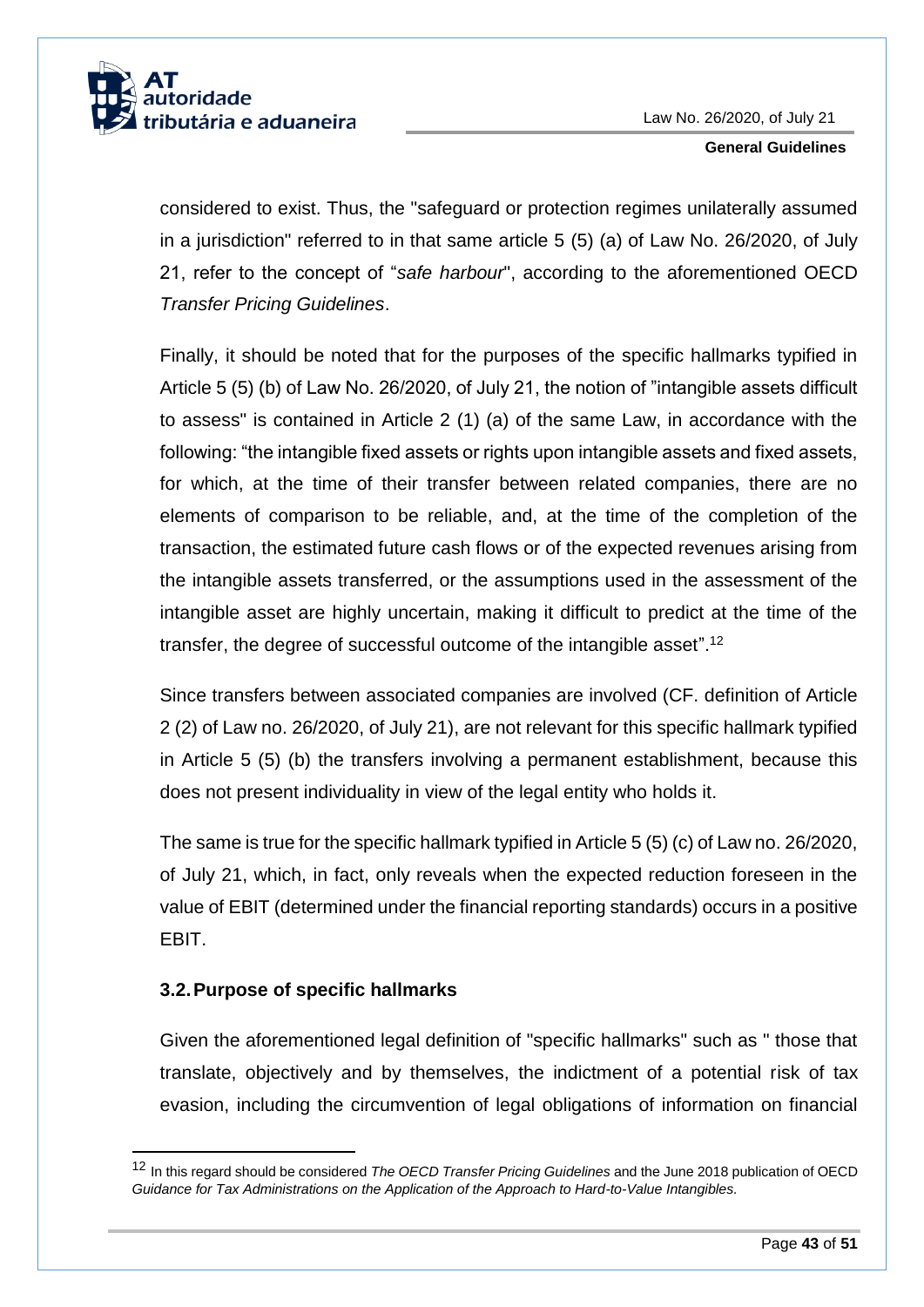

accounts or identification of beneficial owners", it is useful to quote here what about the purpose of the same was written in the Explanatory Statement of the proposal of Law no. 11 / XIV, which was at the origin of Law no. 26/2020, of July 21:

*It should be stressed that the specific hallmarks do not reflect an effective situation of tax evasion and, even less, an anticipation of what the reaction of the tax authorities should be to the tax situations revealed by the reported arrangements. As follows from Article 2 (b) (...), in line with Directive (EU) 2018/822, the specific hallmarks, by themselves and given their objective configuration, translate, that yes, "the indictment of a potential risk of tax evasion" - "indication", in the expression also used by the Directive.*

And it does not cease to be so in cases where the specific hallmarks can only be taken into account if the main benefit test can cumulatively be considered verified.

Nor does it cease to be so at other times in Article 5.º of Law no. 26/2020, of July 21, namely: in the specific hallmark that refers to "artificial measures "[cf. No. 2 (a)]; in the specific hallmarks referring to the absence of "other primary commercial function" [cf. point (C) of paragraph 2]; in the specific hallmark that refers to the "circumvention of obligations "[cf. subparagraph (a) of no. 4]; in the specific hallmark that refers to "defrauding of procedures "[cf. paragraph 4 (A) (vi)]; in the hallmark that refers to the absence of the pursuit of a "substantial economic activity" [cf. No. 4 (b) (i)].

In fact, quoting again the Explanatory Statement of the proposal for Law no. 11 / XIV, which was at the origin of Law no. 26/2020, of July 21:

*It is important to bear in mind that such an "indictment of a potential risk of tax evasion", translated by the key characteristic itself, given its objective configuration, it is sufficient to establish the obligation to report any of the arrangements containing at least one of the specific hallmarks typified; therefore, there is no need for any definition of tax evasion or-in the terminology also used by the directive - of aggressive tax planning.*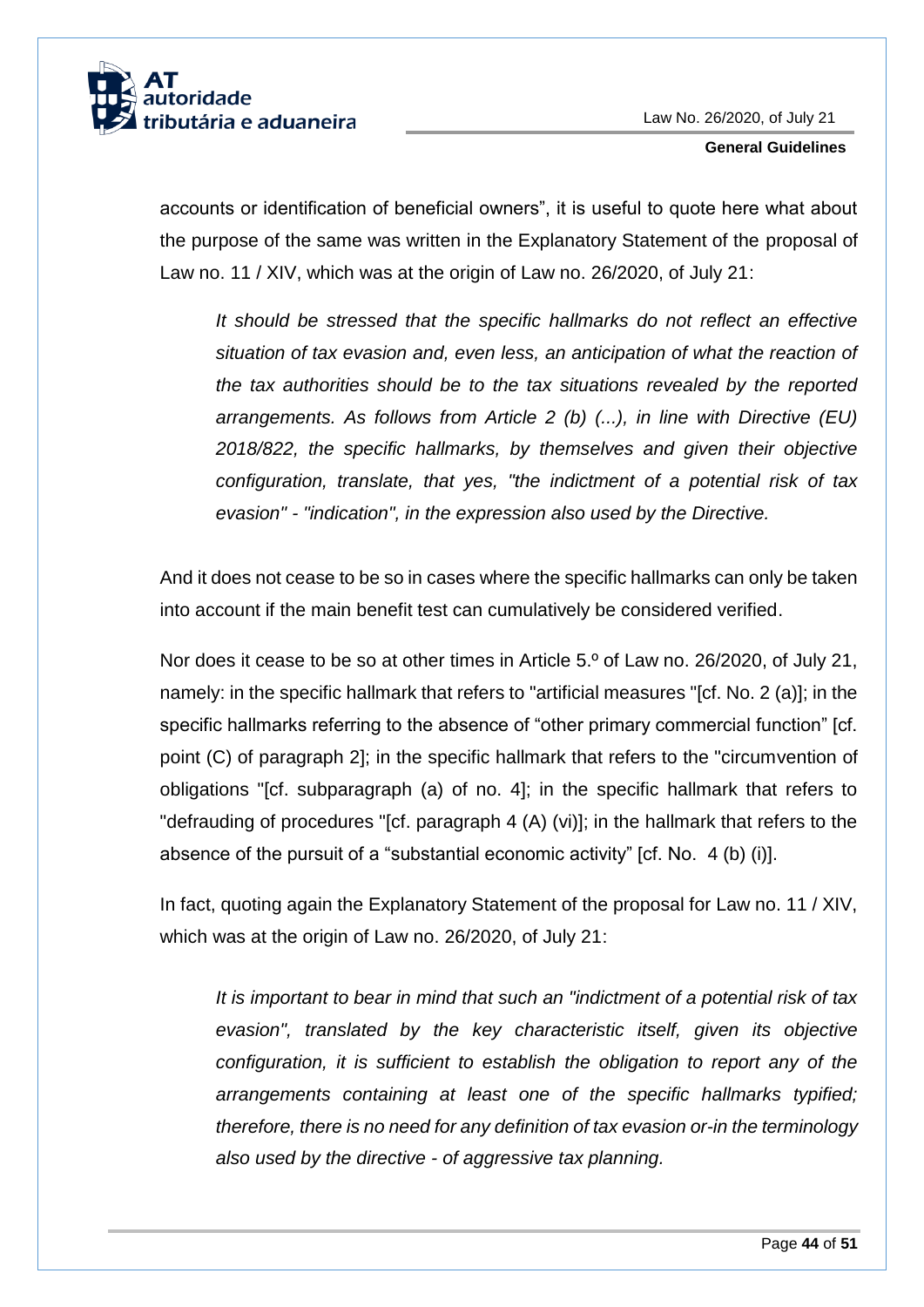

The system of Council Directive (EU) 2018/822 of May 25, 2018 – and necessarily also the system of Law no. 26/2020 of July 21 – is based on an abstract list of marker aspects ("specific hallmarks"), including when they claim verification of the main benefit test, capable of determining the concrete situations of arrangements whose report must be carried out.<sup>13</sup>

The option of Council Directive (EU) 2018/822 of May 25, 2018 – and necessarily also the option of Law no. 26/2020 of July 21 – was not, therefore, to have its system built on the definitions of tax evasion or aggressive tax planning; but just as little was to list the concrete situations of arrangements whose reporting should be made (blacklist) or should not be made *(whitelist)*.

The list of such specific hallmarks, contained in article 5 of Law no. 26/2020, of July 21, is a typical and exhaustive list, which means that it is a necessary and sufficient condition for the characterization of a concrete arrangement as an arrangement to report, that is, such a list has to be interpreted and applied strictly, whether the arrangement is internal or cross-border, not dismissing any element contained therein or allowing any element not included in it to be added.

Thus, by way of example, any of the conditions set out in Article 5 (4) (a) of Law no. 26/2020, of the July 21, the only relevant feature is the specific hallmark, if, cumulatively, at least one of them occurs in an arrangement, (and the object of the report is on the arrangement, it is not in any of those conditions per se), that is, in accordance with the terms of this paragraph (a) to the effect that, considered objectively and per se, even in the context of their circunstancialism, to avoid the obligation of presenting the information (on the assumption, therefore, of the existence of such an obligation, and in the exact terms in which it is normatively bounded)" laid down in the rules implementing the law of the European Union on the automatic

1

<sup>13</sup> Please note what is written in Council Directive (EU) 2018/822 of 25 May 2018:

*Aggressive tax planning arrangements have evolved over the years, becoming increasingly complex and subject to constant changes and adjustments in reaction to defensive countermeasures adopted by tax authorities. In view of this situation, it might be more effective to try to cover potentially aggressive tax planning arrangements by compiling a list of aspects and elements of transactions that may constitute strong evidence of tax evasion or abusive tax practices rather than defining the concept of aggressive tax planning. These indications are referred to as "specific hallmarks".*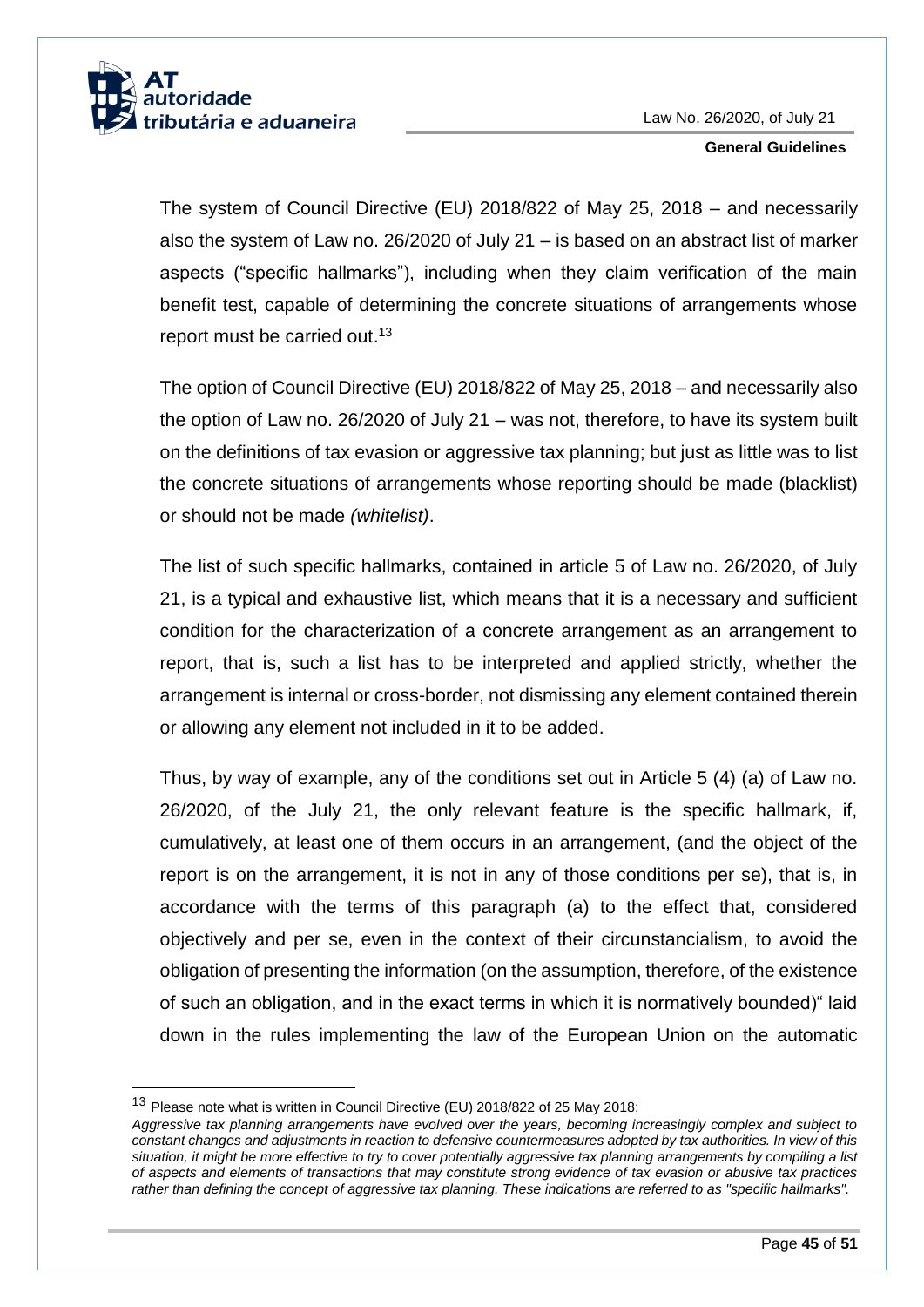

exchange of information in the financial account statements or in any equivalent agreements, including any agreements with third-party countries, or to take advantage of the absence of such policies or contracts".

Such "rules implementing European Union law on the automatic exchange of information relating to financial accounts or in any equivalent agreements, including agreements with third countries" comply with the reporting obligation on financial accounts for the purposes of the automatic exchange of information inherent in the Common Reporting Standard (*CRS*), drawn up by the OECD and accepted in the European Union by Directive 2014/107/EU (*DAC2*), transposed by Decree-Law no 64/2016, October 11, including third jurisdictions that apply the CRS under a European Union legal instrument or jurisdictions that shall, under a conventional international legal instrument, automatically exchange information with Portugal specified in the CRS.

## <span id="page-46-0"></span>**4. Main benefit test**

## <span id="page-46-1"></span>**4.1.Qualification of the main benefit test**

Article 2 (1) (k) of Law no. 26/2020 of July 21, defines the "main benefit test" as "one that is considered satisfied if it can be determined, without reasonable doubt, that obtaining a tax advantage, in the legal sphere of the relevant taxpayer or third party, is the main benefit or one of the main benefits that, objectively and in the light of all relevant facts and circumstances, can reasonably be expected from the arrangement".

In its turn, Article 2 (1) (l) of Law no. 26/2020, of July 21, defines "tax advantage as "the reduction, elimination or temporal deferral of tax, including the use of tax losses, or the obtaining of tax benefit, which would not be achieved, in whole or in part, without the use of the arrangement".

And, for its part, article 6.º of Law no. 26/2020, of July 21, establishes which specific hallmarks are "only relevant for the purposes of the obligation to communicate if they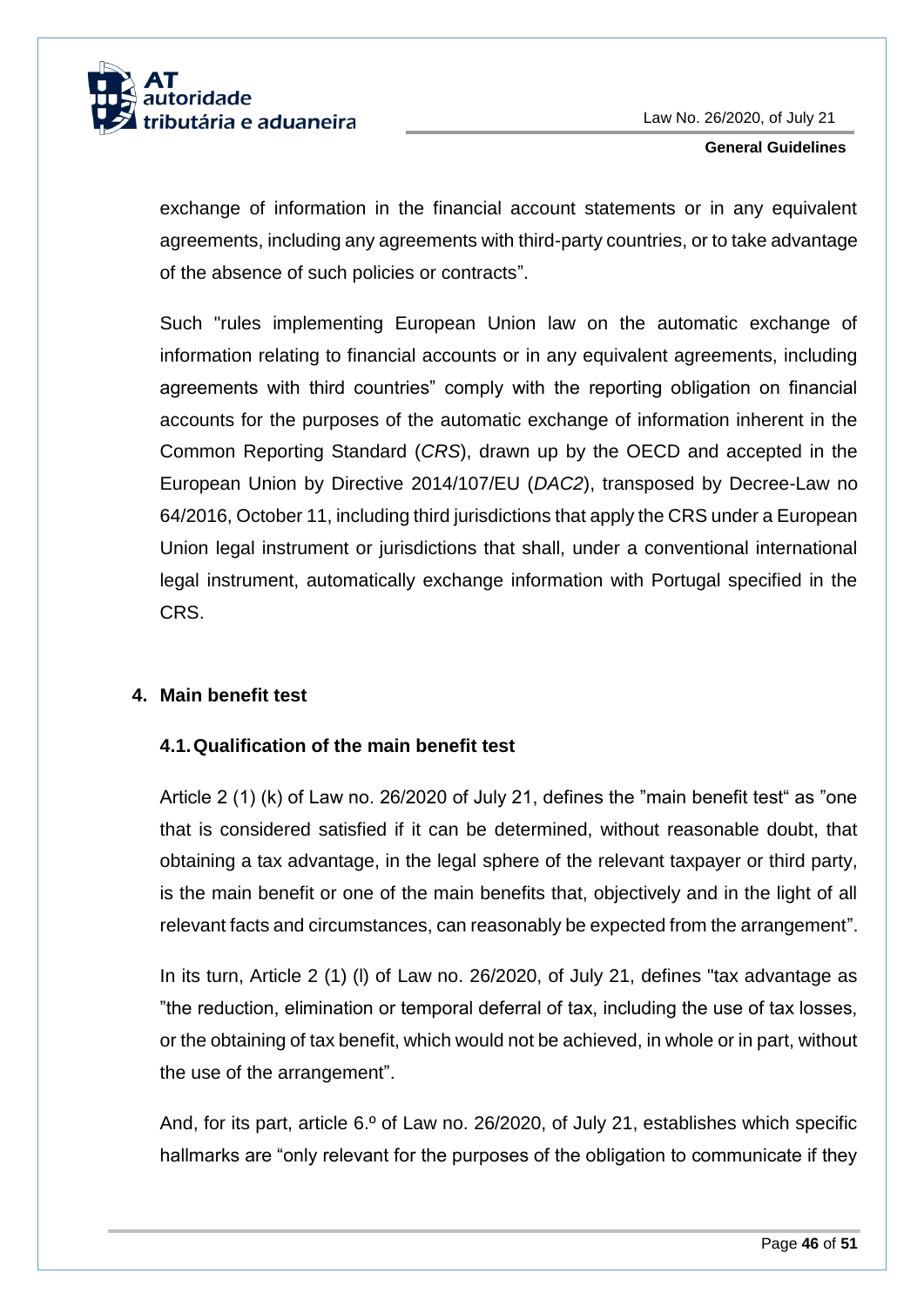

1

**General Guidelines**

can be considered to have verified the test of the main benefit": these are the specific hallmarks contained in no. 1, no. 2, iii) and iv) of subparagraph a) of no. 3 of Article 5.

Thus, in these cases, the non-verification (or non-satisfaction) of the main benefit test translates an additional factor that inhibits the constitution of the reporting obligation of any arrangement to the AT.

## <span id="page-47-0"></span>**4.2.Verification of the main benefit test**

As referred to in the general information approved by Ordinance no. 304/2020, of December 29, "in cases where Law no. 26/2020, of July 21, makes depend the relevance of specific hallmark(s) of the joint verification of the main benefit test, it should be clarified that the mere fact of enjoying a tax advantage (namely a tax benefit<sup>14</sup>) it does not necessarily translate the verification of the main benefit test".

In addition, we add the following to this general information:

*As follows from the definition of "main benefit test" in Article 2 (1) (k) of Law no. 26/2020, of July 21, the verification (or satisfaction) of such a test presupposes that it can be determined, without reasonable doubt and given the concrete objective circumstantialism, that obtaining a tax advantage constitutes, according to a criterion of reasonable expectation, the main result or one of the main results provided by the arrangement. And the definition of "tax advantage", contained in paragraph l) of Article 2 (1) of Law no. 26/2020, of July 21, reinforces that it only highlights the tax advantage that "would not be achieved, in whole or in part, without the use of the arrangement".*

*Therefore, the verification of the main benefit test assumes, cumulatively, the existence of an arrangement and the existence of a tax advantage that would* 

<sup>&</sup>lt;sup>14</sup> Or, also by way of example, an exemption or reduction of taxation in terms and within the terms and for the respective purpose, either of a convention to avoid double taxation, or of a duly transposed European Union regime.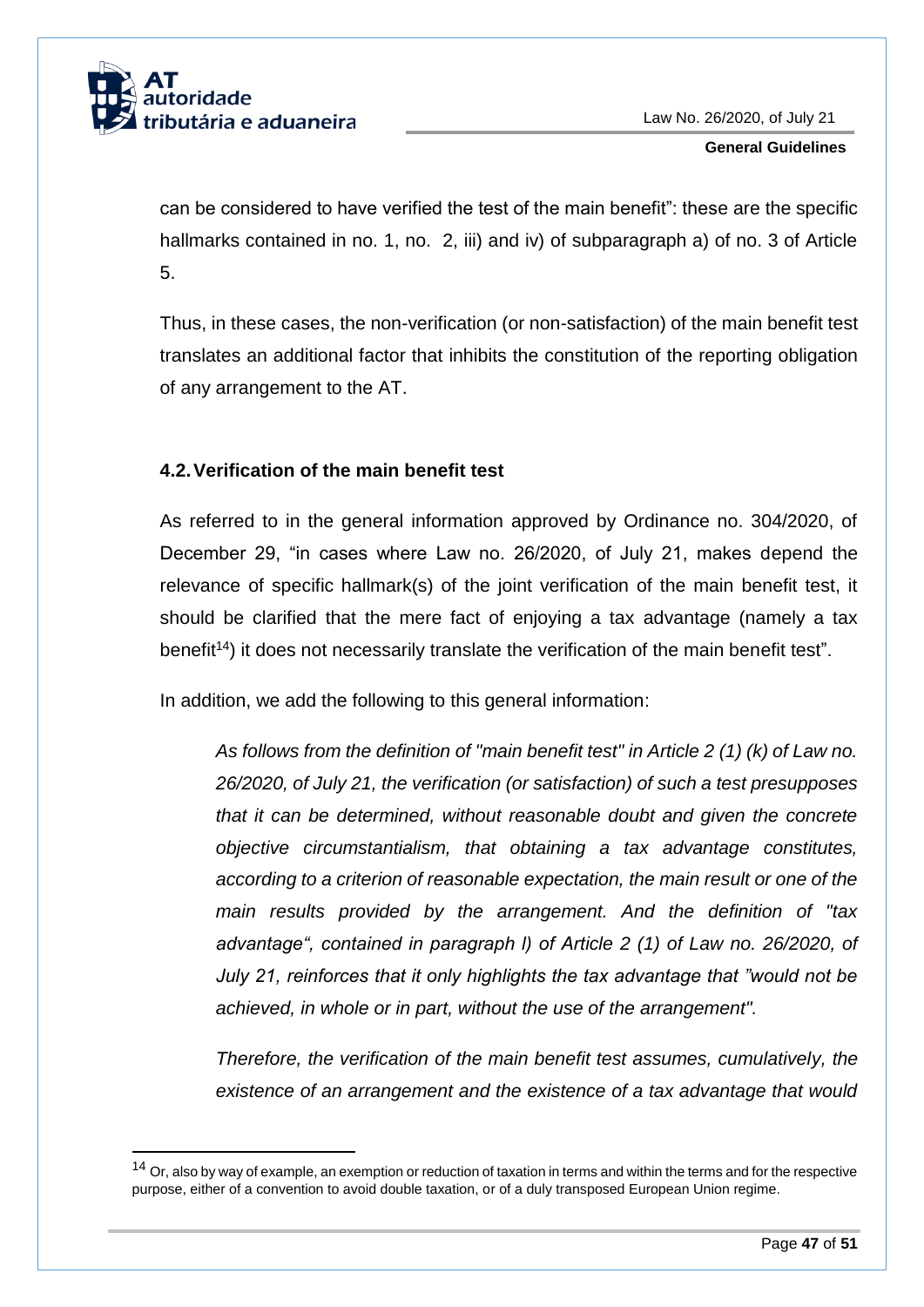

*not be obtained, in whole or in part, without it. Thus, it is not deemed to have met the main benefit test when a tax benefit will be fully achieved as a result of the mere fulfillment of legal requirements that it depends on, or, to put it another way, when the taking of that tax advantage constitutes the outcome, is direct and immediate, the standard of tax and its purpose, and will not be, in whole or in part, the result of the objective of the "construction" and "series of constructions" that make up the arrangement, as defined in subparagraph (f) of no. 1) of article 2 of the Law no. 26/2020, July 21.*

In fact, it follows from such definitions that the verification of the main benefit test presupposes that it can be assumed, without reasonable doubt and in the face of concrete objective circumstantialism, that obtaining a tax advantage is the main result or one of the main results that, according to a criterion of reasonable expectation, is provided by the arrangement. It only highlights, therefore, the tax advantage that "would not be achieved, in whole or in part, without the use of the arrangement" [cf. Article 2 (1) (l) of Law no. 26/2020, of July 21].

Therefore, the verification of the main benefit test assumes, cumulatively, the existence of an arrangement and the existence of a tax advantage that would not be obtained, in whole or in part, without it. And hence, in the same way, the main benefit test is not verified when the tax advantage is fully obtained as a direct and immediate result (without intermediation of an arrangement) of the fulfillment of the legal assumptions on which it depends, or, in another terminology, when the tax advantage constitutes the direct and immediate realization of the statute itself or provision of the tax norm and its purpose.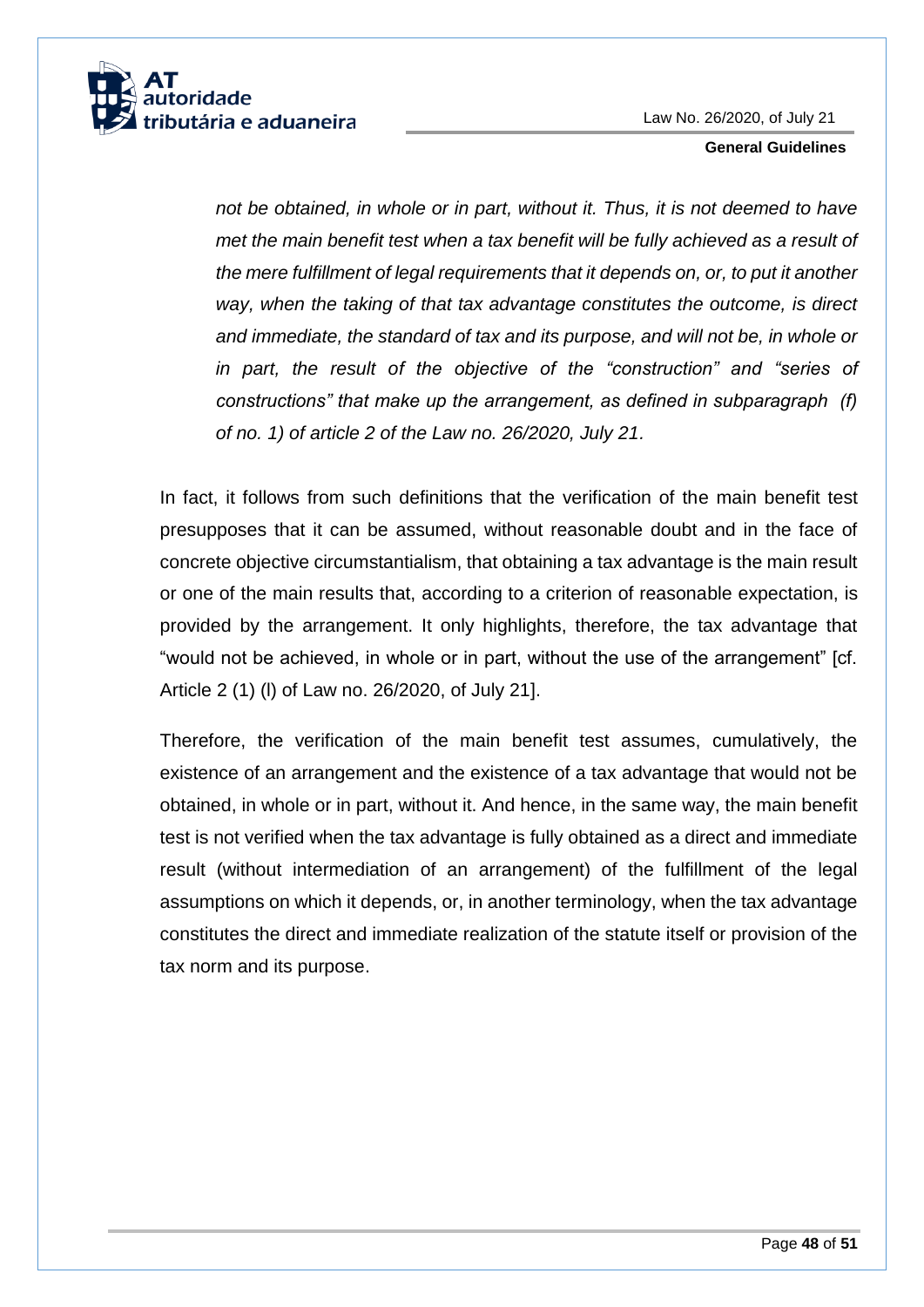

-

## <span id="page-49-0"></span>**5. Content of the reporting obligation to AT**

Article 15 (1) of Law no. 26/2020, of July 21, identifies, as provided for in Council Directive (EU) 2018/822, of May 25, 2018, the information elements to become knowledge of the AT regarding each of the arrangements to be reported.<sup>15</sup>

Such information to be communicated to the AT, are, as applicable, the following:

- **a)** The identification of the intermediaries and relevant taxpayers, including their names, dates and places of birth, natural persons, residences for tax purposes, tax identification numbers and, if applicable, persons who are associated enterprises of the relevant taxpayer;
- **b)** The details of the specific hallmarks that configure the arrangement as one to report;
- **c)** A summary of the content of the arrangement to be reported, including a reference to the name by which it is commonly known, if any, and a description, in abstract terms, of the relevant business activities or relevant regulatory arrangements, unless that description leads to the disclosure of a commercial, industrial or professional secret or a commercial process, or of information whose disclosure is contrary to public order;
- **d)** The date on which the first step in the application of the arrangement was or will be carried out must be indicated;
- **e)** The details of the regulatory provisions forming the basis of the arrangement to be reported, and such provisions may, depending on the arrangement, integrate more than one jurisdiction;
- **f)** The value of the transactions constituting the arrangement itself to be reported, irrespective of the tax advantage expected from the arrangement;
- **g)** The identification of the Member State of the relevant taxpayers and of any other member state likely to be related to the reporting arrangement;

<sup>&</sup>lt;sup>15</sup> No. 2 of the same article provides for the possibility of the AT notifying the subject of the reporting obligation so that the subject, within a reasonable period (to be fixed between 10 and 20 days in a row), clarifies, perfects or completes such information properly.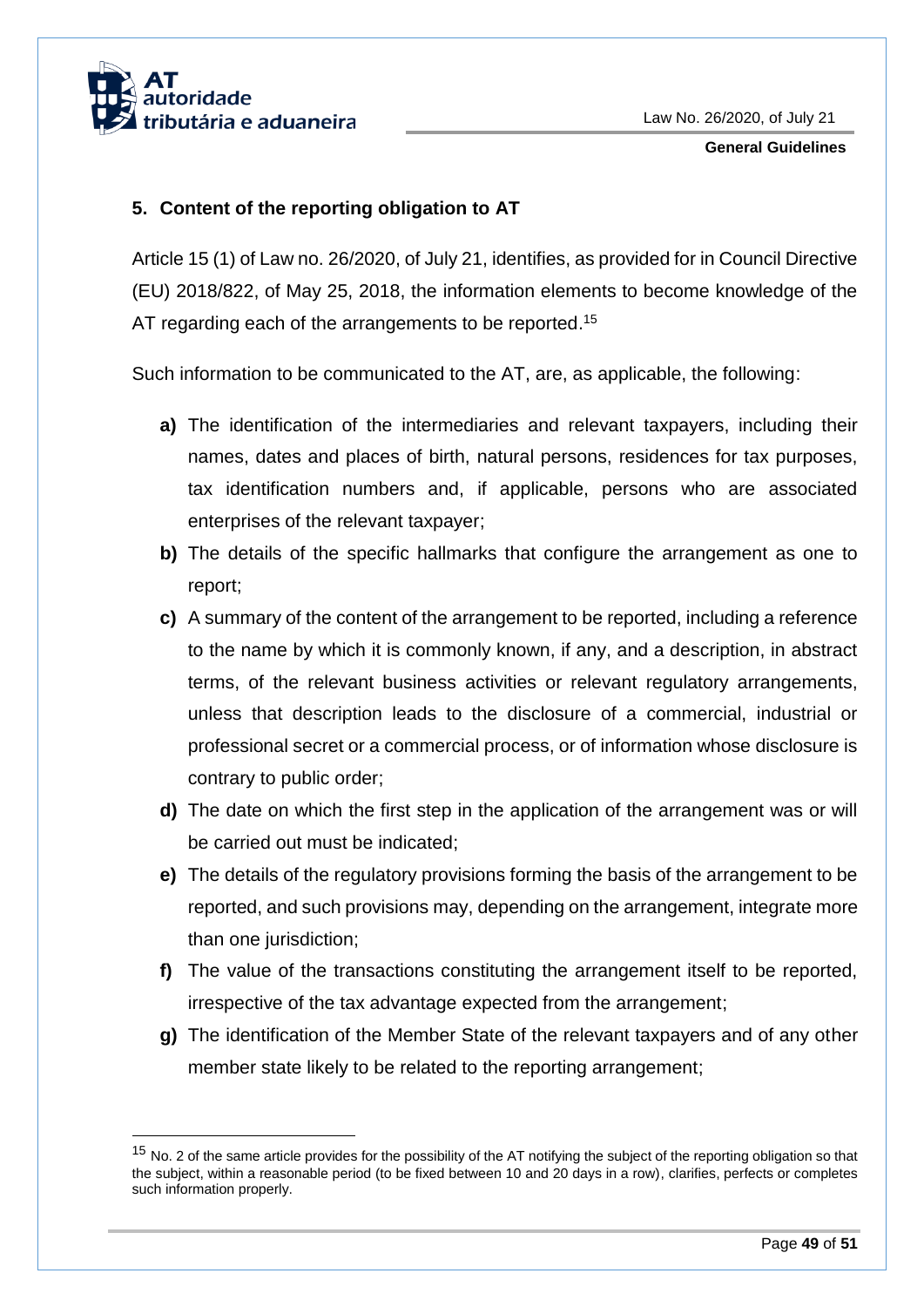

**h)** The identification of any other person or entity without legal personality in a Member State likely to be covered by the arrangement to be reported, with an indication of the Member States to which that person or entity is linked.

It was precisely considering the content of these information elements to be reported to the AT, that ordinance no. 304/2020, of December 29, under the provisions of Article 24.º of Law no. 26/2020, of July 21, was approved the statement "Modelo 58" aimed at ensuring compliance with said declarative obligation of reporting to the AT of internal or cross-border arrangement with fiscal relevance, as well as the general information and instructions for filling in such statement.

It should be noted that, in the absence of an arrangement to report, the information related to the same arrangement – in view of the special nature of the purposes thereof, and as to the reporting, including the automatic exchange between the Member States, should be declared to the AT, regardless of the judgment of the declarant to make, about whether the information is already in the possession of the AT by any other type of procedure, or statement.

## <span id="page-50-0"></span>**6. Purposes of the information reported to AT**

In addition to the above mentioned automatic exchange between Member States of information relating to cross-border arrangements, as provided for in Article 16 of Law no. 26/2020, of July 21, the information reported to the AT regarding arrangements, internal or cross-border, allows to pursue certain internal purposes, especially if this information communicated concerns arrangements that, depending on their objective characteristics, are able to be applied or to produce effects, totally or partially, in Portuguese territory.

These internal purposes are regulated in Article 17 and 18 of Law no. 26/2020, of July 21, in terms consistent with that purpose indicated to the specific hallmarks, which "do not translate an effective situation of tax evasion and, even less, an anticipation of what should be the reaction of the tax authorities to the tax situations revealed by the reported arrangements", translating instead, "objectively and by themselves", an "indictment of a